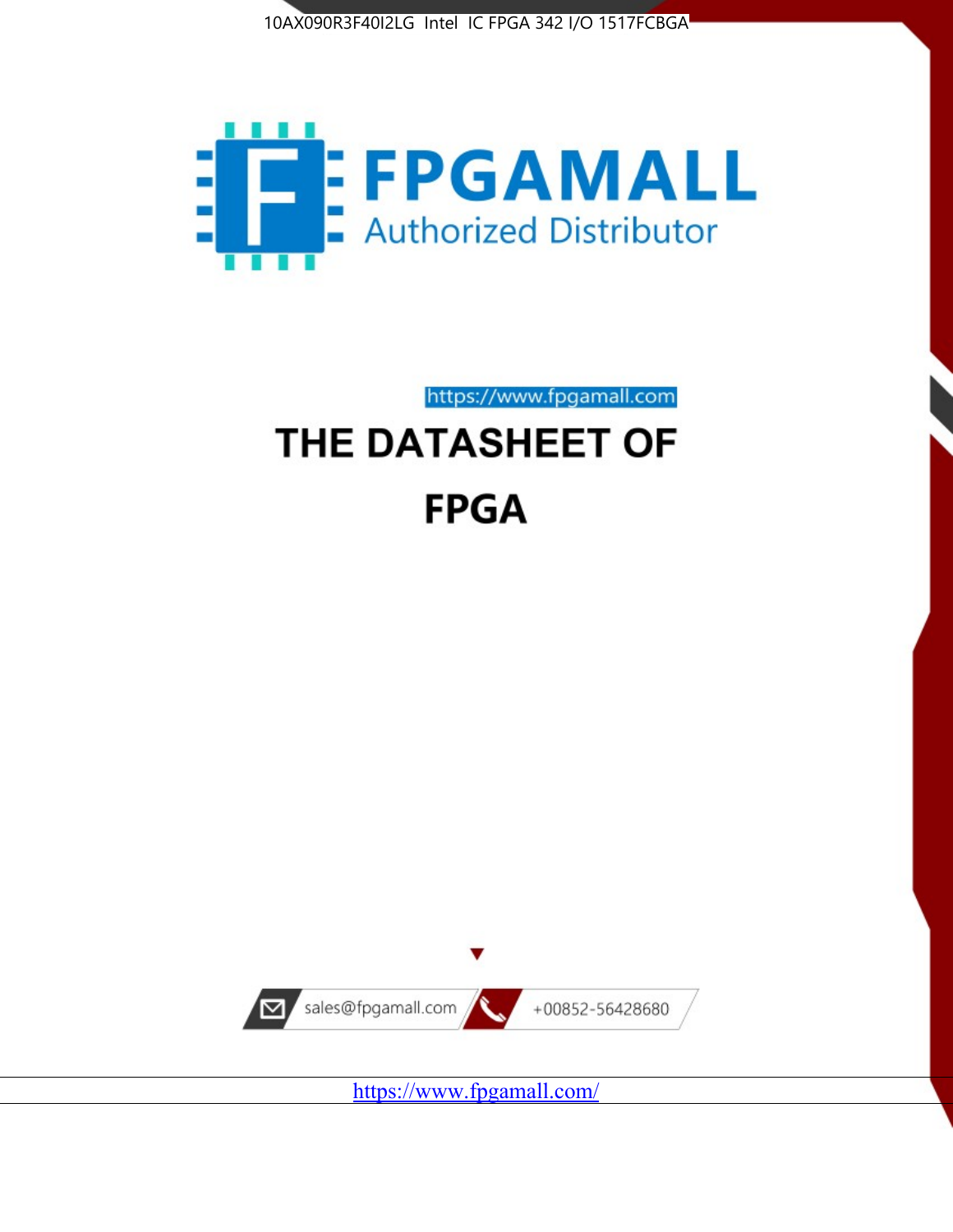

# **Intel® Arria® 10 Device Overview**



**A10-OVERVIEW | 2018.12.06** Latest document on the web: **[PDF](https://www.intel.com/content/dam/www/programmable/us/en/pdfs/literature/hb/arria-10/a10_overview.pdf)** | **[HTML](https://www.intel.com/content/www/us/en/programmable/documentation/sam1403480274650.html)**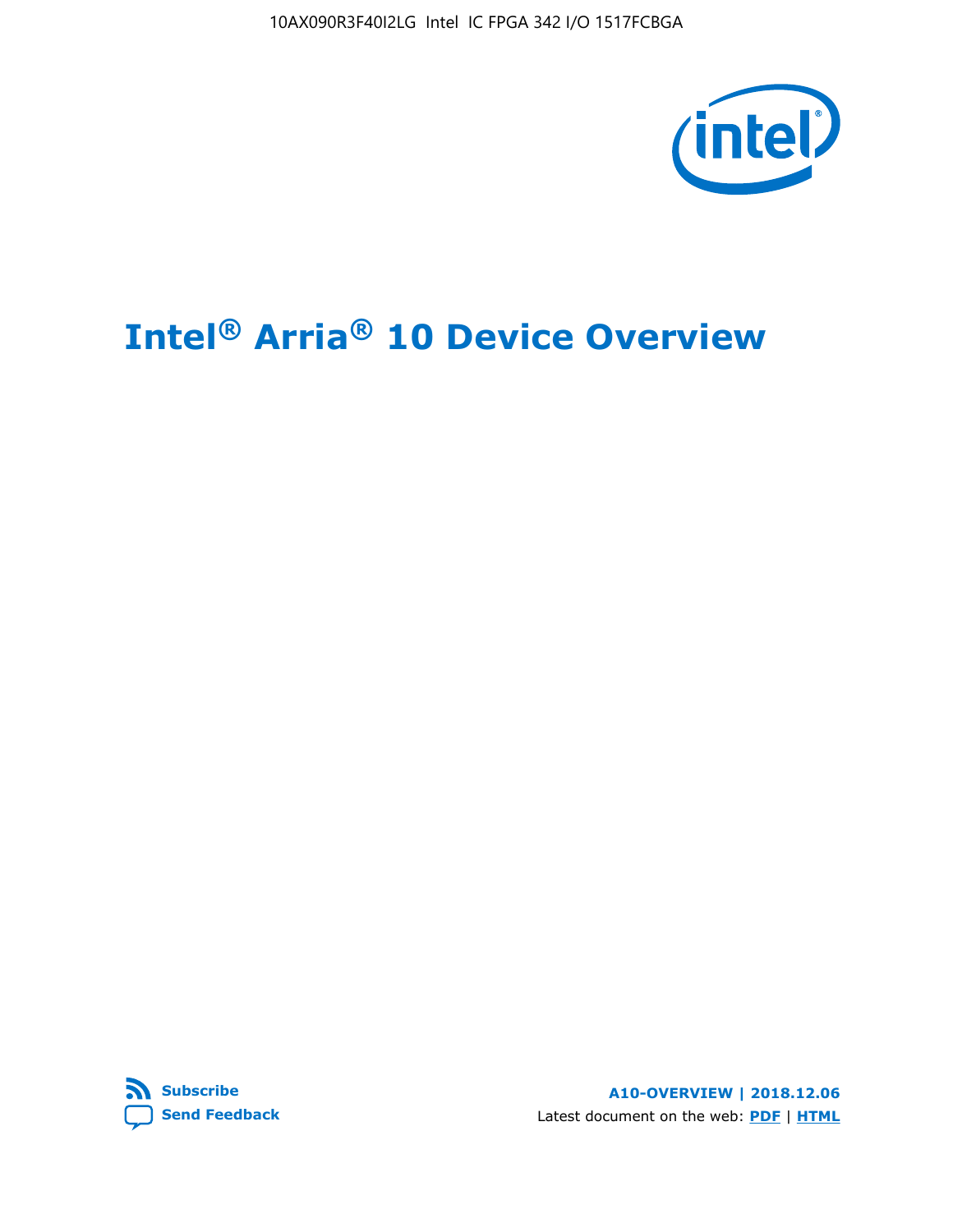

**Contents** 

# **Contents**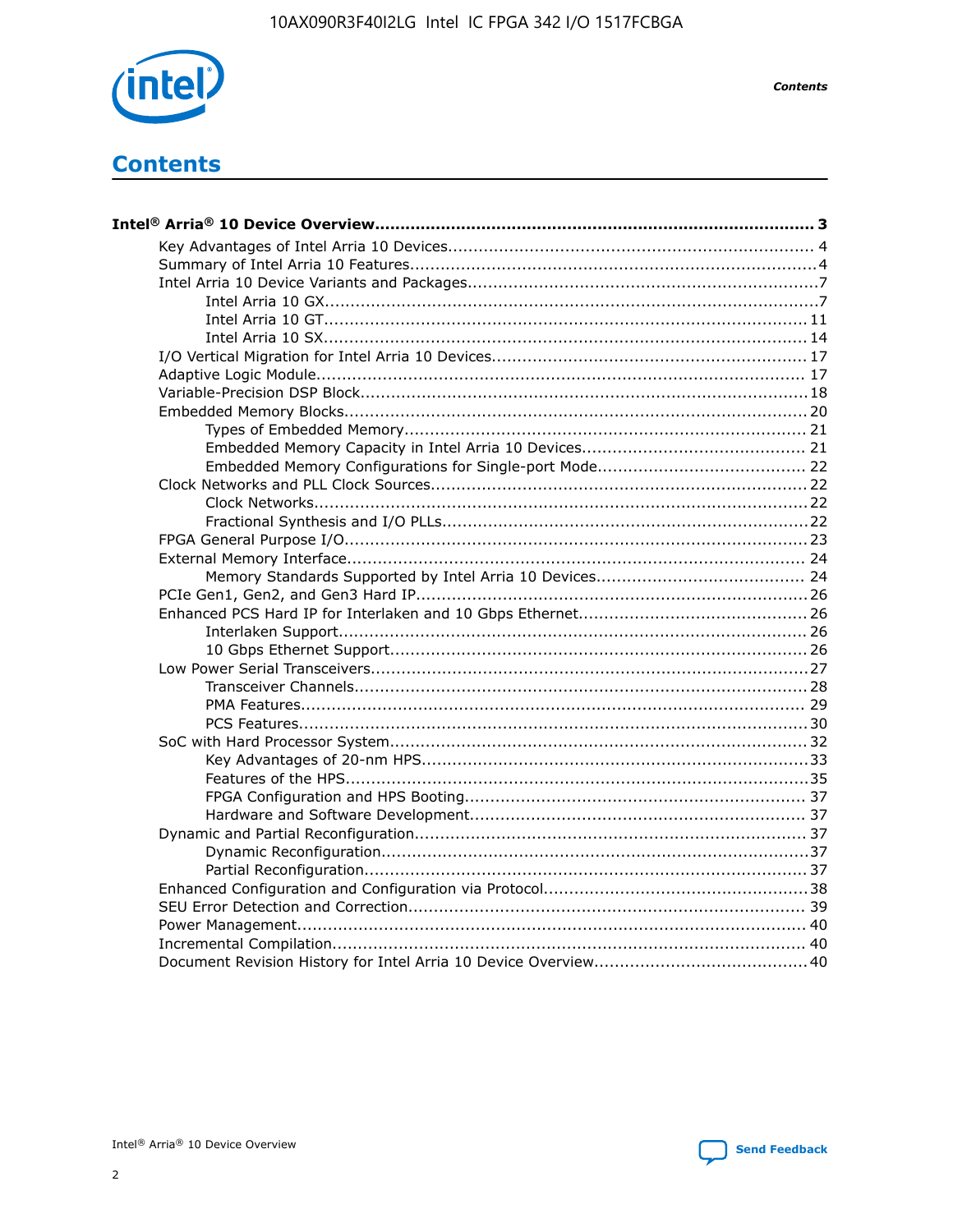**A10-OVERVIEW | 2018.12.06**

**[Send Feedback](mailto:FPGAtechdocfeedback@intel.com?subject=Feedback%20on%20Intel%20Arria%2010%20Device%20Overview%20(A10-OVERVIEW%202018.12.06)&body=We%20appreciate%20your%20feedback.%20In%20your%20comments,%20also%20specify%20the%20page%20number%20or%20paragraph.%20Thank%20you.)**



# **Intel® Arria® 10 Device Overview**

The Intel<sup>®</sup> Arria<sup>®</sup> 10 device family consists of high-performance and power-efficient 20 nm mid-range FPGAs and SoCs.

Intel Arria 10 device family delivers:

- Higher performance than the previous generation of mid-range and high-end FPGAs.
- Power efficiency attained through a comprehensive set of power-saving technologies.

The Intel Arria 10 devices are ideal for high performance, power-sensitive, midrange applications in diverse markets.

| <b>Market</b>         | <b>Applications</b>                                                                                               |
|-----------------------|-------------------------------------------------------------------------------------------------------------------|
| Wireless              | Channel and switch cards in remote radio heads<br>٠<br>Mobile backhaul<br>٠                                       |
| Wireline              | 40G/100G muxponders and transponders<br>٠<br>100G line cards<br>٠<br><b>Bridging</b><br>٠<br>Aggregation<br>٠     |
| <b>Broadcast</b>      | Studio switches<br>٠<br>Servers and transport<br>٠<br>Videoconferencing<br>٠<br>Professional audio and video<br>٠ |
| Computing and Storage | Flash cache<br>٠<br>Cloud computing servers<br>٠<br>Server acceleration<br>٠                                      |
| Medical               | Diagnostic scanners<br>٠<br>Diagnostic imaging<br>٠                                                               |
| Military              | Missile guidance and control<br>٠<br>Radar<br>٠<br>Electronic warfare<br>٠<br>Secure communications<br>٠          |

#### **Table 1. Sample Markets and Ideal Applications for Intel Arria 10 Devices**

#### **Related Information**

- [Intel Arria 10 Device Handbook: Known Issues](http://www.altera.com/support/kdb/solutions/rd07302013_646.html) Lists the planned updates to the *Intel Arria 10 Device Handbook* chapters.
- [Intel Arria 10 GX/GT Device Errata and Design Recommendations](https://www.intel.com/content/www/us/en/programmable/documentation/agz1493851706374.html#yqz1494433888646)
- [Intel Arria 10 SX Device Errata and Design Recommendations](https://www.intel.com/content/www/us/en/programmable/documentation/cru1462832385668.html#cru1462832558642)

Intel Corporation. All rights reserved. Intel, the Intel logo, Altera, Arria, Cyclone, Enpirion, MAX, Nios, Quartus and Stratix words and logos are trademarks of Intel Corporation or its subsidiaries in the U.S. and/or other countries. Intel warrants performance of its FPGA and semiconductor products to current specifications in accordance with Intel's standard warranty, but reserves the right to make changes to any products and services at any time without notice. Intel assumes no responsibility or liability arising out of the application or use of any information, product, or service described herein except as expressly agreed to in writing by Intel. Intel customers are advised to obtain the latest version of device specifications before relying on any published information and before placing orders for products or services. \*Other names and brands may be claimed as the property of others.

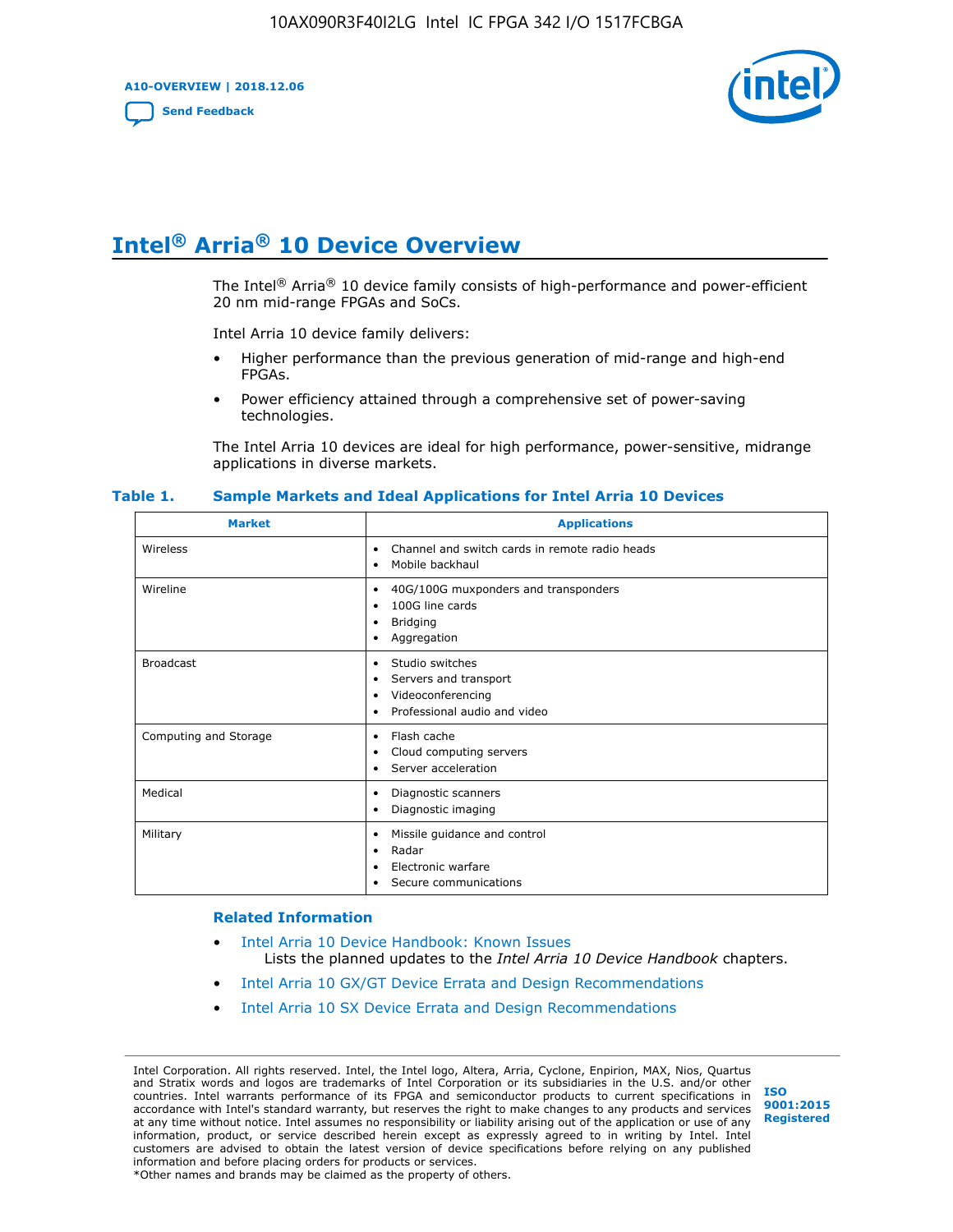

# **Key Advantages of Intel Arria 10 Devices**

# **Table 2. Key Advantages of the Intel Arria 10 Device Family**

| <b>Advantage</b>                                                                                          | <b>Supporting Feature</b>                                                                                                                                                                                                                                                                                                |  |  |  |  |  |
|-----------------------------------------------------------------------------------------------------------|--------------------------------------------------------------------------------------------------------------------------------------------------------------------------------------------------------------------------------------------------------------------------------------------------------------------------|--|--|--|--|--|
| Enhanced core architecture                                                                                | Built on TSMC's 20 nm process technology<br>٠<br>60% higher performance than the previous generation of mid-range FPGAs<br>٠<br>15% higher performance than the fastest previous-generation FPGA<br>٠                                                                                                                    |  |  |  |  |  |
| High-bandwidth integrated<br>transceivers                                                                 | Short-reach rates up to 25.8 Gigabits per second (Gbps)<br>٠<br>Backplane capability up to 12.5 Gbps<br>٠<br>Integrated 10GBASE-KR and 40GBASE-KR4 Forward Error Correction (FEC)<br>٠                                                                                                                                   |  |  |  |  |  |
| Improved logic integration and<br>hard IP blocks                                                          | 8-input adaptive logic module (ALM)<br>٠<br>Up to 65.6 megabits (Mb) of embedded memory<br>٠<br>Variable-precision digital signal processing (DSP) blocks<br>Fractional synthesis phase-locked loops (PLLs)<br>Hard PCI Express Gen3 IP blocks<br>Hard memory controllers and PHY up to 2,400 Megabits per second (Mbps) |  |  |  |  |  |
| Second generation hard<br>processor system (HPS) with<br>integrated ARM* Cortex*-A9*<br>MPCore* processor | Tight integration of a dual-core ARM Cortex-A9 MPCore processor, hard IP, and an<br>٠<br>FPGA in a single Intel Arria 10 system-on-a-chip (SoC)<br>Supports over 128 Gbps peak bandwidth with integrated data coherency between<br>$\bullet$<br>the processor and the FPGA fabric                                        |  |  |  |  |  |
| Advanced power savings                                                                                    | Comprehensive set of advanced power saving features<br>٠<br>Power-optimized MultiTrack routing and core architecture<br>٠<br>Up to 40% lower power compared to previous generation of mid-range FPGAs<br>٠<br>Up to 60% lower power compared to previous generation of high-end FPGAs                                    |  |  |  |  |  |

# **Summary of Intel Arria 10 Features**

## **Table 3. Summary of Features for Intel Arria 10 Devices**

| <b>Feature</b>                  | <b>Description</b>                                                                                                                                                                                                                                                                                                                                                                                 |
|---------------------------------|----------------------------------------------------------------------------------------------------------------------------------------------------------------------------------------------------------------------------------------------------------------------------------------------------------------------------------------------------------------------------------------------------|
| Technology                      | TSMC's 20-nm SoC process technology<br>Allows operation at a lower $V_{\text{CC}}$ level of 0.82 V instead of the 0.9 V standard $V_{\text{CC}}$ core voltage                                                                                                                                                                                                                                      |
| Packaging                       | 1.0 mm ball-pitch Fineline BGA packaging<br>٠<br>0.8 mm ball-pitch Ultra Fineline BGA packaging<br>Multiple devices with identical package footprints for seamless migration between different<br><b>FPGA</b> densities<br>Devices with compatible package footprints allow migration to next generation high-end<br>Stratix $@10$ devices<br>RoHS, leaded $(1)$ , and lead-free (Pb-free) options |
| High-performance<br>FPGA fabric | Enhanced 8-input ALM with four registers<br>Improved multi-track routing architecture to reduce congestion and improve compilation time<br>Hierarchical core clocking architecture<br>Fine-grained partial reconfiguration                                                                                                                                                                         |
| Internal memory<br>blocks       | M20K-20-Kb memory blocks with hard error correction code (ECC)<br>Memory logic array block (MLAB)-640-bit memory                                                                                                                                                                                                                                                                                   |
|                                 | continued                                                                                                                                                                                                                                                                                                                                                                                          |



<sup>(1)</sup> Contact Intel for availability.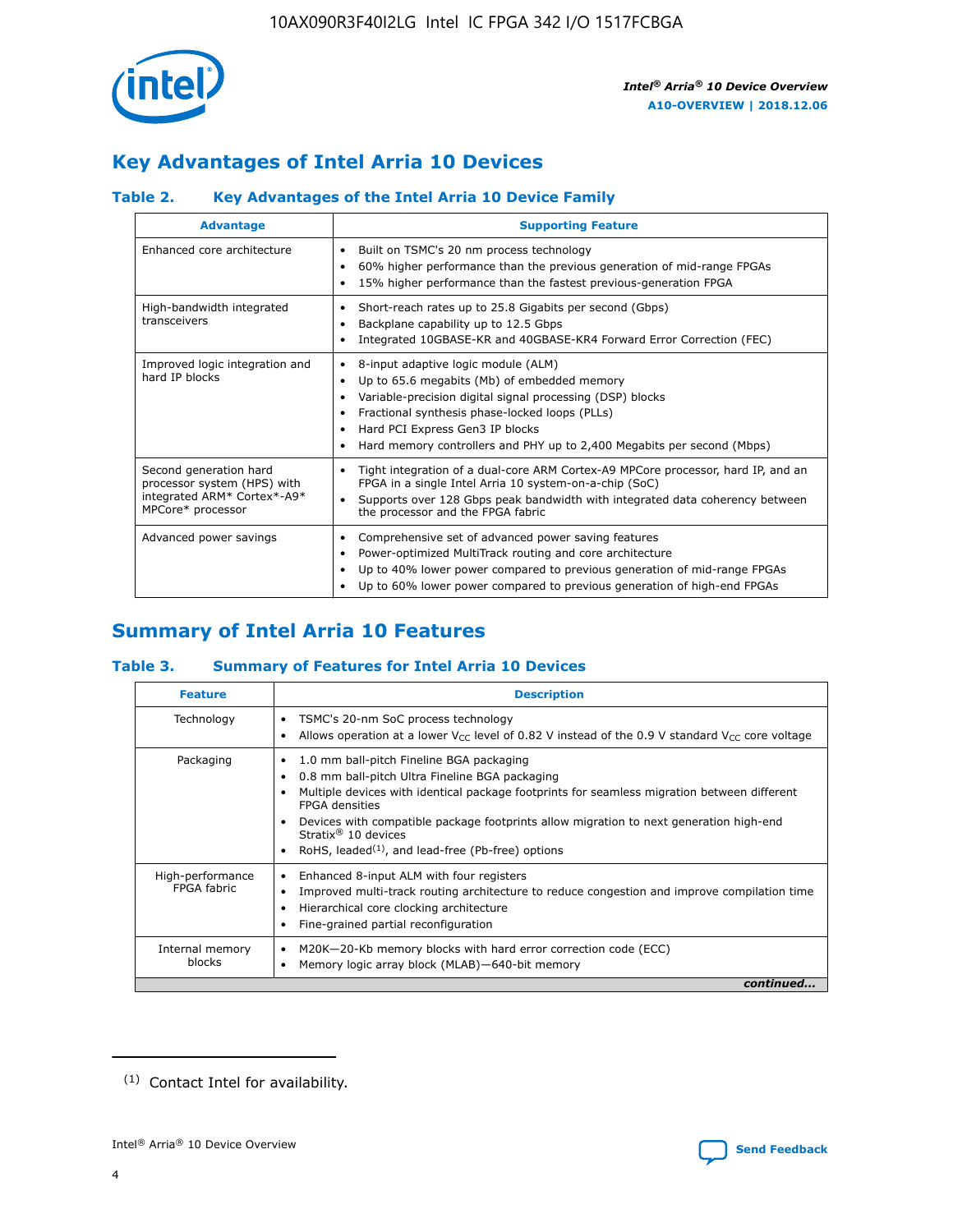r



| <b>Feature</b>                         |                                                                                                                                                                                                                                                                           | <b>Description</b>                                                                                                                                                                                                                                                                                                                                                                                                                                                                                                                                                                                                                                                                                                                                                                                                                                               |  |  |  |  |
|----------------------------------------|---------------------------------------------------------------------------------------------------------------------------------------------------------------------------------------------------------------------------------------------------------------------------|------------------------------------------------------------------------------------------------------------------------------------------------------------------------------------------------------------------------------------------------------------------------------------------------------------------------------------------------------------------------------------------------------------------------------------------------------------------------------------------------------------------------------------------------------------------------------------------------------------------------------------------------------------------------------------------------------------------------------------------------------------------------------------------------------------------------------------------------------------------|--|--|--|--|
| Embedded Hard IP<br>blocks             | Variable-precision DSP                                                                                                                                                                                                                                                    | Native support for signal processing precision levels from $18 \times 19$ to<br>$\bullet$<br>54 x 54<br>Native support for 27 x 27 multiplier mode<br>$\bullet$<br>64-bit accumulator and cascade for systolic finite impulse responses<br>(FIRs)<br>Internal coefficient memory banks<br>$\bullet$<br>Preadder/subtractor for improved efficiency<br>Additional pipeline register to increase performance and reduce<br>power<br>Supports floating point arithmetic:<br>- Perform multiplication, addition, subtraction, multiply-add,<br>multiply-subtract, and complex multiplication.<br>- Supports multiplication with accumulation capability, cascade<br>summation, and cascade subtraction capability.<br>- Dynamic accumulator reset control.<br>- Support direct vector dot and complex multiplication chaining<br>multiply floating point DSP blocks. |  |  |  |  |
|                                        | Memory controller                                                                                                                                                                                                                                                         | DDR4, DDR3, and DDR3L                                                                                                                                                                                                                                                                                                                                                                                                                                                                                                                                                                                                                                                                                                                                                                                                                                            |  |  |  |  |
|                                        | PCI Express*                                                                                                                                                                                                                                                              | PCI Express (PCIe*) Gen3 (x1, x2, x4, or x8), Gen2 (x1, x2, x4, or x8)<br>and Gen1 (x1, x2, x4, or x8) hard IP with complete protocol stack,<br>endpoint, and root port                                                                                                                                                                                                                                                                                                                                                                                                                                                                                                                                                                                                                                                                                          |  |  |  |  |
|                                        | Transceiver I/O                                                                                                                                                                                                                                                           | 10GBASE-KR/40GBASE-KR4 Forward Error Correction (FEC)<br>PCS hard IPs that support:<br>- 10-Gbps Ethernet (10GbE)<br>- PCIe PIPE interface<br>- Interlaken<br>- Gbps Ethernet (GbE)<br>- Common Public Radio Interface (CPRI) with deterministic latency<br>support<br>- Gigabit-capable passive optical network (GPON) with fast lock-<br>time support<br>13.5G JESD204b<br>$\bullet$<br>8B/10B, 64B/66B, 64B/67B encoders and decoders<br>Custom mode support for proprietary protocols                                                                                                                                                                                                                                                                                                                                                                        |  |  |  |  |
| Core clock networks                    | $\bullet$                                                                                                                                                                                                                                                                 | Up to 800 MHz fabric clocking, depending on the application:<br>- 667 MHz external memory interface clocking with 2,400 Mbps DDR4 interface<br>- 800 MHz LVDS interface clocking with 1,600 Mbps LVDS interface<br>Global, regional, and peripheral clock networks<br>Clock networks that are not used can be gated to reduce dynamic power                                                                                                                                                                                                                                                                                                                                                                                                                                                                                                                      |  |  |  |  |
| Phase-locked loops<br>(PLLs)           | High-resolution fractional synthesis PLLs:<br>$\bullet$<br>Integer PLLs:<br>- Adjacent to general purpose I/Os                                                                                                                                                            | - Precision clock synthesis, clock delay compensation, and zero delay buffering (ZDB)<br>- Support integer mode and fractional mode<br>- Fractional mode support with third-order delta-sigma modulation<br>- Support external memory and LVDS interfaces                                                                                                                                                                                                                                                                                                                                                                                                                                                                                                                                                                                                        |  |  |  |  |
| FPGA General-purpose<br>$I/Os$ (GPIOs) | On-chip termination (OCT)<br>٠<br>$\bullet$                                                                                                                                                                                                                               | 1.6 Gbps LVDS-every pair can be configured as receiver or transmitter<br>1.2 V to 3.0 V single-ended LVTTL/LVCMOS interfacing                                                                                                                                                                                                                                                                                                                                                                                                                                                                                                                                                                                                                                                                                                                                    |  |  |  |  |
| <b>External Memory</b><br>Interface    | Hard memory controller- DDR4, DDR3, and DDR3L support<br>$\bullet$<br>$-$ DDR4-speeds up to 1,200 MHz/2,400 Mbps<br>- DDR3-speeds up to 1,067 MHz/2,133 Mbps<br>Soft memory controller—provides support for RLDRAM $3^{(2)}$ , QDR IV $^{(2)}$ , and QDR II+<br>continued |                                                                                                                                                                                                                                                                                                                                                                                                                                                                                                                                                                                                                                                                                                                                                                                                                                                                  |  |  |  |  |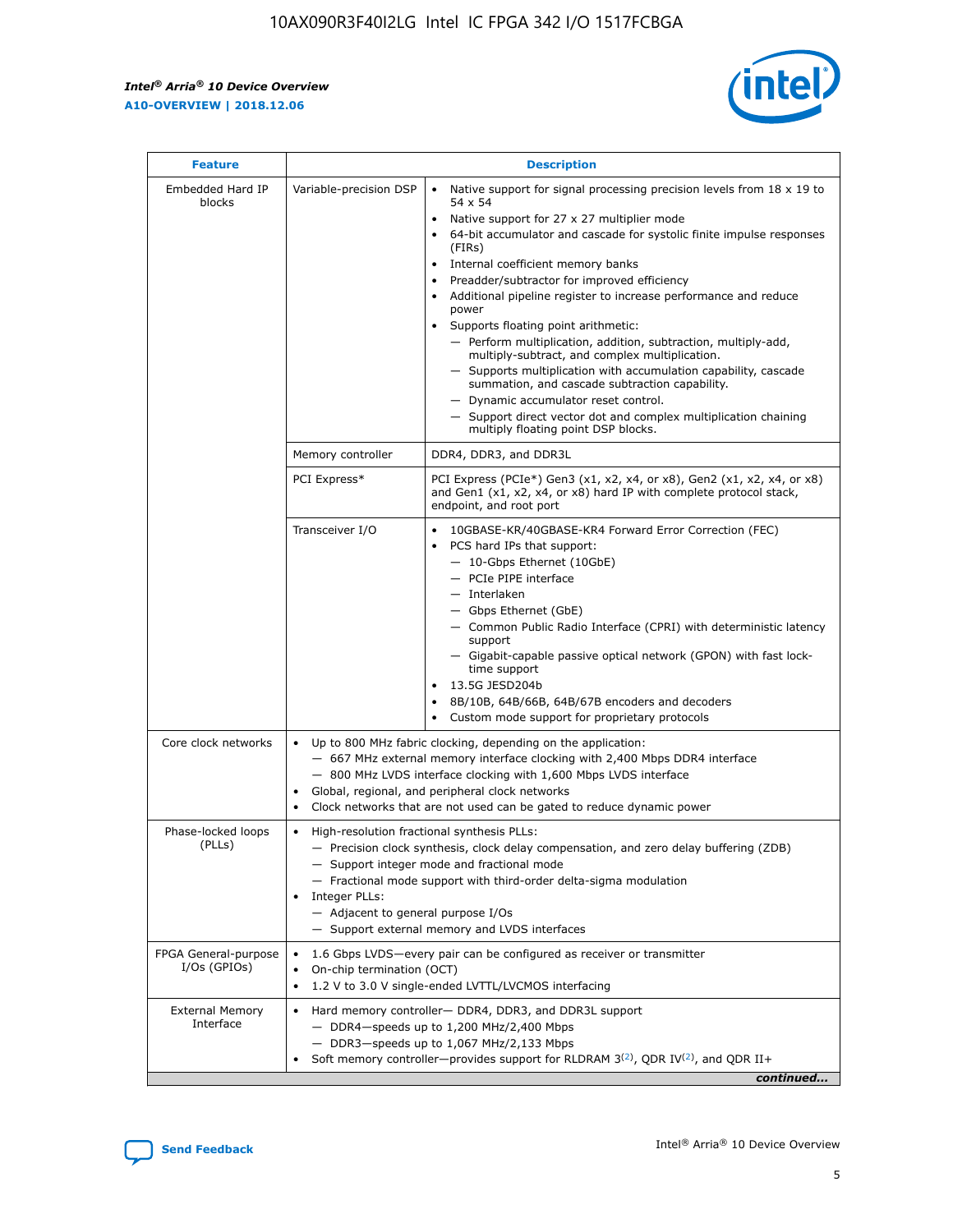

| <b>Feature</b>                                    | <b>Description</b>                                                                                                                                                                                                                                                                                                                                                                                                                                                                                                                                                                                                                                      |  |  |  |  |  |  |  |  |
|---------------------------------------------------|---------------------------------------------------------------------------------------------------------------------------------------------------------------------------------------------------------------------------------------------------------------------------------------------------------------------------------------------------------------------------------------------------------------------------------------------------------------------------------------------------------------------------------------------------------------------------------------------------------------------------------------------------------|--|--|--|--|--|--|--|--|
| Low-power serial<br>transceivers                  | • Continuous operating range:<br>- Intel Arria 10 GX-1 Gbps to 17.4 Gbps<br>- Intel Arria 10 GT-1 Gbps to 25.8 Gbps<br>Backplane support:<br>$-$ Intel Arria 10 GX-up to 12.5<br>- Intel Arria 10 GT-up to 12.5<br>Extended range down to 125 Mbps with oversampling<br>ATX transmit PLLs with user-configurable fractional synthesis capability<br>• Electronic Dispersion Compensation (EDC) support for XFP, SFP+, QSFP, and CFP optical<br>module<br>Adaptive linear and decision feedback equalization<br>$\bullet$<br>Transmitter pre-emphasis and de-emphasis<br>$\bullet$<br>Dynamic partial reconfiguration of individual transceiver channels |  |  |  |  |  |  |  |  |
| <b>HPS</b><br>(Intel Arria 10 SX<br>devices only) | Processor and system<br>Dual-core ARM Cortex-A9 MPCore processor-1.2 GHz CPU with<br>$\bullet$<br>1.5 GHz overdrive capability<br>• 256 KB on-chip RAM and 64 KB on-chip ROM<br>System peripherals-general-purpose timers, watchdog timers, direct<br>memory access (DMA) controller, FPGA configuration manager, and<br>clock and reset managers<br>• Security features—anti-tamper, secure boot, Advanced Encryption<br>Standard (AES) and authentication (SHA)<br>ARM CoreSight* JTAG debug access port, trace port, and on-chip<br>trace storage                                                                                                    |  |  |  |  |  |  |  |  |
|                                                   | <b>External interfaces</b><br>Hard memory interface—Hard memory controller (2,400 Mbps DDR4,<br>$\bullet$<br>and 2,133 Mbps DDR3), Quad serial peripheral interface (QSPI) flash<br>controller, NAND flash controller, direct memory access (DMA)<br>controller, Secure Digital/MultiMediaCard (SD/MMC) controller<br>Communication interface-10/100/1000 Ethernet media access<br>control (MAC), USB On-The-GO (OTG) controllers, I <sup>2</sup> C controllers,<br>UART 16550, serial peripheral interface (SPI), and up to 62<br>HPS GPIO interfaces (48 direct-share I/Os)                                                                           |  |  |  |  |  |  |  |  |
|                                                   | High-performance ARM AMBA* AXI bus bridges that support<br>Interconnects to core<br>$\bullet$<br>simultaneous read and write<br>HPS-FPGA bridges—include the FPGA-to-HPS, HPS-to-FPGA, and<br>lightweight HPS-to-FPGA bridges that allow the FPGA fabric to issue<br>transactions to slaves in the HPS, and vice versa<br>Configuration bridge that allows HPS configuration manager to<br>configure the core logic via dedicated 32-bit configuration port<br>FPGA-to-HPS SDRAM controller bridge-provides configuration<br>interfaces for the multiport front end (MPFE) of the HPS SDRAM<br>controller                                               |  |  |  |  |  |  |  |  |
| Configuration                                     | Tamper protection—comprehensive design protection to protect your valuable IP investments<br>Enhanced 256-bit advanced encryption standard (AES) design security with authentication<br>٠<br>Configuration via protocol (CvP) using PCIe Gen1, Gen2, or Gen3<br>continued                                                                                                                                                                                                                                                                                                                                                                               |  |  |  |  |  |  |  |  |

<sup>(2)</sup> Intel Arria 10 devices support this external memory interface using hard PHY with soft memory controller.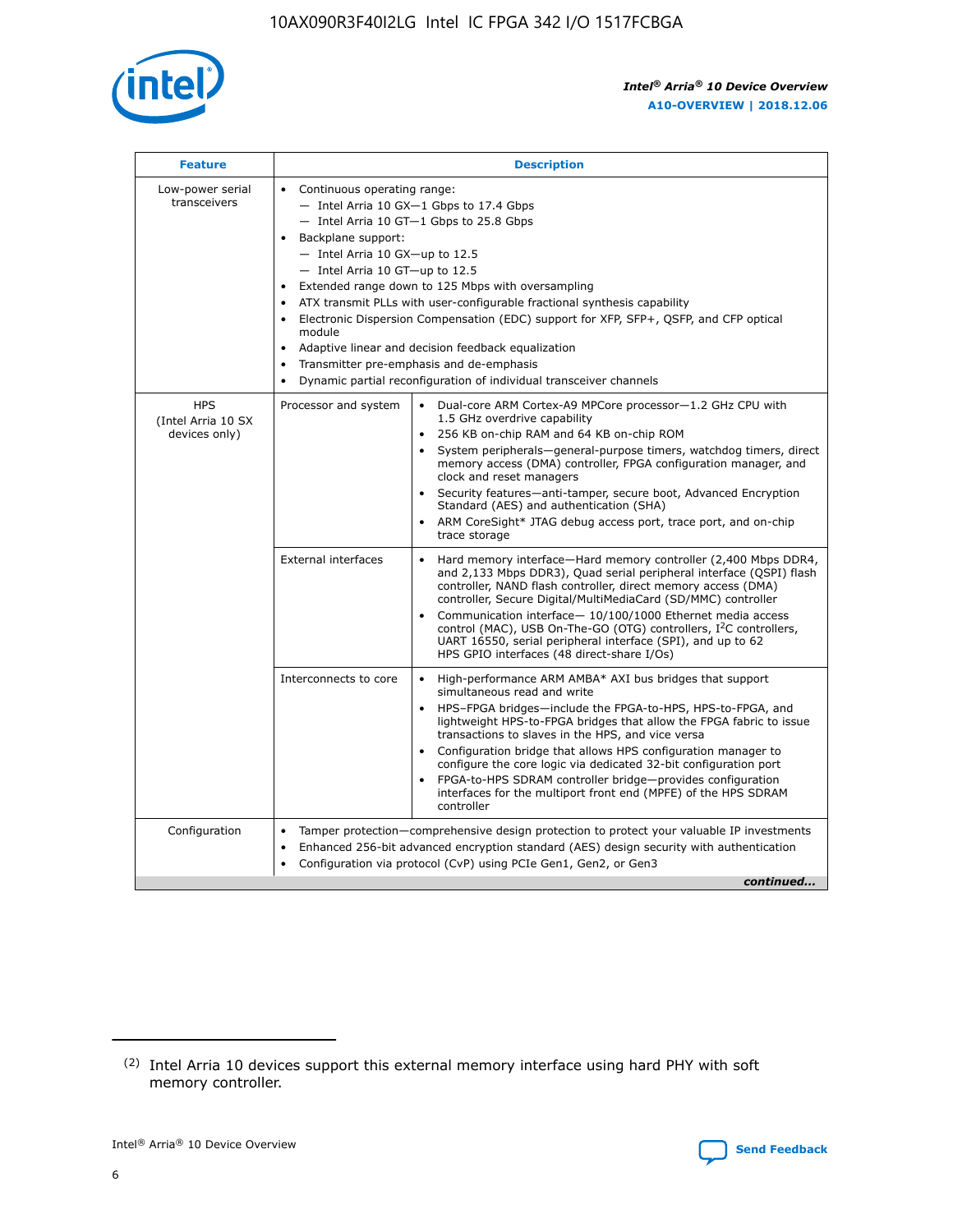

| <b>Feature</b>     | <b>Description</b>                                                                                                                                                                                                    |
|--------------------|-----------------------------------------------------------------------------------------------------------------------------------------------------------------------------------------------------------------------|
|                    | Dynamic reconfiguration of the transceivers and PLLs<br>Fine-grained partial reconfiguration of the core fabric<br>Active Serial x4 Interface                                                                         |
| Power management   | SmartVID<br>Low static power device options<br>Programmable Power Technology<br>Intel Quartus <sup>®</sup> Prime integrated power analysis                                                                            |
| Software and tools | Intel Quartus Prime design suite<br>Transceiver toolkit<br>٠<br>Platform Designer system integration tool<br>DSP Builder for Intel FPGAs<br>OpenCL <sup>™</sup> support<br>Intel SoC FPGA Embedded Design Suite (EDS) |

## **Related Information**

[Intel Arria 10 Transceiver PHY Overview](https://www.intel.com/content/www/us/en/programmable/documentation/nik1398707230472.html#nik1398706768037) Provides details on Intel Arria 10 transceivers.

# **Intel Arria 10 Device Variants and Packages**

#### **Table 4. Device Variants for the Intel Arria 10 Device Family**

| <b>Variant</b>    | <b>Description</b>                                                                                                                                                                                                     |
|-------------------|------------------------------------------------------------------------------------------------------------------------------------------------------------------------------------------------------------------------|
| Intel Arria 10 GX | FPGA featuring 17.4 Gbps transceivers for short reach applications with 12.5 backplane driving<br>capability.                                                                                                          |
| Intel Arria 10 GT | FPGA featuring:<br>17.4 Gbps transceivers for short reach applications with 12.5 backplane driving capability.<br>25.8 Gbps transceivers for supporting CAUI-4 and CEI-25G applications with CFP2 and CFP4<br>modules. |
| Intel Arria 10 SX | SoC integrating ARM-based HPS and FPGA featuring 17.4 Gbps transceivers for short reach<br>applications with 12.5 backplane driving capability.                                                                        |

# **Intel Arria 10 GX**

This section provides the available options, maximum resource counts, and package plan for the Intel Arria 10 GX devices.

The information in this section is correct at the time of publication. For the latest information and to get more details, refer to the Intel FPGA Product Selector.

#### **Related Information**

#### [Intel FPGA Product Selector](http://www.altera.com/products/selector/psg-selector.html) Provides the latest information on Intel products.

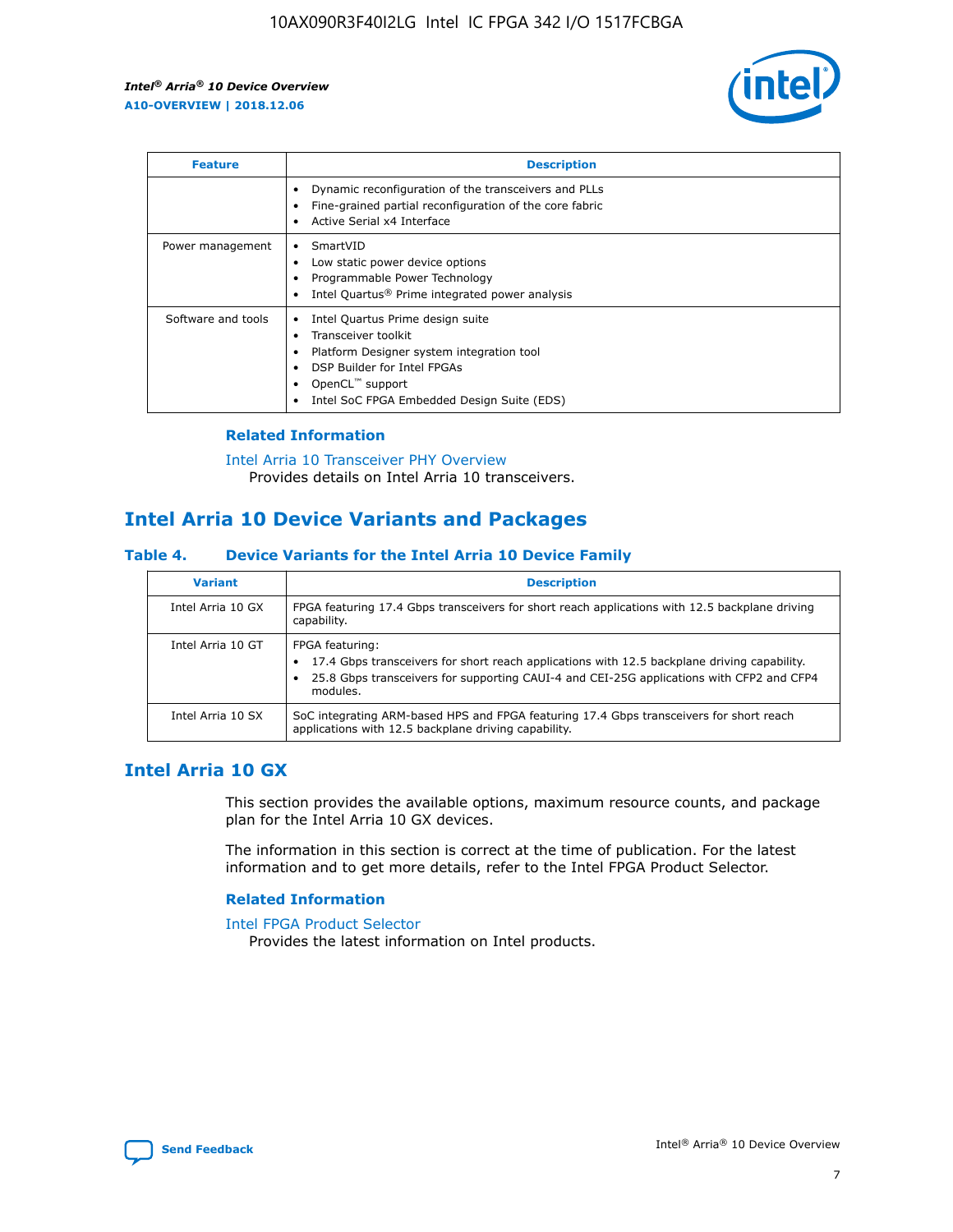

# **Available Options**





#### **Related Information**

[Transceiver Performance for Intel Arria 10 GX/SX Devices](https://www.intel.com/content/www/us/en/programmable/documentation/mcn1413182292568.html#mcn1413213965502) Provides more information about the transceiver speed grade.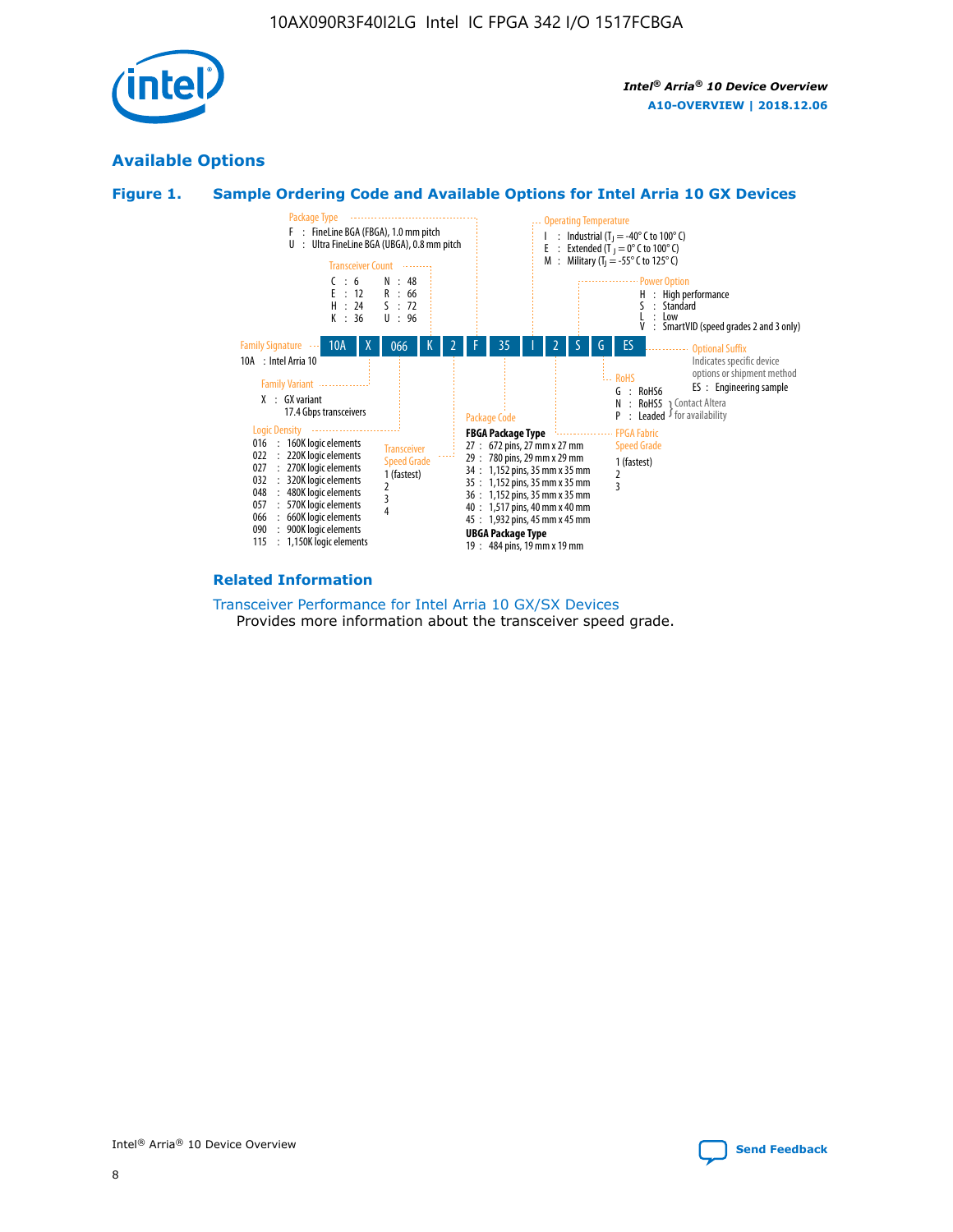

# **Maximum Resources**

#### **Table 5. Maximum Resource Counts for Intel Arria 10 GX Devices (GX 160, GX 220, GX 270, GX 320, and GX 480)**

| <b>Resource</b>              |                         | <b>Product Line</b> |                                                 |                |                |                |  |  |
|------------------------------|-------------------------|---------------------|-------------------------------------------------|----------------|----------------|----------------|--|--|
|                              |                         | <b>GX 160</b>       | <b>GX 220</b><br><b>GX 270</b><br><b>GX 320</b> |                |                | <b>GX 480</b>  |  |  |
| Logic Elements (LE) (K)      |                         | 160                 | 220                                             | 270            | 320            | 480            |  |  |
| <b>ALM</b>                   |                         | 61,510              | 80,330                                          | 101,620        | 119,900        | 183,590        |  |  |
| Register                     |                         | 246,040             | 479,600<br>321,320<br>406,480                   |                |                | 734,360        |  |  |
| Memory (Kb)                  | M <sub>20</sub> K       | 8,800               | 11,740                                          | 15,000         | 17,820         | 28,620         |  |  |
|                              | <b>MLAB</b>             | 1,050               | 1,690                                           | 2,452          | 2,727          | 4,164          |  |  |
| Variable-precision DSP Block |                         | 156                 | 192                                             | 830            | 985            | 1,368          |  |  |
| 18 x 19 Multiplier           |                         | 312                 | 384                                             | 1,660<br>1,970 |                | 2,736          |  |  |
| PLL                          | Fractional<br>Synthesis | 6                   | 6                                               | 8              | 8              | 12             |  |  |
|                              | I/O                     | 6                   | 6                                               | 8              | 8              | 12             |  |  |
| 17.4 Gbps Transceiver        |                         | 12                  | 12                                              | 24             | 24             | 36             |  |  |
| GPIO <sup>(3)</sup>          |                         | 288                 | 288                                             | 384            | 384            |                |  |  |
| LVDS Pair $(4)$              |                         | 120                 | 120                                             | 168            | 168            | 222            |  |  |
| PCIe Hard IP Block           |                         | 1                   | 1                                               | 2              | $\overline{2}$ | $\overline{2}$ |  |  |
| Hard Memory Controller       |                         | 6                   | 6                                               | 8              | 8              | 12             |  |  |

<sup>(4)</sup> Each LVDS I/O pair can be used as differential input or output.



<sup>(3)</sup> The number of GPIOs does not include transceiver I/Os. In the Intel Quartus Prime software, the number of user I/Os includes transceiver I/Os.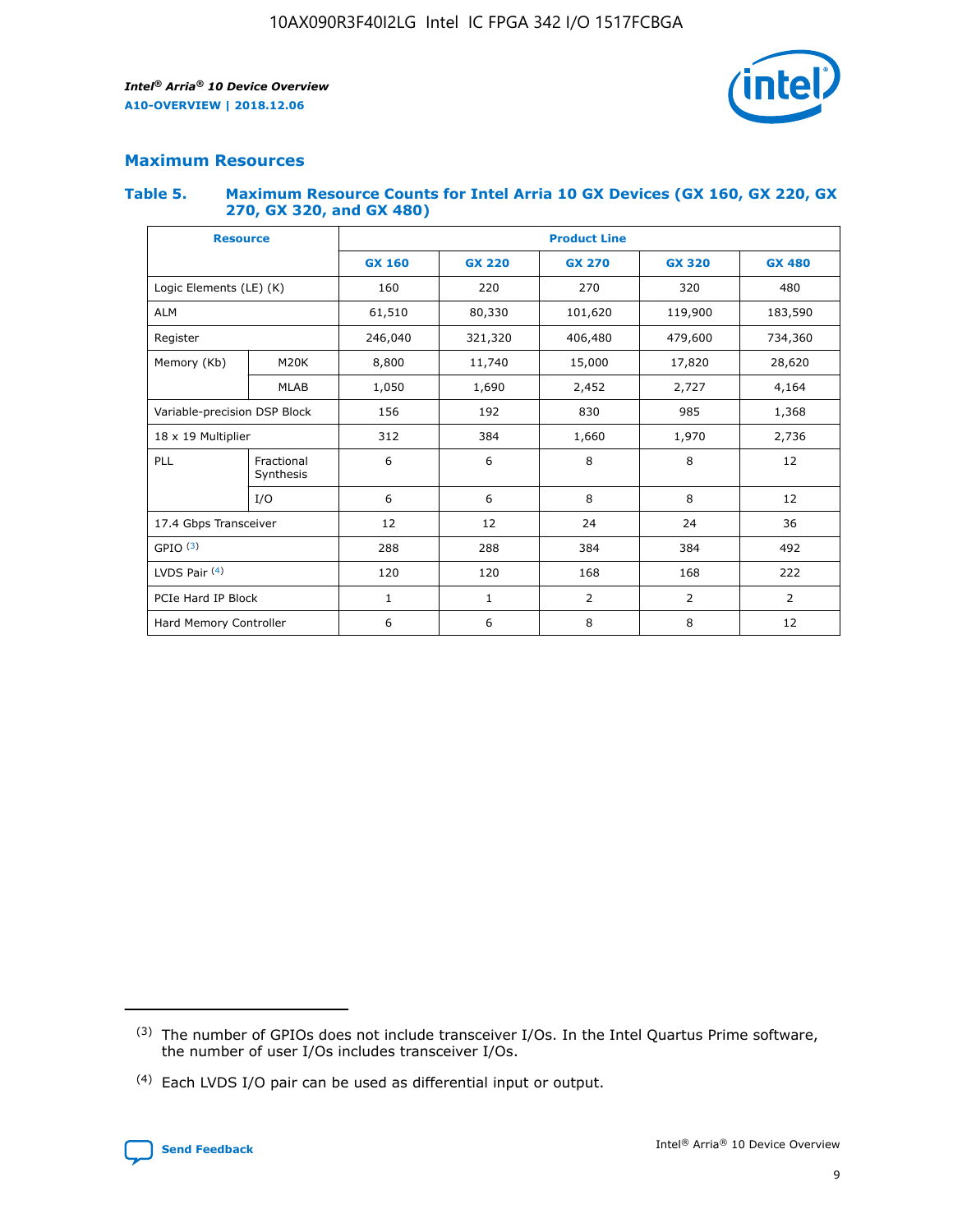

## **Table 6. Maximum Resource Counts for Intel Arria 10 GX Devices (GX 570, GX 660, GX 900, and GX 1150)**

|                              | <b>Resource</b>         | <b>Product Line</b> |               |                |                |  |  |  |
|------------------------------|-------------------------|---------------------|---------------|----------------|----------------|--|--|--|
|                              |                         | <b>GX 570</b>       | <b>GX 660</b> | <b>GX 900</b>  | <b>GX 1150</b> |  |  |  |
| Logic Elements (LE) (K)      |                         | 570                 | 660           | 900            | 1,150          |  |  |  |
| <b>ALM</b>                   |                         | 217,080             | 251,680       | 339,620        | 427,200        |  |  |  |
| Register                     |                         | 868,320             | 1,006,720     |                | 1,708,800      |  |  |  |
| Memory (Kb)                  | <b>M20K</b>             | 36,000              | 42,620        | 48,460         | 54,260         |  |  |  |
|                              | <b>MLAB</b>             | 5,096               | 5,788         |                | 12,984         |  |  |  |
| Variable-precision DSP Block |                         | 1,523               | 1,687         | 1,518          | 1,518          |  |  |  |
|                              | 18 x 19 Multiplier      |                     | 3,374         | 3,036          | 3,036          |  |  |  |
| PLL                          | Fractional<br>Synthesis | 16                  | 16            | 32             | 32             |  |  |  |
|                              | I/O                     | 16                  | 16            | 16             | 16             |  |  |  |
| 17.4 Gbps Transceiver        |                         | 48                  | 48<br>96      |                | 96             |  |  |  |
| GPIO <sup>(3)</sup>          |                         | 696                 | 696           | 768            | 768            |  |  |  |
| LVDS Pair $(4)$              |                         | 324                 | 324           | 384            | 384            |  |  |  |
| PCIe Hard IP Block           |                         | 2                   | 2             | $\overline{4}$ | 4              |  |  |  |
| Hard Memory Controller       |                         | 16                  | 16            | 16             | 16             |  |  |  |

# **Package Plan**

## **Table 7. Package Plan for Intel Arria 10 GX Devices (U19, F27, and F29)**

Refer to I/O and High Speed I/O in Intel Arria 10 Devices chapter for the number of 3 V I/O, LVDS I/O, and LVDS channels in each device package.

| <b>Product Line</b> | U <sub>19</sub><br>$(19 \text{ mm} \times 19 \text{ mm})$<br>484-pin UBGA) |          |             |         | <b>F27</b><br>(27 mm × 27 mm,<br>672-pin FBGA) |             | <b>F29</b><br>(29 mm × 29 mm,<br>780-pin FBGA) |          |             |  |
|---------------------|----------------------------------------------------------------------------|----------|-------------|---------|------------------------------------------------|-------------|------------------------------------------------|----------|-------------|--|
|                     | 3 V I/O                                                                    | LVDS I/O | <b>XCVR</b> | 3 V I/O | LVDS I/O                                       | <b>XCVR</b> | 3 V I/O                                        | LVDS I/O | <b>XCVR</b> |  |
| GX 160              | 48                                                                         | 192      | 6           | 48      | 192                                            | 12          | 48                                             | 240      | 12          |  |
| GX 220              | 48                                                                         | 192      | 6           | 48      | 192                                            | 12          | 48                                             | 240      | 12          |  |
| GX 270              |                                                                            |          |             | 48      | 192                                            | 12          | 48                                             | 312      | 12          |  |
| GX 320              |                                                                            |          |             | 48      | 192                                            | 12          | 48                                             | 312      | 12          |  |
| GX 480              |                                                                            |          |             |         |                                                |             | 48                                             | 312      | 12          |  |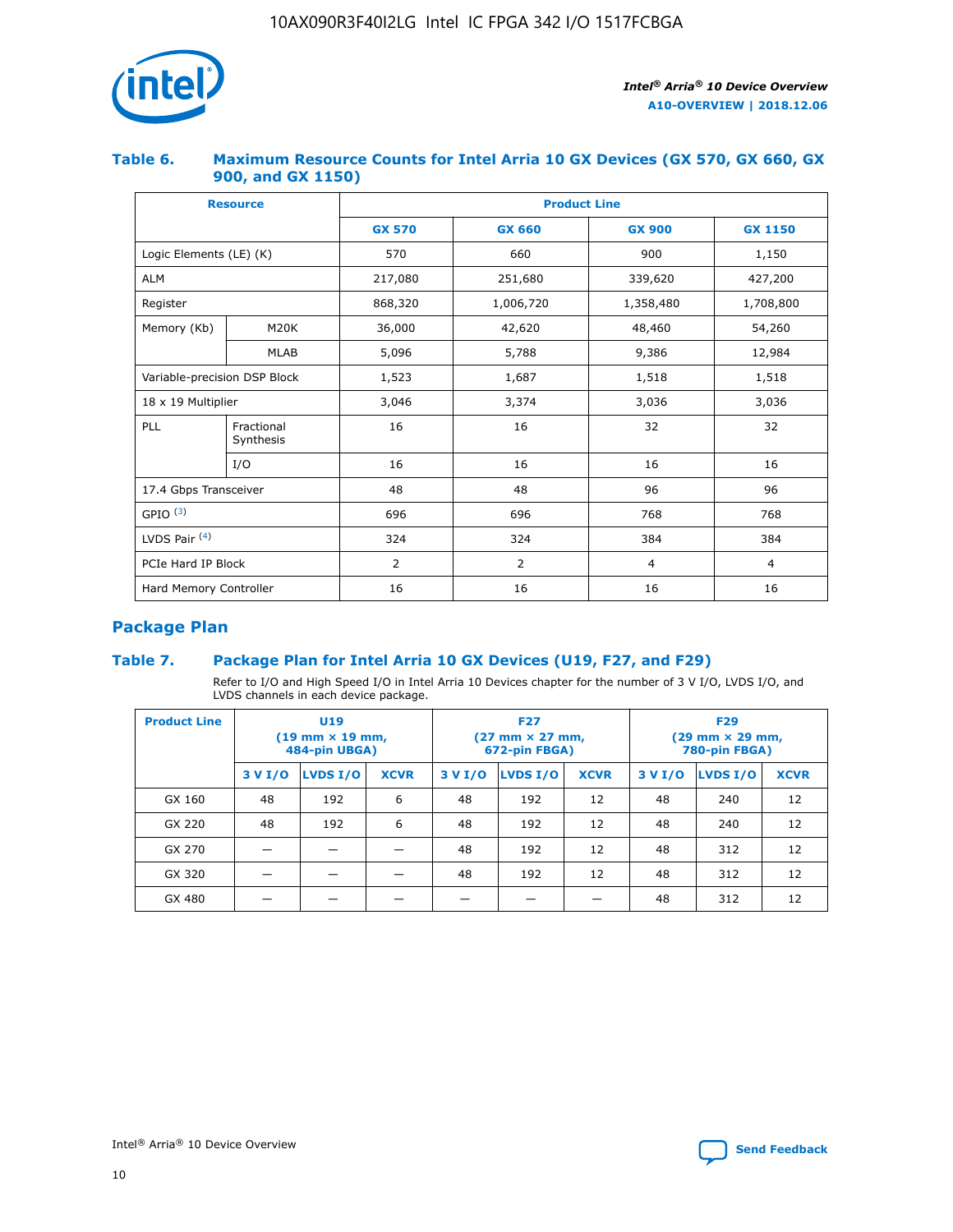



#### **Table 8. Package Plan for Intel Arria 10 GX Devices (F34, F35, NF40, and KF40)**

Refer to I/O and High Speed I/O in Intel Arria 10 Devices chapter for the number of 3 V I/O, LVDS I/O, and LVDS channels in each device package.

| <b>Product Line</b> | <b>F34</b><br>$(35 \text{ mm} \times 35 \text{ mm})$<br><b>1152-pin FBGA)</b> |                    | <b>F35</b><br>$(35 \text{ mm} \times 35 \text{ mm})$<br>1152-pin FBGA) |           | <b>KF40</b><br>$(40$ mm $\times$ 40 mm,<br><b>1517-pin FBGA)</b> |             |           | <b>NF40</b><br>$(40 \text{ mm} \times 40 \text{ mm})$<br>1517-pin FBGA) |             |           |                    |             |
|---------------------|-------------------------------------------------------------------------------|--------------------|------------------------------------------------------------------------|-----------|------------------------------------------------------------------|-------------|-----------|-------------------------------------------------------------------------|-------------|-----------|--------------------|-------------|
|                     | 3V<br>I/O                                                                     | <b>LVDS</b><br>I/O | <b>XCVR</b>                                                            | 3V<br>I/O | <b>LVDS</b><br>I/O                                               | <b>XCVR</b> | 3V<br>I/O | <b>LVDS</b><br>I/O                                                      | <b>XCVR</b> | 3V<br>I/O | <b>LVDS</b><br>I/O | <b>XCVR</b> |
| GX 270              | 48                                                                            | 336                | 24                                                                     | 48        | 336                                                              | 24          |           |                                                                         |             |           |                    |             |
| GX 320              | 48                                                                            | 336                | 24                                                                     | 48        | 336                                                              | 24          |           |                                                                         |             |           |                    |             |
| GX 480              | 48                                                                            | 444                | 24                                                                     | 48        | 348                                                              | 36          |           |                                                                         |             |           |                    |             |
| GX 570              | 48                                                                            | 444                | 24                                                                     | 48        | 348                                                              | 36          | 96        | 600                                                                     | 36          | 48        | 540                | 48          |
| GX 660              | 48                                                                            | 444                | 24                                                                     | 48        | 348                                                              | 36          | 96        | 600                                                                     | 36          | 48        | 540                | 48          |
| GX 900              |                                                                               | 504                | 24                                                                     | –         |                                                                  | -           |           |                                                                         |             |           | 600                | 48          |
| GX 1150             |                                                                               | 504                | 24                                                                     |           |                                                                  |             |           |                                                                         |             |           | 600                | 48          |

#### **Table 9. Package Plan for Intel Arria 10 GX Devices (RF40, NF45, SF45, and UF45)**

Refer to I/O and High Speed I/O in Intel Arria 10 Devices chapter for the number of 3 V I/O, LVDS I/O, and LVDS channels in each device package.

| <b>Product Line</b> | <b>RF40</b><br>$(40$ mm $\times$ 40 mm,<br>1517-pin FBGA) |                    |             | <b>NF45</b><br>$(45 \text{ mm} \times 45 \text{ mm})$<br><b>1932-pin FBGA)</b> |                    |             | <b>SF45</b><br>$(45 \text{ mm} \times 45 \text{ mm})$<br><b>1932-pin FBGA)</b> |                    |             | <b>UF45</b><br>$(45 \text{ mm} \times 45 \text{ mm})$<br><b>1932-pin FBGA)</b> |                    |             |
|---------------------|-----------------------------------------------------------|--------------------|-------------|--------------------------------------------------------------------------------|--------------------|-------------|--------------------------------------------------------------------------------|--------------------|-------------|--------------------------------------------------------------------------------|--------------------|-------------|
|                     | 3V<br>I/O                                                 | <b>LVDS</b><br>I/O | <b>XCVR</b> | 3 V<br>I/O                                                                     | <b>LVDS</b><br>I/O | <b>XCVR</b> | 3 V<br>I/O                                                                     | <b>LVDS</b><br>I/O | <b>XCVR</b> | 3V<br>I/O                                                                      | <b>LVDS</b><br>I/O | <b>XCVR</b> |
| GX 900              |                                                           | 342                | 66          | _                                                                              | 768                | 48          |                                                                                | 624                | 72          |                                                                                | 480                | 96          |
| GX 1150             |                                                           | 342                | 66          | _                                                                              | 768                | 48          |                                                                                | 624                | 72          |                                                                                | 480                | 96          |

#### **Related Information**

[I/O and High-Speed Differential I/O Interfaces in Intel Arria 10 Devices chapter, Intel](https://www.intel.com/content/www/us/en/programmable/documentation/sam1403482614086.html#sam1403482030321) [Arria 10 Device Handbook](https://www.intel.com/content/www/us/en/programmable/documentation/sam1403482614086.html#sam1403482030321)

Provides the number of 3 V and LVDS I/Os, and LVDS channels for each Intel Arria 10 device package.

# **Intel Arria 10 GT**

This section provides the available options, maximum resource counts, and package plan for the Intel Arria 10 GT devices.

The information in this section is correct at the time of publication. For the latest information and to get more details, refer to the Intel FPGA Product Selector.

#### **Related Information**

#### [Intel FPGA Product Selector](http://www.altera.com/products/selector/psg-selector.html)

Provides the latest information on Intel products.

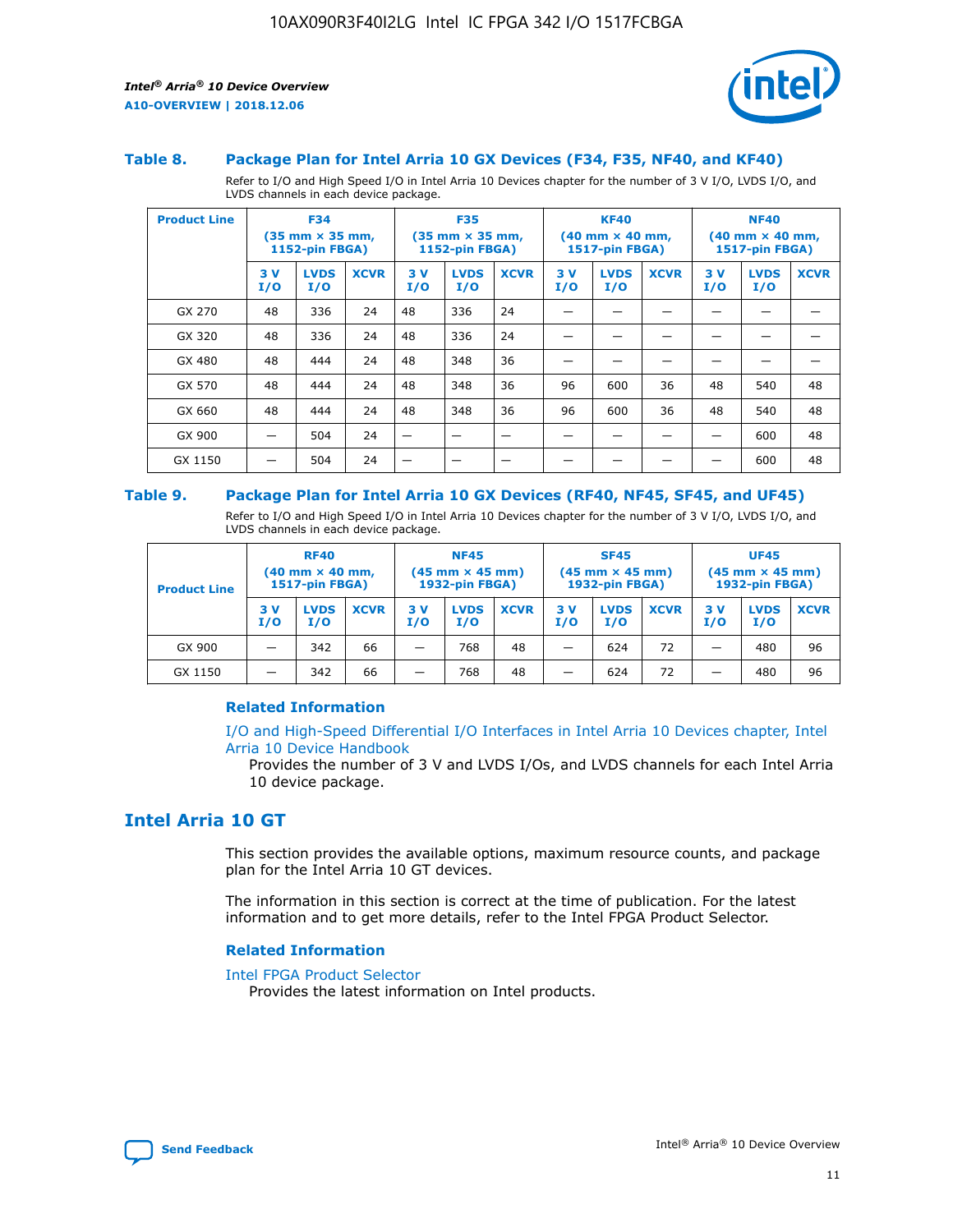

# **Available Options**

# **Figure 2. Sample Ordering Code and Available Options for Intel Arria 10 GT Devices**

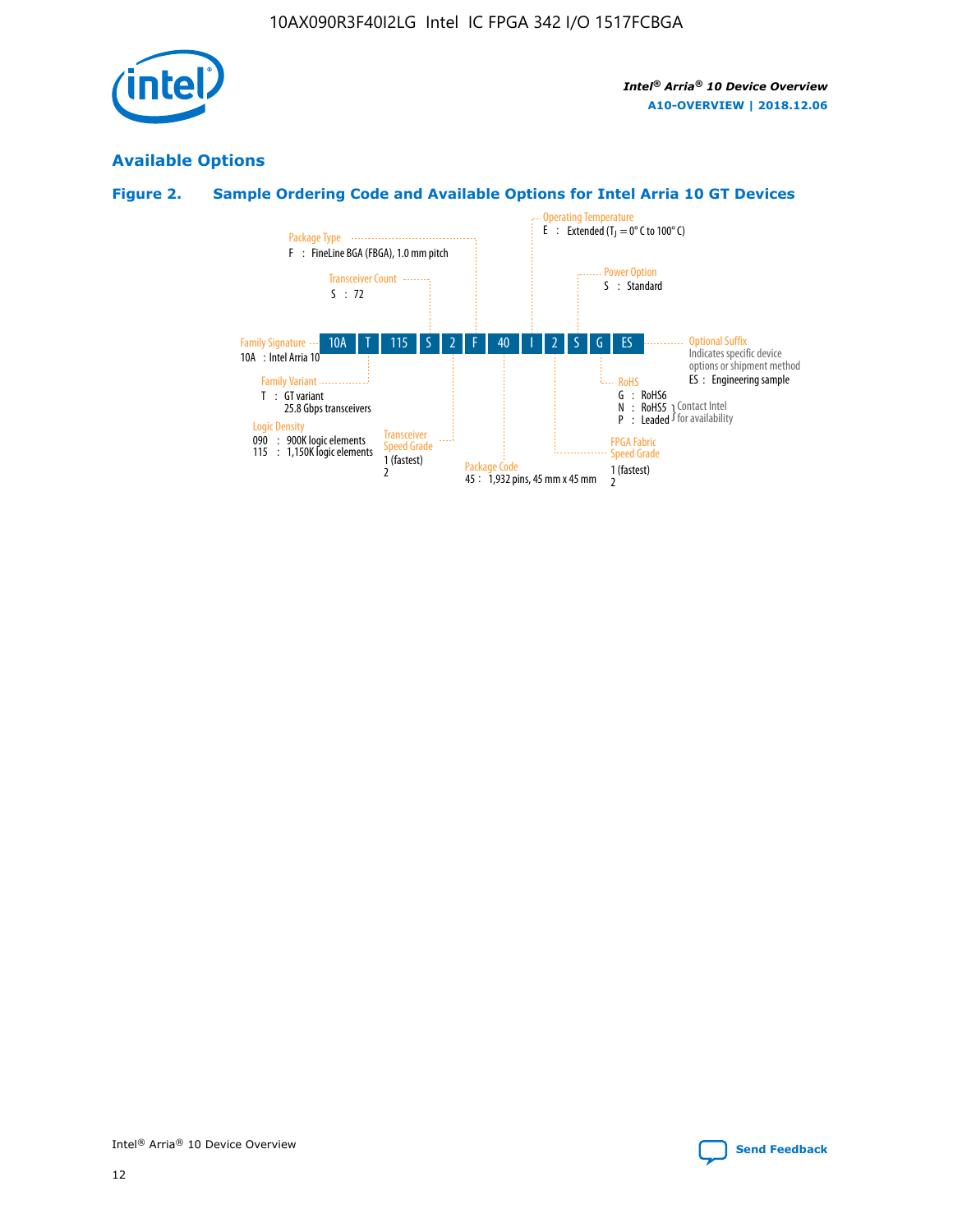

## **Maximum Resources**

#### **Table 10. Maximum Resource Counts for Intel Arria 10 GT Devices**

| <b>Resource</b>              |                      |                | <b>Product Line</b> |  |
|------------------------------|----------------------|----------------|---------------------|--|
|                              |                      | <b>GT 900</b>  | GT 1150             |  |
| Logic Elements (LE) (K)      |                      | 900            | 1,150               |  |
| <b>ALM</b>                   |                      | 339,620        | 427,200             |  |
| Register                     |                      | 1,358,480      | 1,708,800           |  |
| Memory (Kb)                  | M20K                 | 48,460         | 54,260              |  |
|                              | <b>MLAB</b>          | 9,386          | 12,984              |  |
| Variable-precision DSP Block |                      | 1,518          | 1,518               |  |
| 18 x 19 Multiplier           |                      | 3,036          | 3,036               |  |
| PLL                          | Fractional Synthesis | 32             | 32                  |  |
|                              | I/O                  | 16             | 16                  |  |
| Transceiver                  | 17.4 Gbps            | 72(5)          | 72(5)               |  |
|                              | 25.8 Gbps            | 6              | 6                   |  |
| GPIO <sup>(6)</sup>          |                      | 624            | 624                 |  |
| LVDS Pair $(7)$              |                      | 312            | 312                 |  |
| PCIe Hard IP Block           |                      | $\overline{4}$ | $\overline{4}$      |  |
| Hard Memory Controller       |                      | 16             | 16                  |  |

#### **Related Information**

#### [Intel Arria 10 GT Channel Usage](https://www.intel.com/content/www/us/en/programmable/documentation/nik1398707230472.html#nik1398707008178)

Configuring GT/GX channels in Intel Arria 10 GT devices.

## **Package Plan**

#### **Table 11. Package Plan for Intel Arria 10 GT Devices**

Refer to I/O and High Speed I/O in Intel Arria 10 Devices chapter for the number of 3 V I/O, LVDS I/O, and LVDS channels in each device package.

| <b>Product Line</b> | <b>SF45</b><br>(45 mm × 45 mm, 1932-pin FBGA) |                 |             |  |  |  |
|---------------------|-----------------------------------------------|-----------------|-------------|--|--|--|
|                     | 3 V I/O                                       | <b>LVDS I/O</b> | <b>XCVR</b> |  |  |  |
| GT 900              |                                               | 624             | 72          |  |  |  |
| GT 1150             |                                               | 624             | 72          |  |  |  |

<sup>(7)</sup> Each LVDS I/O pair can be used as differential input or output.



 $(5)$  If all 6 GT channels are in use, 12 of the GX channels are not usable.

<sup>(6)</sup> The number of GPIOs does not include transceiver I/Os. In the Intel Quartus Prime software, the number of user I/Os includes transceiver I/Os.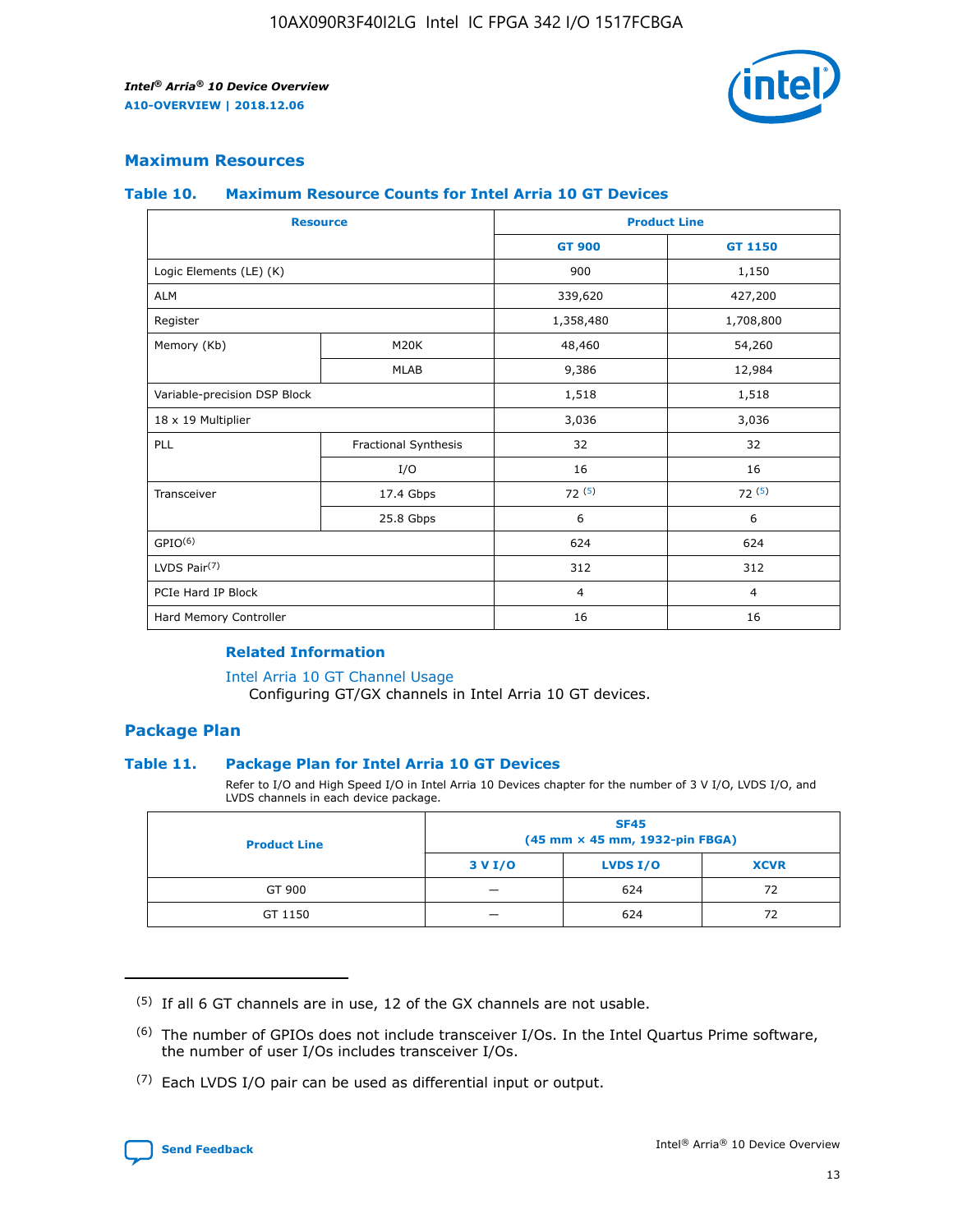

#### **Related Information**

[I/O and High-Speed Differential I/O Interfaces in Intel Arria 10 Devices chapter, Intel](https://www.intel.com/content/www/us/en/programmable/documentation/sam1403482614086.html#sam1403482030321) [Arria 10 Device Handbook](https://www.intel.com/content/www/us/en/programmable/documentation/sam1403482614086.html#sam1403482030321)

Provides the number of 3 V and LVDS I/Os, and LVDS channels for each Intel Arria 10 device package.

# **Intel Arria 10 SX**

This section provides the available options, maximum resource counts, and package plan for the Intel Arria 10 SX devices.

The information in this section is correct at the time of publication. For the latest information and to get more details, refer to the Intel FPGA Product Selector.

#### **Related Information**

[Intel FPGA Product Selector](http://www.altera.com/products/selector/psg-selector.html) Provides the latest information on Intel products.

#### **Available Options**

#### **Figure 3. Sample Ordering Code and Available Options for Intel Arria 10 SX Devices**



#### **Related Information**

[Transceiver Performance for Intel Arria 10 GX/SX Devices](https://www.intel.com/content/www/us/en/programmable/documentation/mcn1413182292568.html#mcn1413213965502) Provides more information about the transceiver speed grade.

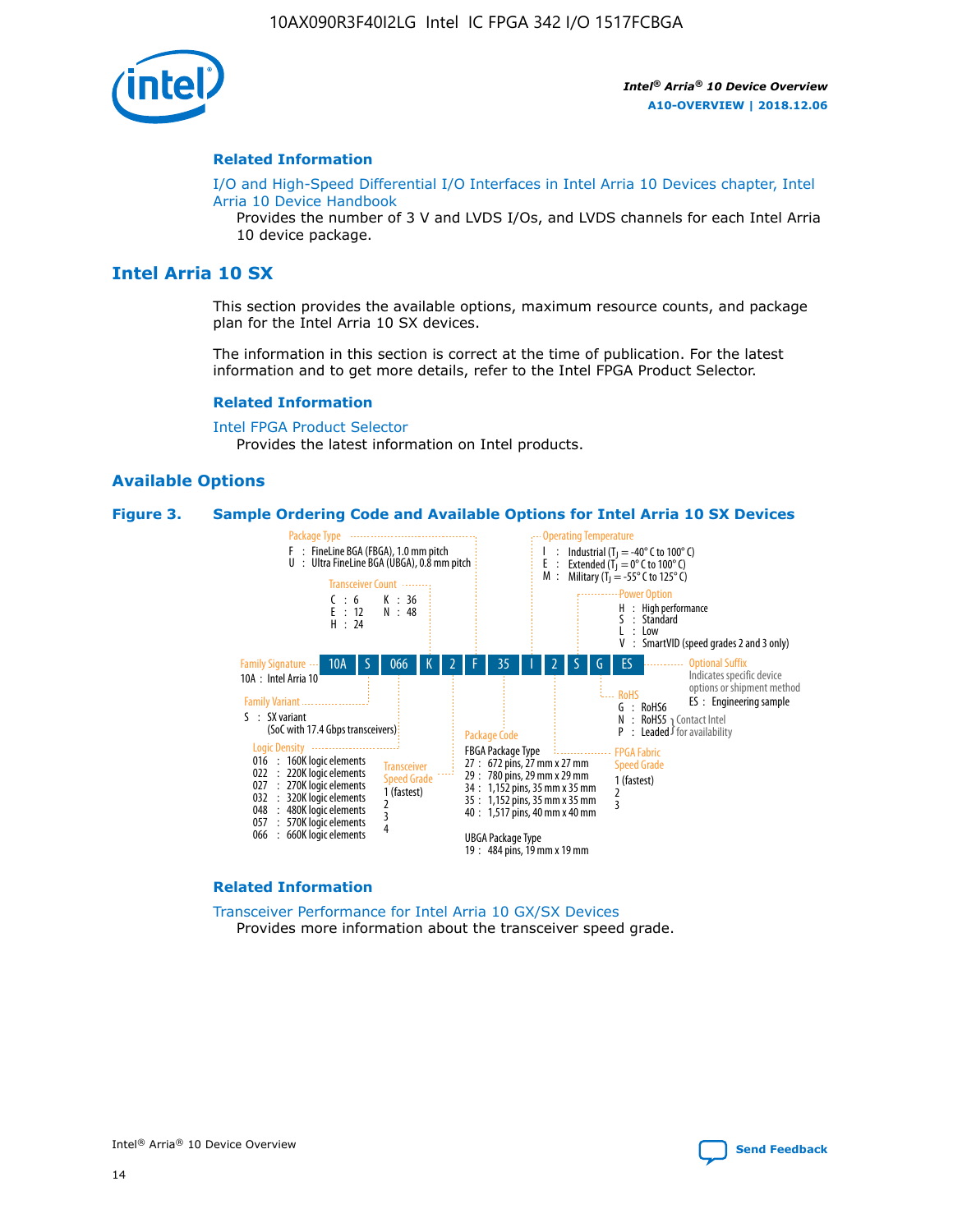

## **Maximum Resources**

#### **Table 12. Maximum Resource Counts for Intel Arria 10 SX Devices**

| <b>Resource</b>                   |                         | <b>Product Line</b> |               |                |                |                |                |                |  |  |
|-----------------------------------|-------------------------|---------------------|---------------|----------------|----------------|----------------|----------------|----------------|--|--|
|                                   |                         | <b>SX 160</b>       | <b>SX 220</b> | <b>SX 270</b>  | <b>SX 320</b>  | <b>SX 480</b>  | <b>SX 570</b>  | <b>SX 660</b>  |  |  |
| Logic Elements (LE) (K)           |                         | 160                 | 220           | 270            | 320            | 480            | 570            | 660            |  |  |
| <b>ALM</b>                        |                         | 61,510              | 80,330        | 101,620        | 119,900        | 183,590        | 217,080        | 251,680        |  |  |
| Register                          |                         | 246,040             | 321,320       | 406,480        | 479,600        | 734,360        | 868,320        | 1,006,720      |  |  |
| Memory (Kb)                       | M <sub>20</sub> K       | 8,800               | 11,740        | 15,000         | 17,820         | 28,620         | 36,000         | 42,620         |  |  |
|                                   | <b>MLAB</b>             | 1,050               | 1,690         | 2,452          | 2,727          | 4,164          | 5,096          | 5,788          |  |  |
| Variable-precision DSP Block      |                         | 156                 | 192           | 830            | 985            | 1,368          | 1,523          | 1,687          |  |  |
| 18 x 19 Multiplier                |                         | 312                 | 384           | 1,660          | 1,970          | 2,736          | 3,046          | 3,374          |  |  |
| PLL                               | Fractional<br>Synthesis | 6                   | 6             | 8              | 8              | 12             | 16             | 16             |  |  |
|                                   | I/O                     | 6                   | 6             | 8              | 8              | 12             | 16             | 16             |  |  |
| 17.4 Gbps Transceiver             |                         | 12                  | 12            | 24             | 24             | 36             | 48             | 48             |  |  |
| GPIO <sup>(8)</sup>               |                         | 288                 | 288           | 384            | 384            | 492            | 696            | 696            |  |  |
| LVDS Pair $(9)$                   |                         | 120                 | 120           | 168            | 168            | 174            | 324            | 324            |  |  |
| PCIe Hard IP Block                |                         | $\mathbf{1}$        | $\mathbf{1}$  | $\overline{2}$ | $\overline{2}$ | $\overline{2}$ | $\overline{2}$ | $\overline{2}$ |  |  |
| Hard Memory Controller            |                         | 6                   | 6             | 8              | 8              | 12             | 16             | 16             |  |  |
| ARM Cortex-A9 MPCore<br>Processor |                         | Yes                 | Yes           | Yes            | Yes            | Yes            | Yes            | <b>Yes</b>     |  |  |

## **Package Plan**

#### **Table 13. Package Plan for Intel Arria 10 SX Devices (U19, F27, F29, and F34)**

Refer to I/O and High Speed I/O in Intel Arria 10 Devices chapter for the number of 3 V I/O, LVDS I/O, and LVDS channels in each device package.

| <b>Product Line</b> | U19<br>$(19 \text{ mm} \times 19 \text{ mm})$ .<br>484-pin UBGA) |                    |             | <b>F27</b><br>$(27 \text{ mm} \times 27 \text{ mm})$<br>672-pin FBGA) |                    | <b>F29</b><br>$(29 \text{ mm} \times 29 \text{ mm})$<br>780-pin FBGA) |           |                    | <b>F34</b><br>$(35 \text{ mm} \times 35 \text{ mm})$<br><b>1152-pin FBGA)</b> |           |                    |             |
|---------------------|------------------------------------------------------------------|--------------------|-------------|-----------------------------------------------------------------------|--------------------|-----------------------------------------------------------------------|-----------|--------------------|-------------------------------------------------------------------------------|-----------|--------------------|-------------|
|                     | 3V<br>I/O                                                        | <b>LVDS</b><br>I/O | <b>XCVR</b> | 3V<br>I/O                                                             | <b>LVDS</b><br>I/O | <b>XCVR</b>                                                           | 3V<br>I/O | <b>LVDS</b><br>I/O | <b>XCVR</b>                                                                   | 3V<br>I/O | <b>LVDS</b><br>I/O | <b>XCVR</b> |
| SX 160              | 48                                                               | 144                | 6           | 48                                                                    | 192                | 12                                                                    | 48        | 240                | 12                                                                            |           |                    |             |
| SX 220              | 48                                                               | 144                | 6           | 48                                                                    | 192                | 12                                                                    | 48        | 240                | 12                                                                            |           |                    |             |
| SX 270              |                                                                  |                    |             | 48                                                                    | 192                | 12                                                                    | 48        | 312                | 12                                                                            | 48        | 336                | 24          |
| SX 320              |                                                                  |                    |             | 48                                                                    | 192                | 12                                                                    | 48        | 312                | 12                                                                            | 48        | 336                | 24          |
|                     | continued                                                        |                    |             |                                                                       |                    |                                                                       |           |                    |                                                                               |           |                    |             |

 $(8)$  The number of GPIOs does not include transceiver I/Os. In the Intel Quartus Prime software, the number of user I/Os includes transceiver I/Os.

 $(9)$  Each LVDS I/O pair can be used as differential input or output.

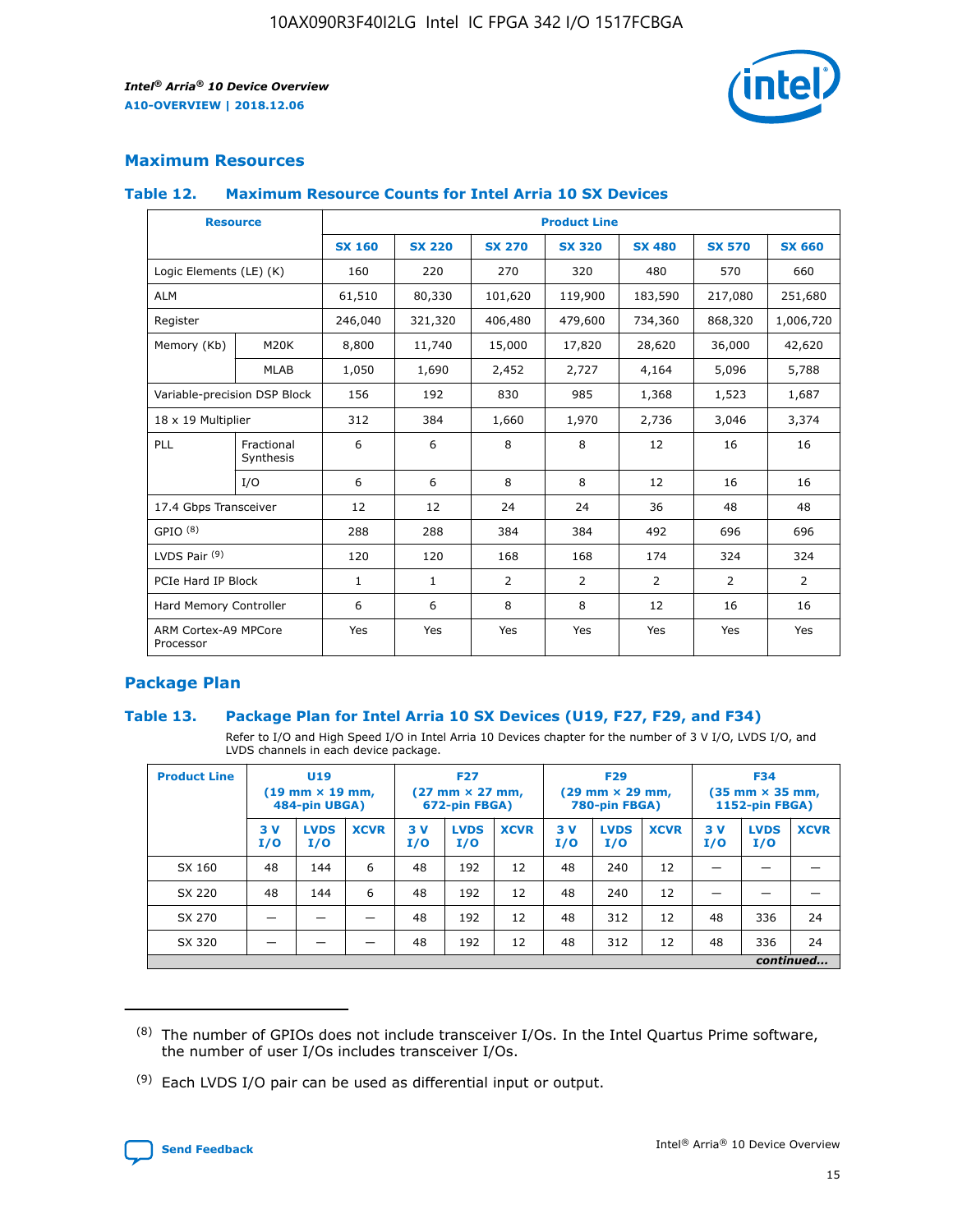

| <b>Product Line</b> | U <sub>19</sub><br>$(19 \text{ mm} \times 19 \text{ mm})$<br>484-pin UBGA) |                    | <b>F27</b><br>$(27 \text{ mm} \times 27 \text{ mm})$<br>672-pin FBGA) |           |                    | <b>F29</b><br>$(29$ mm $\times$ 29 mm,<br>780-pin FBGA) |           |                    | <b>F34</b><br>$(35$ mm $\times$ 35 mm,<br><b>1152-pin FBGA)</b> |           |                    |             |
|---------------------|----------------------------------------------------------------------------|--------------------|-----------------------------------------------------------------------|-----------|--------------------|---------------------------------------------------------|-----------|--------------------|-----------------------------------------------------------------|-----------|--------------------|-------------|
|                     | 3V<br>I/O                                                                  | <b>LVDS</b><br>I/O | <b>XCVR</b>                                                           | 3V<br>I/O | <b>LVDS</b><br>I/O | <b>XCVR</b>                                             | 3V<br>I/O | <b>LVDS</b><br>I/O | <b>XCVR</b>                                                     | 3V<br>I/O | <b>LVDS</b><br>I/O | <b>XCVR</b> |
| SX 480              |                                                                            |                    |                                                                       |           |                    |                                                         | 48        | 312                | 12                                                              | 48        | 444                | 24          |
| SX 570              |                                                                            |                    |                                                                       |           |                    |                                                         |           |                    |                                                                 | 48        | 444                | 24          |
| SX 660              |                                                                            |                    |                                                                       |           |                    |                                                         |           |                    |                                                                 | 48        | 444                | 24          |

## **Table 14. Package Plan for Intel Arria 10 SX Devices (F35, KF40, and NF40)**

Refer to I/O and High Speed I/O in Intel Arria 10 Devices chapter for the number of 3 V I/O, LVDS I/O, and LVDS channels in each device package.

| <b>Product Line</b> | <b>F35</b><br>$(35 \text{ mm} \times 35 \text{ mm})$<br><b>1152-pin FBGA)</b> |          |             |                                           | <b>KF40</b><br>(40 mm × 40 mm,<br>1517-pin FBGA) |    | <b>NF40</b><br>$(40 \text{ mm} \times 40 \text{ mm})$<br>1517-pin FBGA) |          |             |  |
|---------------------|-------------------------------------------------------------------------------|----------|-------------|-------------------------------------------|--------------------------------------------------|----|-------------------------------------------------------------------------|----------|-------------|--|
|                     | 3 V I/O                                                                       | LVDS I/O | <b>XCVR</b> | <b>LVDS I/O</b><br><b>XCVR</b><br>3 V I/O |                                                  |    | 3 V I/O                                                                 | LVDS I/O | <b>XCVR</b> |  |
| SX 270              | 48                                                                            | 336      | 24          |                                           |                                                  |    |                                                                         |          |             |  |
| SX 320              | 48                                                                            | 336      | 24          |                                           |                                                  |    |                                                                         |          |             |  |
| SX 480              | 48                                                                            | 348      | 36          |                                           |                                                  |    |                                                                         |          |             |  |
| SX 570              | 48                                                                            | 348      | 36          | 96                                        | 600                                              | 36 | 48                                                                      | 540      | 48          |  |
| SX 660              | 48                                                                            | 348      | 36          | 96                                        | 600                                              | 36 | 48                                                                      | 540      | 48          |  |

# **Related Information**

[I/O and High-Speed Differential I/O Interfaces in Intel Arria 10 Devices chapter, Intel](https://www.intel.com/content/www/us/en/programmable/documentation/sam1403482614086.html#sam1403482030321) [Arria 10 Device Handbook](https://www.intel.com/content/www/us/en/programmable/documentation/sam1403482614086.html#sam1403482030321)

Provides the number of 3 V and LVDS I/Os, and LVDS channels for each Intel Arria 10 device package.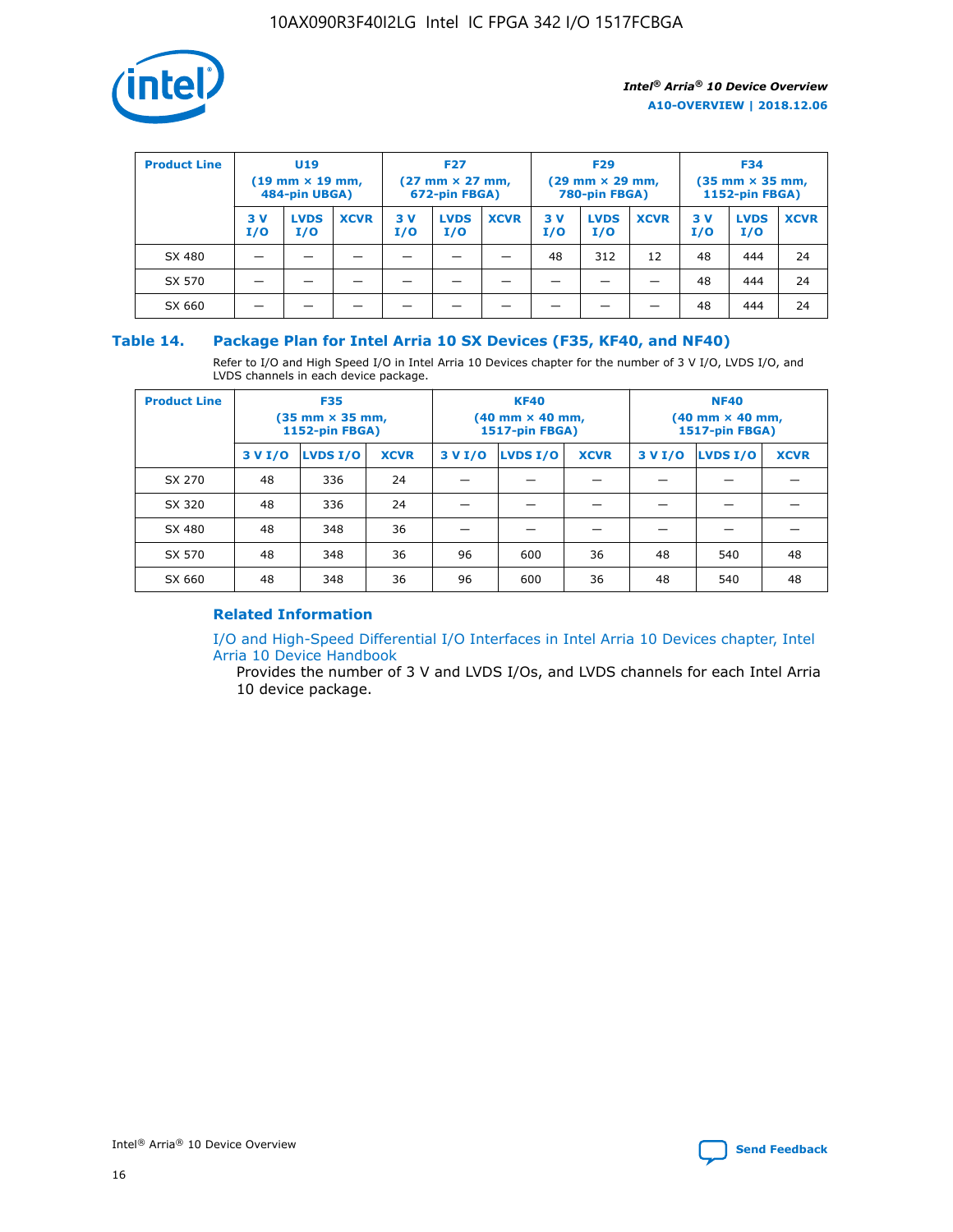

# **I/O Vertical Migration for Intel Arria 10 Devices**

#### **Figure 4. Migration Capability Across Intel Arria 10 Product Lines**

- The arrows indicate the migration paths. The devices included in each vertical migration path are shaded. Devices with fewer resources in the same path have lighter shades.
- To achieve the full I/O migration across product lines in the same migration path, restrict I/Os and transceivers usage to match the product line with the lowest I/O and transceiver counts.
- An LVDS I/O bank in the source device may be mapped to a 3 V I/O bank in the target device. To use memory interface clock frequency higher than 533 MHz, assign external memory interface pins only to banks that are LVDS I/O in both devices.
- There may be nominal 0.15 mm package height difference between some product lines in the same package type.
	- **Variant Product Line Package U19 F27 F29 F34 F35 KF40 NF40 RF40 NF45 SF45 UF45** Intel® Arria® 10 GX GX 160 GX 220 GX 270 GX 320 GX 480 GX 570 GX 660 GX 900 GX 1150 Intel Arria 10 GT GT 900 GT 1150 Intel Arria 10 SX SX 160 SX 220 SX 270 SX 320 SX 480 SX 570 SX 660
- Some migration paths are not shown in the Intel Quartus Prime software **Pin Migration View**.

*Note:* To verify the pin migration compatibility, use the **Pin Migration View** window in the Intel Quartus Prime software Pin Planner.

# **Adaptive Logic Module**

Intel Arria 10 devices use a 20 nm ALM as the basic building block of the logic fabric.

The ALM architecture is the same as the previous generation FPGAs, allowing for efficient implementation of logic functions and easy conversion of IP between the device generations.

The ALM, as shown in following figure, uses an 8-input fracturable look-up table (LUT) with four dedicated registers to help improve timing closure in register-rich designs and achieve an even higher design packing capability than the traditional two-register per LUT architecture.

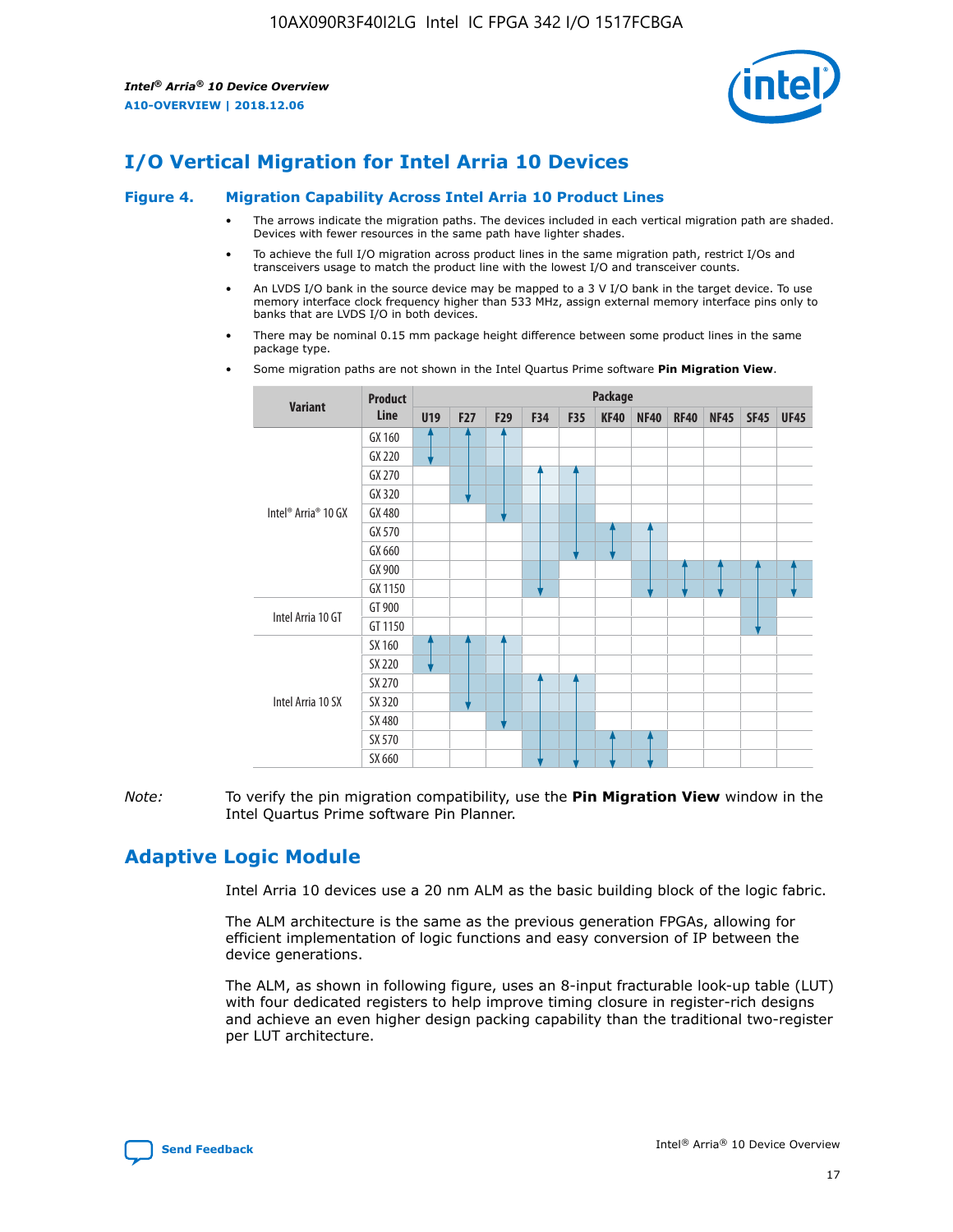

**Figure 5. ALM for Intel Arria 10 Devices**



The Intel Quartus Prime software optimizes your design according to the ALM logic structure and automatically maps legacy designs into the Intel Arria 10 ALM architecture.

# **Variable-Precision DSP Block**

The Intel Arria 10 variable precision DSP blocks support fixed-point arithmetic and floating-point arithmetic.

Features for fixed-point arithmetic:

- High-performance, power-optimized, and fully registered multiplication operations
- 18-bit and 27-bit word lengths
- Two 18 x 19 multipliers or one 27 x 27 multiplier per DSP block
- Built-in addition, subtraction, and 64-bit double accumulation register to combine multiplication results
- Cascading 19-bit or 27-bit when pre-adder is disabled and cascading 18-bit when pre-adder is used to form the tap-delay line for filtering applications
- Cascading 64-bit output bus to propagate output results from one block to the next block without external logic support
- Hard pre-adder supported in 19-bit and 27-bit modes for symmetric filters
- Internal coefficient register bank in both 18-bit and 27-bit modes for filter implementation
- 18-bit and 27-bit systolic finite impulse response (FIR) filters with distributed output adder
- Biased rounding support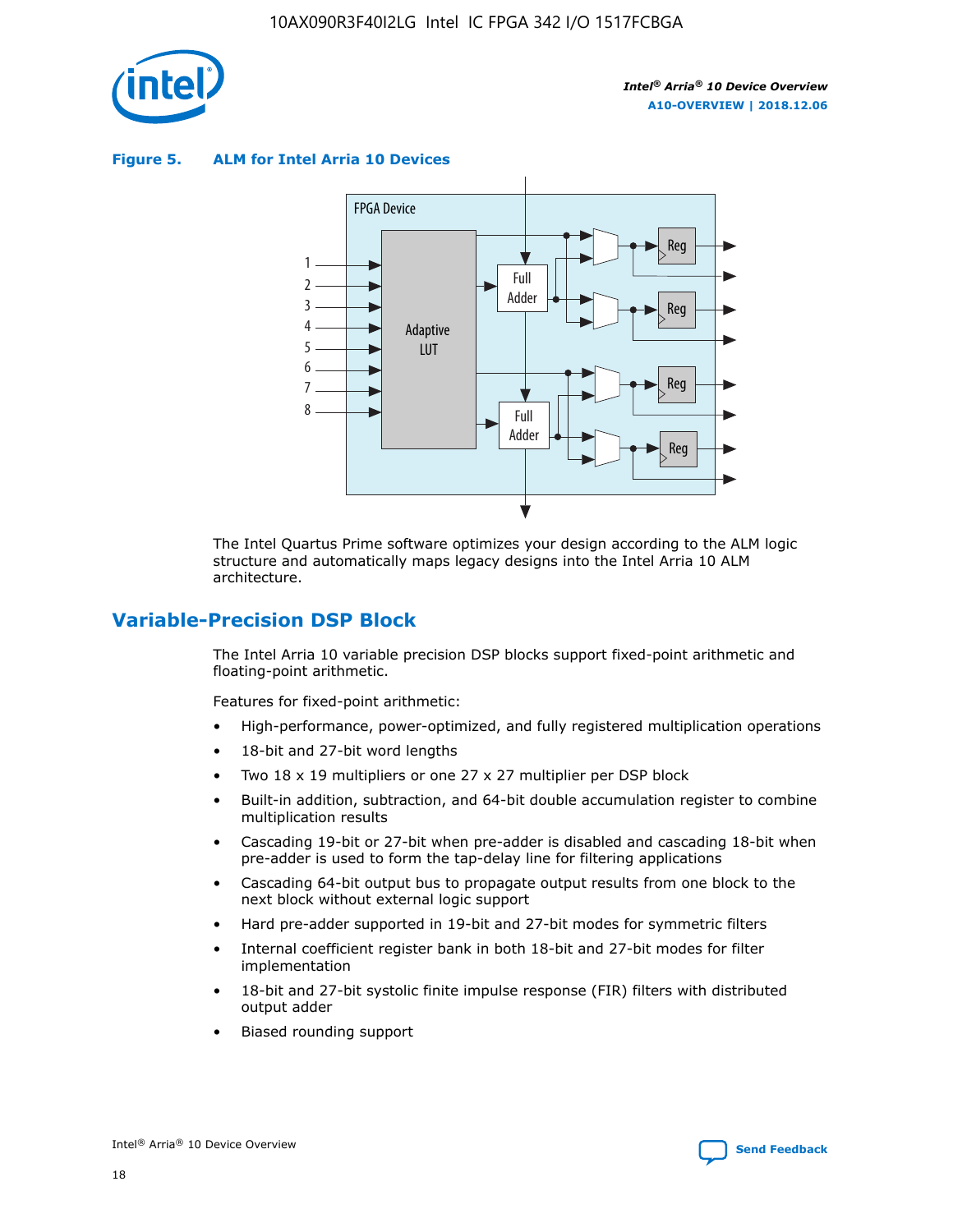

Features for floating-point arithmetic:

- A completely hardened architecture that supports multiplication, addition, subtraction, multiply-add, and multiply-subtract
- Multiplication with accumulation capability and a dynamic accumulator reset control
- Multiplication with cascade summation capability
- Multiplication with cascade subtraction capability
- Complex multiplication
- Direct vector dot product
- Systolic FIR filter

#### **Table 15. Variable-Precision DSP Block Configurations for Intel Arria 10 Devices**

| <b>Usage Example</b>                                       | <b>Multiplier Size (Bit)</b>    | <b>DSP Block Resources</b> |
|------------------------------------------------------------|---------------------------------|----------------------------|
| Medium precision fixed point                               | Two 18 x 19                     |                            |
| High precision fixed or Single precision<br>floating point | One 27 x 27                     |                            |
| Fixed point FFTs                                           | One 19 x 36 with external adder |                            |
| Very high precision fixed point                            | One 36 x 36 with external adder |                            |
| Double precision floating point                            | One 54 x 54 with external adder | 4                          |

#### **Table 16. Resources for Fixed-Point Arithmetic in Intel Arria 10 Devices**

The table lists the variable-precision DSP resources by bit precision for each Intel Arria 10 device.

| <b>Variant</b>  | <b>Product Line</b> | Variable-<br>precision | <b>Independent Input and Output</b><br><b>Multiplications Operator</b> |                                     | $18 \times 19$<br><b>Multiplier</b><br><b>Adder Sum</b> | $18 \times 18$<br><b>Multiplier</b>                |
|-----------------|---------------------|------------------------|------------------------------------------------------------------------|-------------------------------------|---------------------------------------------------------|----------------------------------------------------|
|                 |                     | <b>DSP Block</b>       | 18 x 19<br><b>Multiplier</b>                                           | $27 \times 27$<br><b>Multiplier</b> | <b>Mode</b>                                             | <b>Adder</b><br><b>Summed with</b><br>36 bit Input |
| AIntel Arria 10 | GX 160              | 156                    | 312                                                                    | 156                                 | 156                                                     | 156                                                |
| GX              | GX 220              | 192                    | 384                                                                    | 192                                 | 192                                                     | 192                                                |
|                 | GX 270              | 830                    | 1,660                                                                  | 830                                 | 830                                                     | 830                                                |
|                 | GX 320              | 984                    | 1,968                                                                  | 984                                 | 984                                                     | 984                                                |
|                 | GX 480              | 1,368                  | 2,736                                                                  | 1,368                               | 1,368                                                   | 1,368                                              |
|                 | GX 570              | 1,523                  | 3,046                                                                  | 1,523                               | 1,523                                                   | 1,523                                              |
|                 | GX 660              | 1,687                  | 3,374                                                                  | 1,687                               | 1,687                                                   | 1,687                                              |
|                 | GX 900              | 1,518                  | 3,036                                                                  | 1,518                               | 1,518                                                   | 1,518                                              |
|                 | GX 1150             | 1,518                  | 3,036                                                                  | 1,518                               | 1,518                                                   | 1,518                                              |
| Intel Arria 10  | GT 900              | 1,518                  | 3,036                                                                  | 1,518                               | 1,518                                                   | 1,518                                              |
| GT              | GT 1150             | 1,518                  | 3,036                                                                  | 1,518                               | 1,518                                                   | 1,518                                              |
| Intel Arria 10  | SX 160              | 156                    | 312                                                                    | 156                                 | 156                                                     | 156                                                |
| <b>SX</b>       | SX 220              | 192                    | 384                                                                    | 192                                 | 192                                                     | 192                                                |
|                 | SX 270              | 830                    | 1,660                                                                  | 830                                 | 830                                                     | 830                                                |
|                 |                     |                        |                                                                        |                                     |                                                         | continued                                          |

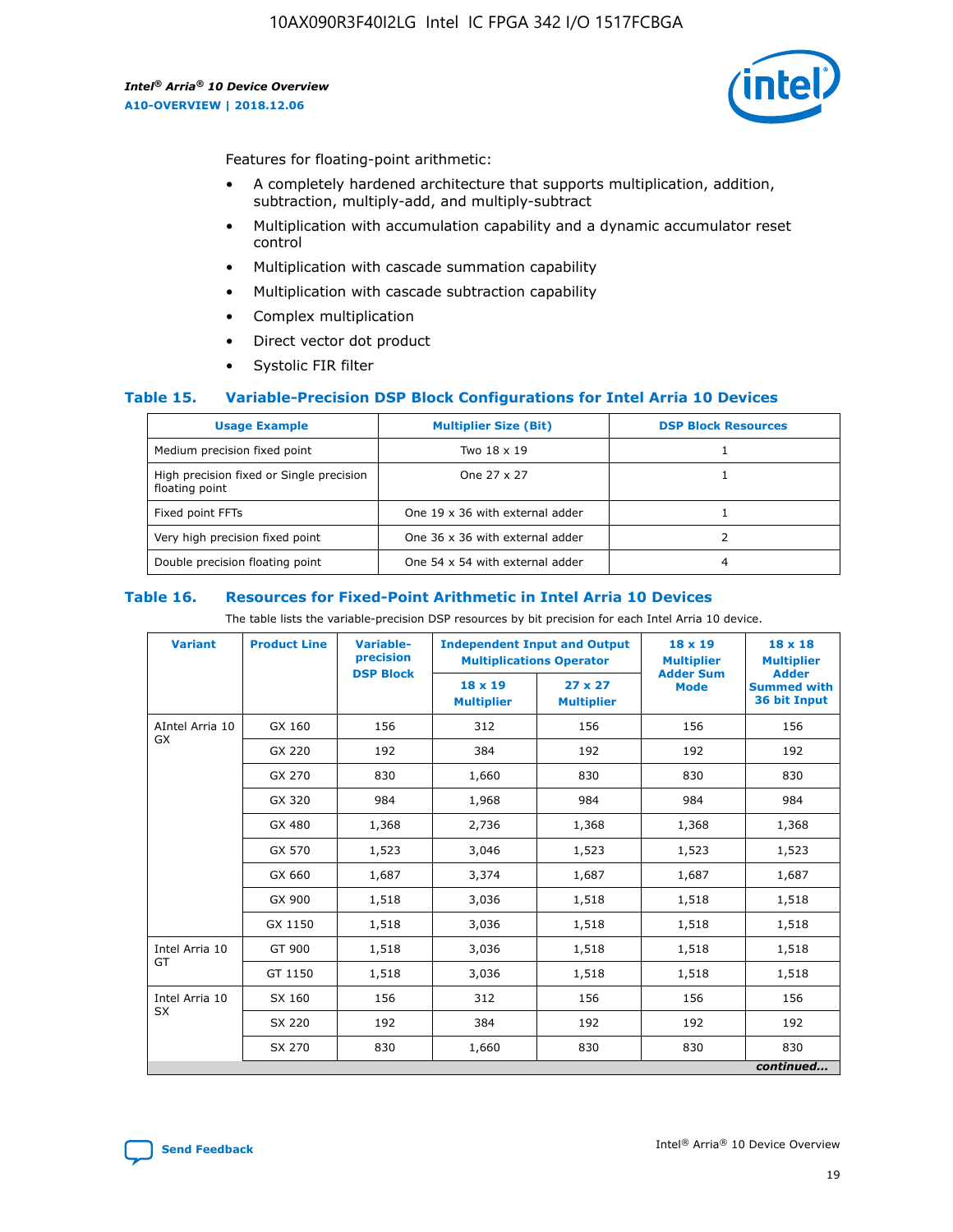

| <b>Variant</b> | <b>Product Line</b> | <b>Variable-</b><br>precision |                                     | <b>Independent Input and Output</b><br><b>Multiplications Operator</b> | $18 \times 19$<br><b>Multiplier</b> | $18 \times 18$<br><b>Multiplier</b><br><b>Adder</b> |  |
|----------------|---------------------|-------------------------------|-------------------------------------|------------------------------------------------------------------------|-------------------------------------|-----------------------------------------------------|--|
|                |                     | <b>DSP Block</b>              | $18 \times 19$<br><b>Multiplier</b> | $27 \times 27$<br><b>Multiplier</b>                                    | <b>Adder Sum</b><br>Mode            | <b>Summed with</b><br>36 bit Input                  |  |
|                | SX 320              | 984                           | 1,968                               | 984                                                                    | 984                                 | 984                                                 |  |
|                | SX 480              | 1,368                         | 2,736                               | 1,368                                                                  | 1,368                               | 1,368                                               |  |
|                | SX 570              | 1,523                         | 3,046                               | 1,523                                                                  | 1,523                               | 1,523                                               |  |
|                | SX 660              | 1,687                         | 3,374                               | 1,687                                                                  | 1,687                               | 1,687                                               |  |

# **Table 17. Resources for Floating-Point Arithmetic in Intel Arria 10 Devices**

The table lists the variable-precision DSP resources by bit precision for each Intel Arria 10 device.

| <b>Variant</b> | <b>Product Line</b> | <b>Variable-</b><br>precision<br><b>DSP Block</b> | <b>Single</b><br><b>Precision</b><br><b>Floating-Point</b><br><b>Multiplication</b><br><b>Mode</b> | <b>Single-Precision</b><br><b>Floating-Point</b><br><b>Adder Mode</b> | Single-<br><b>Precision</b><br><b>Floating-Point</b><br><b>Multiply</b><br><b>Accumulate</b><br><b>Mode</b> | <b>Peak</b><br><b>Giga Floating-</b><br><b>Point</b><br><b>Operations</b><br>per Second<br>(GFLOPs) |
|----------------|---------------------|---------------------------------------------------|----------------------------------------------------------------------------------------------------|-----------------------------------------------------------------------|-------------------------------------------------------------------------------------------------------------|-----------------------------------------------------------------------------------------------------|
| Intel Arria 10 | GX 160              | 156                                               | 156                                                                                                | 156                                                                   | 156                                                                                                         | 140                                                                                                 |
| GX             | GX 220              | 192                                               | 192                                                                                                | 192                                                                   | 192                                                                                                         | 173                                                                                                 |
|                | GX 270              | 830                                               | 830                                                                                                | 830                                                                   | 830                                                                                                         | 747                                                                                                 |
|                | GX 320              | 984                                               | 984                                                                                                | 984                                                                   | 984                                                                                                         | 886                                                                                                 |
|                | GX 480              | 1,369                                             | 1,368                                                                                              | 1,368                                                                 | 1,368                                                                                                       | 1,231                                                                                               |
|                | GX 570              | 1,523                                             | 1,523                                                                                              | 1,523                                                                 | 1,523                                                                                                       | 1,371                                                                                               |
|                | GX 660              | 1,687                                             | 1,687                                                                                              | 1,687                                                                 | 1,687                                                                                                       | 1,518                                                                                               |
|                | GX 900              | 1,518                                             | 1,518                                                                                              | 1,518                                                                 | 1,518                                                                                                       | 1,366                                                                                               |
|                | GX 1150             | 1,518                                             | 1,518                                                                                              | 1,518                                                                 | 1,518                                                                                                       | 1,366                                                                                               |
| Intel Arria 10 | GT 900              | 1,518                                             | 1,518                                                                                              | 1,518                                                                 | 1,518                                                                                                       | 1,366                                                                                               |
| GT             | GT 1150             | 1,518                                             | 1,518                                                                                              | 1,518                                                                 | 1,518                                                                                                       | 1,366                                                                                               |
| Intel Arria 10 | SX 160              | 156                                               | 156                                                                                                | 156                                                                   | 156                                                                                                         | 140                                                                                                 |
| <b>SX</b>      | SX 220              | 192                                               | 192                                                                                                | 192                                                                   | 192                                                                                                         | 173                                                                                                 |
|                | SX 270              | 830                                               | 830                                                                                                | 830                                                                   | 830                                                                                                         | 747                                                                                                 |
|                | SX 320              | 984                                               | 984                                                                                                | 984                                                                   | 984                                                                                                         | 886                                                                                                 |
|                | SX 480              | 1,369                                             | 1,368                                                                                              | 1,368                                                                 | 1,368                                                                                                       | 1,231                                                                                               |
|                | SX 570              | 1,523                                             | 1,523                                                                                              | 1,523                                                                 | 1,523                                                                                                       | 1,371                                                                                               |
|                | SX 660              | 1,687                                             | 1,687                                                                                              | 1,687                                                                 | 1,687                                                                                                       | 1,518                                                                                               |

# **Embedded Memory Blocks**

The embedded memory blocks in the devices are flexible and designed to provide an optimal amount of small- and large-sized memory arrays to fit your design requirements.

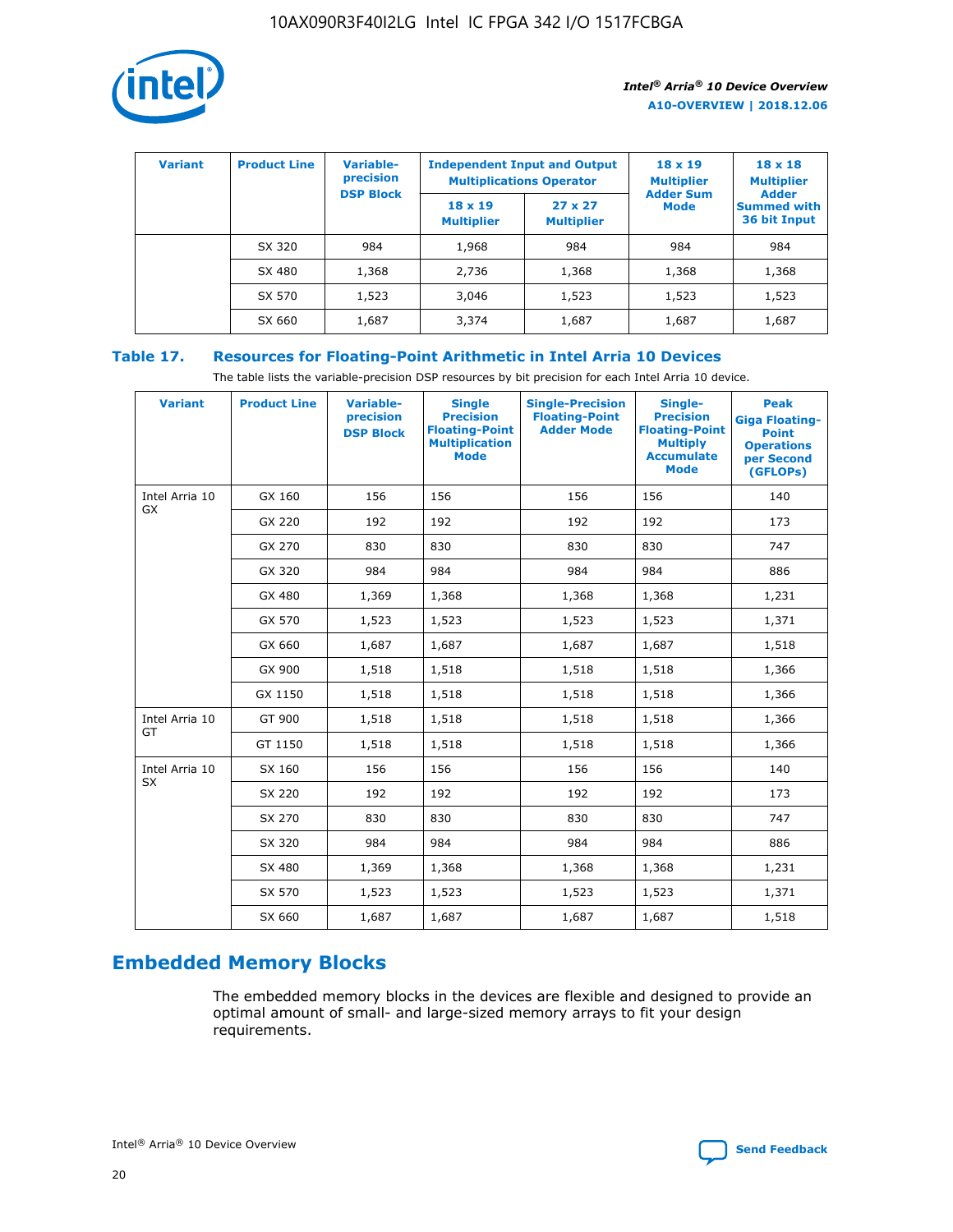

# **Types of Embedded Memory**

The Intel Arria 10 devices contain two types of memory blocks:

- 20 Kb M20K blocks—blocks of dedicated memory resources. The M20K blocks are ideal for larger memory arrays while still providing a large number of independent ports.
- 640 bit memory logic array blocks (MLABs)—enhanced memory blocks that are configured from dual-purpose logic array blocks (LABs). The MLABs are ideal for wide and shallow memory arrays. The MLABs are optimized for implementation of shift registers for digital signal processing (DSP) applications, wide and shallow FIFO buffers, and filter delay lines. Each MLAB is made up of ten adaptive logic modules (ALMs). In the Intel Arria 10 devices, you can configure these ALMs as ten 32 x 2 blocks, giving you one 32 x 20 simple dual-port SRAM block per MLAB.

# **Embedded Memory Capacity in Intel Arria 10 Devices**

|                   | <b>Product</b> |              | <b>M20K</b>         | <b>MLAB</b>  |                     | <b>Total RAM Bit</b> |
|-------------------|----------------|--------------|---------------------|--------------|---------------------|----------------------|
| <b>Variant</b>    | <b>Line</b>    | <b>Block</b> | <b>RAM Bit (Kb)</b> | <b>Block</b> | <b>RAM Bit (Kb)</b> | (Kb)                 |
| Intel Arria 10 GX | GX 160         | 440          | 8,800               | 1,680        | 1,050               | 9,850                |
|                   | GX 220         | 587          | 11,740              | 2,703        | 1,690               | 13,430               |
|                   | GX 270         | 750          | 15,000              | 3,922        | 2,452               | 17,452               |
|                   | GX 320         | 891          | 17,820              | 4,363        | 2,727               | 20,547               |
|                   | GX 480         | 1,431        | 28,620              | 6,662        | 4,164               | 32,784               |
|                   | GX 570         | 1,800        | 36,000              | 8,153        | 5,096               | 41,096               |
|                   | GX 660         | 2,131        | 42,620              | 9,260        | 5,788               | 48,408               |
|                   | GX 900         | 2,423        | 48,460              | 15,017       | 9,386               | 57,846               |
|                   | GX 1150        | 2,713        | 54,260              | 20,774       | 12,984              | 67,244               |
| Intel Arria 10 GT | GT 900         | 2,423        | 48,460              | 15,017       | 9,386               | 57,846               |
|                   | GT 1150        | 2,713        | 54,260              | 20,774       | 12,984              | 67,244               |
| Intel Arria 10 SX | SX 160         | 440          | 8,800               | 1,680        | 1,050               | 9,850                |
|                   | SX 220         | 587          | 11,740              | 2,703        | 1,690               | 13,430               |
|                   | SX 270         | 750          | 15,000              | 3,922        | 2,452               | 17,452               |
|                   | SX 320         | 891          | 17,820              | 4,363        | 2,727               | 20,547               |
|                   | SX 480         | 1,431        | 28,620              | 6,662        | 4,164               | 32,784               |
|                   | SX 570         | 1,800        | 36,000              | 8,153        | 5,096               | 41,096               |
|                   | SX 660         | 2,131        | 42,620              | 9,260        | 5,788               | 48,408               |

#### **Table 18. Embedded Memory Capacity and Distribution in Intel Arria 10 Devices**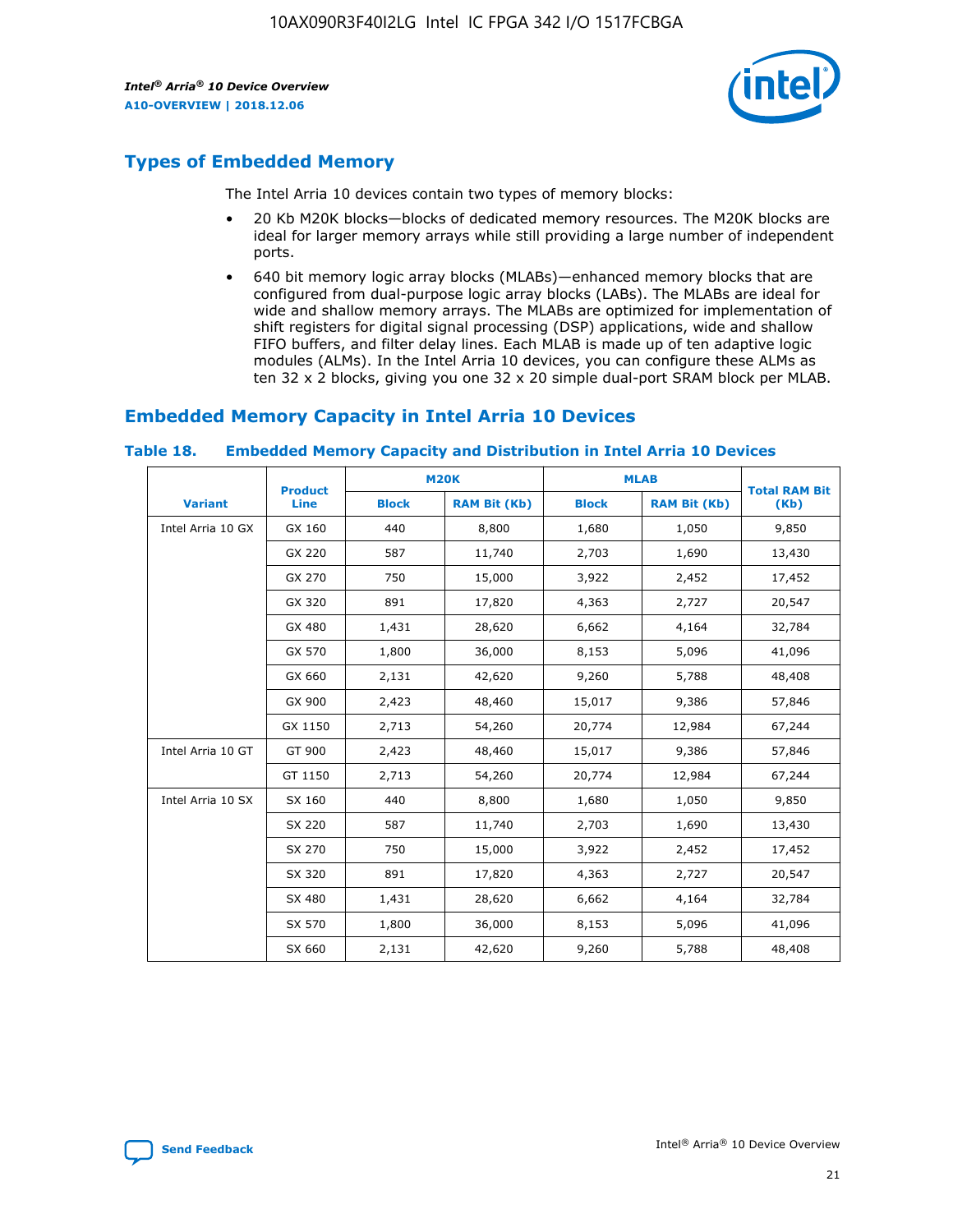

# **Embedded Memory Configurations for Single-port Mode**

#### **Table 19. Single-port Embedded Memory Configurations for Intel Arria 10 Devices**

This table lists the maximum configurations supported for single-port RAM and ROM modes.

| <b>Memory Block</b> | Depth (bits) | <b>Programmable Width</b> |
|---------------------|--------------|---------------------------|
| MLAB                | 32           | x16, x18, or x20          |
|                     | 64(10)       | x8, x9, x10               |
| M20K                | 512          | x40, x32                  |
|                     | 1K           | x20, x16                  |
|                     | 2K           | x10, x8                   |
|                     | 4K           | x5, x4                    |
|                     | 8K           | x2                        |
|                     | 16K          | x1                        |

# **Clock Networks and PLL Clock Sources**

The clock network architecture is based on Intel's global, regional, and peripheral clock structure. This clock structure is supported by dedicated clock input pins, fractional clock synthesis PLLs, and integer I/O PLLs.

# **Clock Networks**

The Intel Arria 10 core clock networks are capable of up to 800 MHz fabric operation across the full industrial temperature range. For the external memory interface, the clock network supports the hard memory controller with speeds up to 2,400 Mbps in a quarter-rate transfer.

To reduce power consumption, the Intel Quartus Prime software identifies all unused sections of the clock network and powers them down.

## **Fractional Synthesis and I/O PLLs**

Intel Arria 10 devices contain up to 32 fractional synthesis PLLs and up to 16 I/O PLLs that are available for both specific and general purpose uses in the core:

- Fractional synthesis PLLs—located in the column adjacent to the transceiver blocks
- I/O PLLs—located in each bank of the 48 I/Os

## **Fractional Synthesis PLLs**

You can use the fractional synthesis PLLs to:

- Reduce the number of oscillators that are required on your board
- Reduce the number of clock pins that are used in the device by synthesizing multiple clock frequencies from a single reference clock source

<sup>(10)</sup> Supported through software emulation and consumes additional MLAB blocks.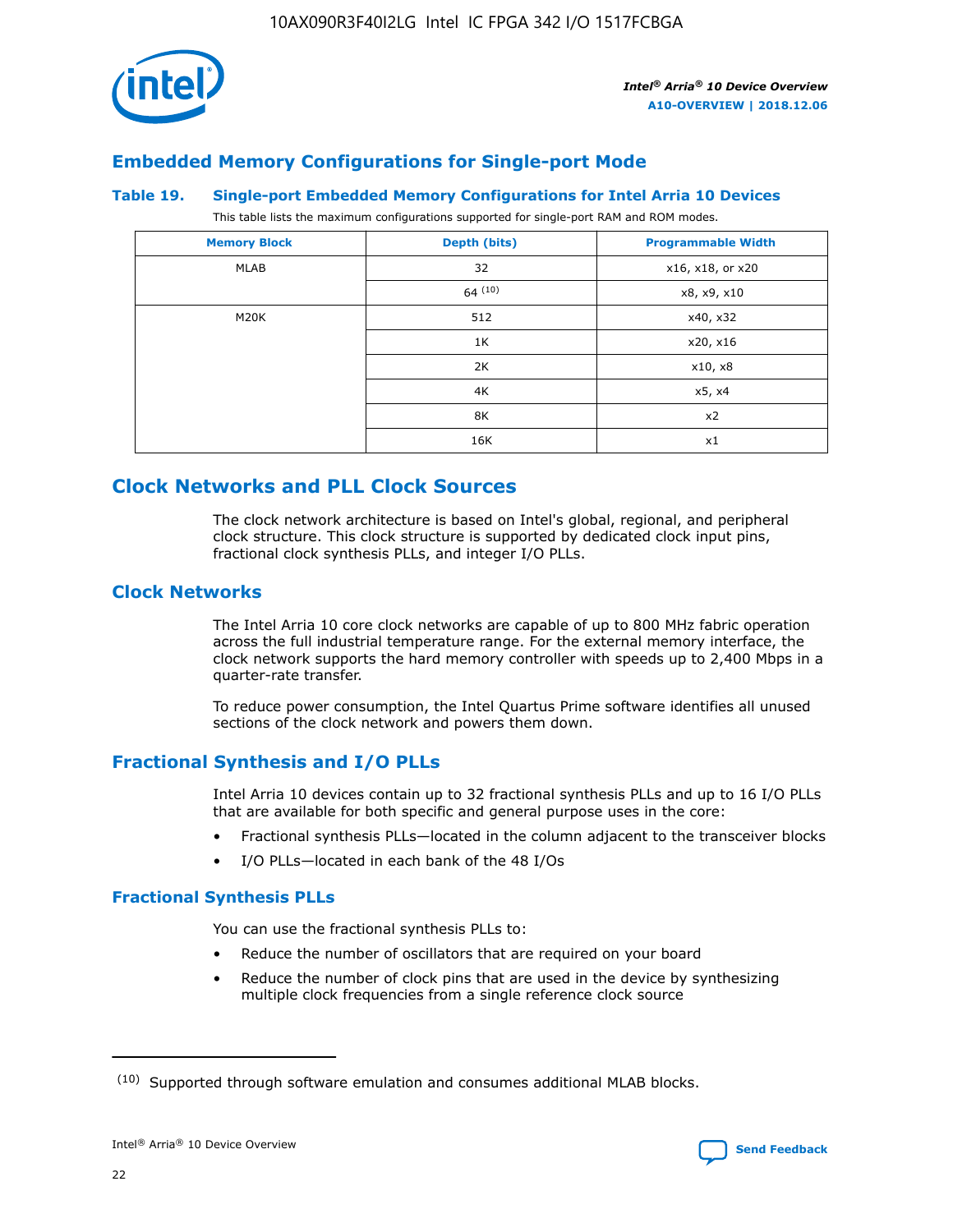

The fractional synthesis PLLs support the following features:

- Reference clock frequency synthesis for transceiver CMU and Advanced Transmit (ATX) PLLs
- Clock network delay compensation
- Zero-delay buffering
- Direct transmit clocking for transceivers
- Independently configurable into two modes:
	- Conventional integer mode equivalent to the general purpose PLL
	- Enhanced fractional mode with third order delta-sigma modulation
- PLL cascading

## **I/O PLLs**

The integer mode I/O PLLs are located in each bank of 48 I/Os. You can use the I/O PLLs to simplify the design of external memory and high-speed LVDS interfaces.

In each I/O bank, the I/O PLLs are adjacent to the hard memory controllers and LVDS SERDES. Because these PLLs are tightly coupled with the I/Os that need to use them, it makes it easier to close timing.

You can use the I/O PLLs for general purpose applications in the core such as clock network delay compensation and zero-delay buffering.

Intel Arria 10 devices support PLL-to-PLL cascading.

# **FPGA General Purpose I/O**

Intel Arria 10 devices offer highly configurable GPIOs. Each I/O bank contains 48 general purpose I/Os and a high-efficiency hard memory controller.

The following list describes the features of the GPIOs:

- Consist of 3 V I/Os for high-voltage application and LVDS I/Os for differential signaling
	- Up to two 3 V I/O banks, available in some devices, that support up to 3 V I/O standards
	- LVDS I/O banks that support up to 1.8 V I/O standards
- Support a wide range of single-ended and differential I/O interfaces
- LVDS speeds up to 1.6 Gbps
- Each LVDS pair of pins has differential input and output buffers, allowing you to configure the LVDS direction for each pair.
- Programmable bus hold and weak pull-up
- Programmable differential output voltage  $(V_{OD})$  and programmable pre-emphasis

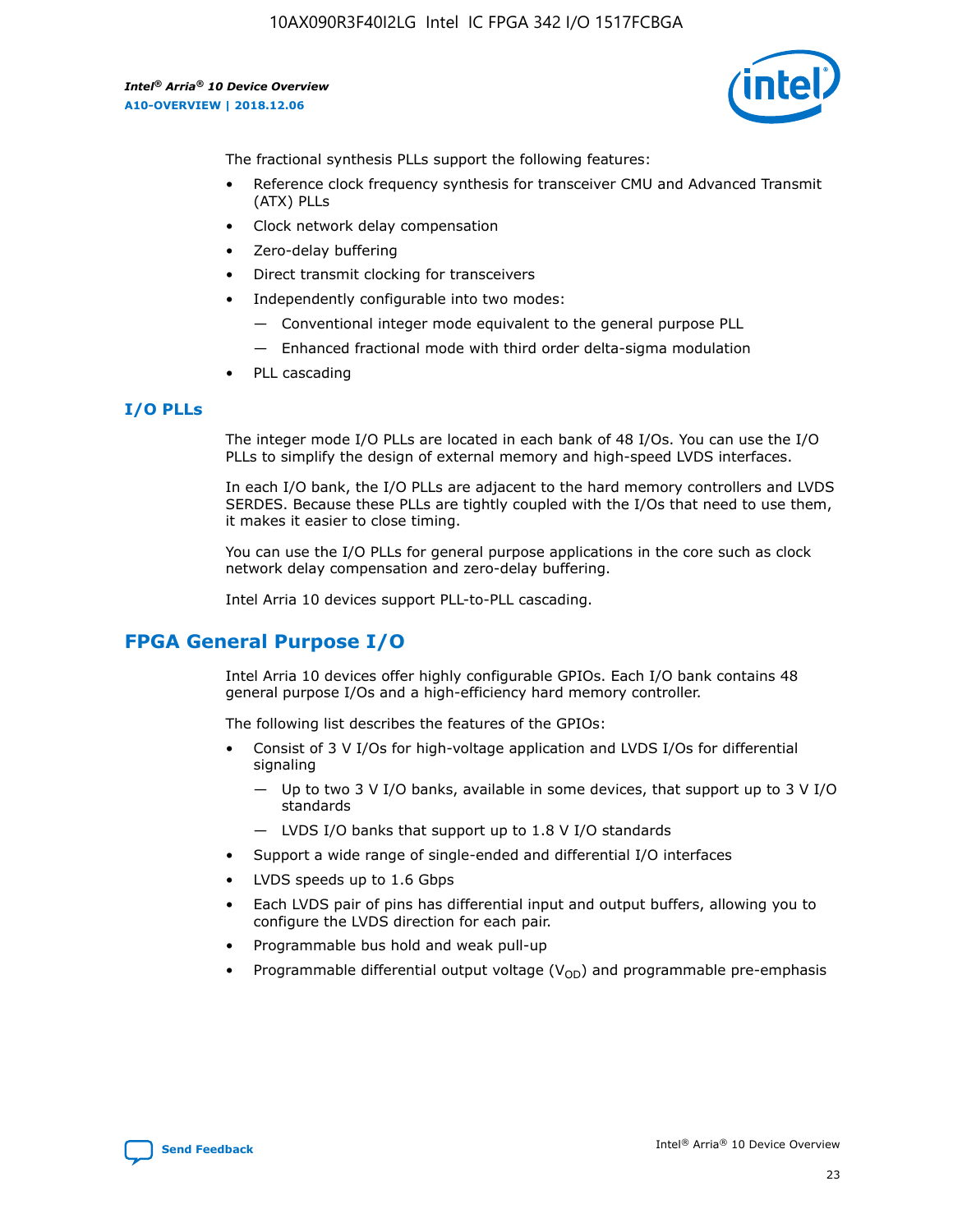

- Series (R<sub>S</sub>) and parallel (R<sub>T</sub>) on-chip termination (OCT) for all I/O banks with OCT calibration to limit the termination impedance variation
- On-chip dynamic termination that has the ability to swap between series and parallel termination, depending on whether there is read or write on a common bus for signal integrity
- Easy timing closure support using the hard read FIFO in the input register path, and delay-locked loop (DLL) delay chain with fine and coarse architecture

# **External Memory Interface**

Intel Arria 10 devices offer massive external memory bandwidth, with up to seven 32 bit DDR4 memory interfaces running at up to 2,400 Mbps. This bandwidth provides additional ease of design, lower power, and resource efficiencies of hardened highperformance memory controllers.

The memory interface within Intel Arria 10 FPGAs and SoCs delivers the highest performance and ease of use. You can configure up to a maximum width of 144 bits when using the hard or soft memory controllers. If required, you can bypass the hard memory controller and use a soft controller implemented in the user logic.

Each I/O contains a hardened DDR read/write path (PHY) capable of performing key memory interface functionality such as read/write leveling, FIFO buffering to lower latency and improve margin, timing calibration, and on-chip termination.

The timing calibration is aided by the inclusion of hard microcontrollers based on Intel's Nios® II technology, specifically tailored to control the calibration of multiple memory interfaces. This calibration allows the Intel Arria 10 device to compensate for any changes in process, voltage, or temperature either within the Intel Arria 10 device itself, or within the external memory device. The advanced calibration algorithms ensure maximum bandwidth and robust timing margin across all operating conditions.

In addition to parallel memory interfaces, Intel Arria 10 devices support serial memory technologies such as the Hybrid Memory Cube (HMC). The HMC is supported by the Intel Arria 10 high-speed serial transceivers which connect up to four HMC links, with each link running at data rates up to 15 Gbps.

#### **Related Information**

#### [External Memory Interface Spec Estimator](http://www.altera.com/technology/memory/estimator/mem-emif-index.html)

Provides a parametric tool that allows you to find and compare the performance of the supported external memory interfaces in IntelFPGAs.

# **Memory Standards Supported by Intel Arria 10 Devices**

The I/Os are designed to provide high performance support for existing and emerging external memory standards.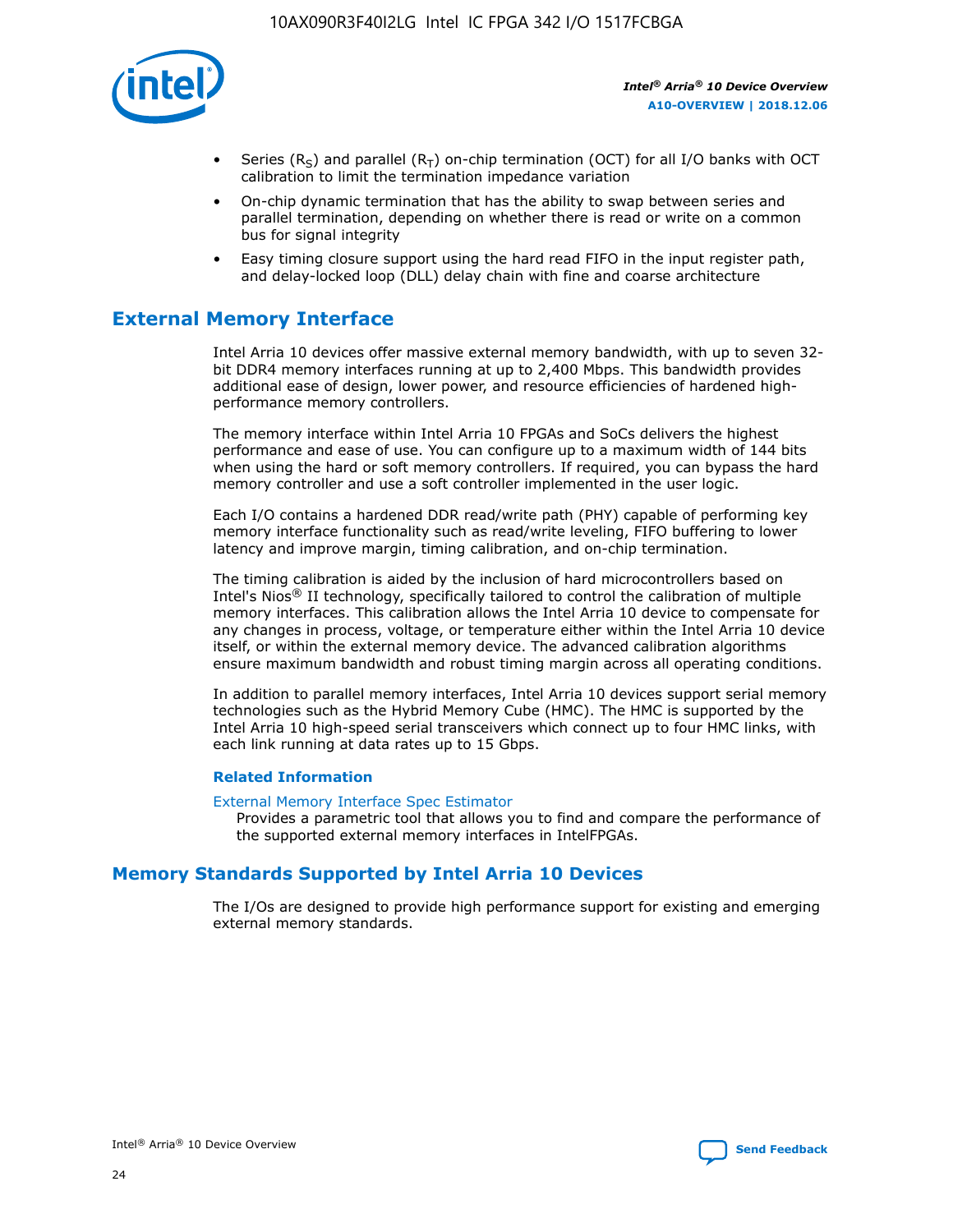

#### **Table 20. Memory Standards Supported by the Hard Memory Controller**

This table lists the overall capability of the hard memory controller. For specific details, refer to the External Memory Interface Spec Estimator and Intel Arria 10 Device Datasheet.

| <b>Memory Standard</b> | <b>Rate Support</b> | <b>Ping Pong PHY Support</b> | <b>Maximum Frequency</b><br>(MHz) |
|------------------------|---------------------|------------------------------|-----------------------------------|
| <b>DDR4 SDRAM</b>      | Quarter rate        | Yes                          | 1,067                             |
|                        |                     |                              | 1,200                             |
| DDR3 SDRAM             | Half rate           | Yes                          | 533                               |
|                        |                     |                              | 667                               |
|                        | Quarter rate        | Yes                          | 1,067                             |
|                        |                     |                              | 1,067                             |
| <b>DDR3L SDRAM</b>     | Half rate           | Yes                          | 533                               |
|                        |                     |                              | 667                               |
|                        | Quarter rate        | Yes                          | 933                               |
|                        |                     |                              | 933                               |
| LPDDR3 SDRAM           | Half rate           |                              | 533                               |
|                        | Quarter rate        |                              | 800                               |

#### **Table 21. Memory Standards Supported by the Soft Memory Controller**

| <b>Memory Standard</b>      | <b>Rate Support</b> | <b>Maximum Frequency</b><br>(MHz) |
|-----------------------------|---------------------|-----------------------------------|
| <b>RLDRAM 3 (11)</b>        | Quarter rate        | 1,200                             |
| ODR IV SRAM <sup>(11)</sup> | Quarter rate        | 1,067                             |
| <b>ODR II SRAM</b>          | Full rate           | 333                               |
|                             | Half rate           | 633                               |
| <b>ODR II+ SRAM</b>         | Full rate           | 333                               |
|                             | Half rate           | 633                               |
| <b>ODR II+ Xtreme SRAM</b>  | Full rate           | 333                               |
|                             | Half rate           | 633                               |

#### **Table 22. Memory Standards Supported by the HPS Hard Memory Controller**

The hard processor system (HPS) is available in Intel Arria 10 SoC devices only.

| <b>Memory Standard</b> | <b>Rate Support</b> | <b>Maximum Frequency</b><br>(MHz) |
|------------------------|---------------------|-----------------------------------|
| <b>DDR4 SDRAM</b>      | Half rate           | 1,200                             |
| <b>DDR3 SDRAM</b>      | Half rate           | 1,067                             |
| <b>DDR3L SDRAM</b>     | Half rate           | 933                               |

<sup>(11)</sup> Intel Arria 10 devices support this external memory interface using hard PHY with soft memory controller.

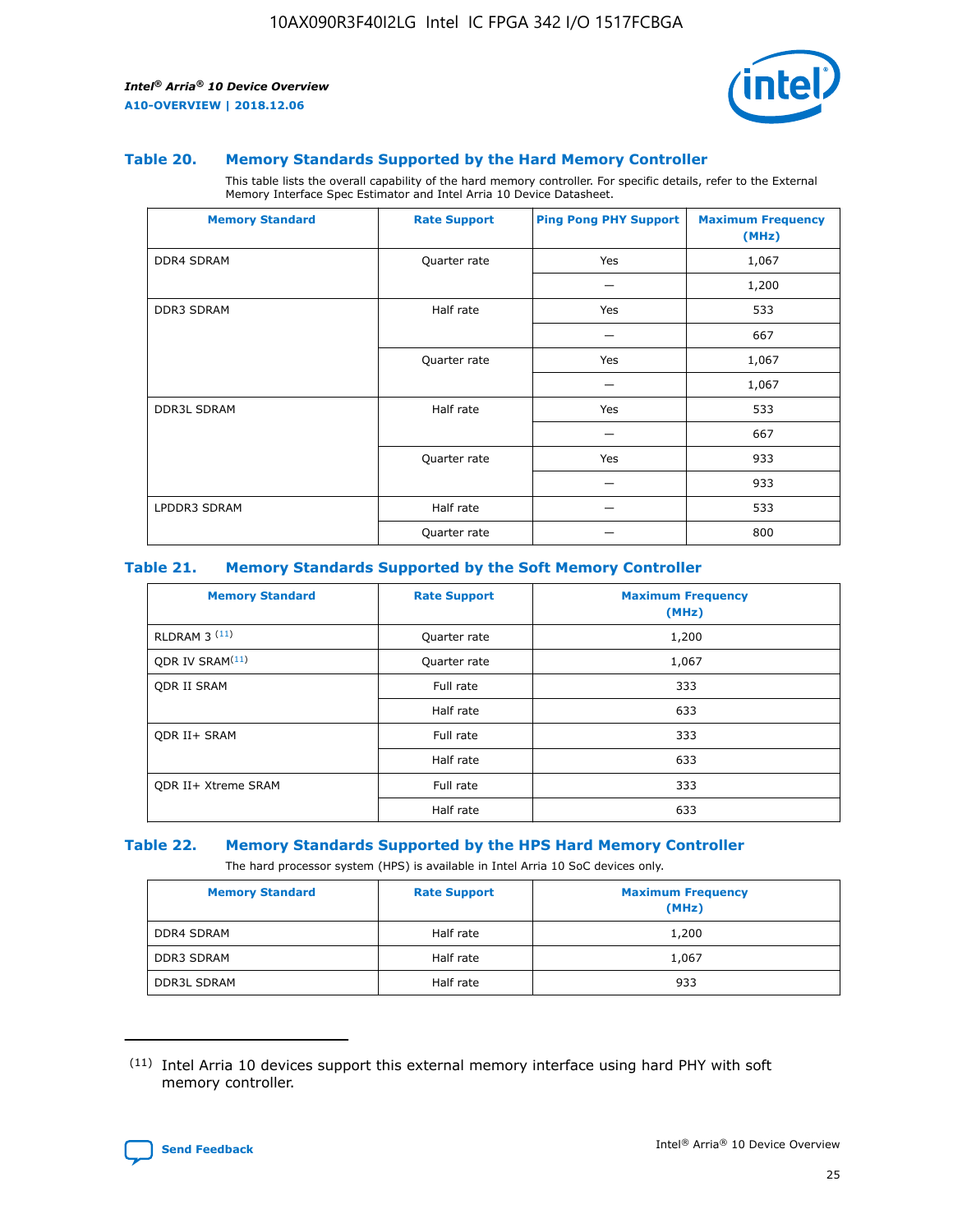

#### **Related Information**

#### [Intel Arria 10 Device Datasheet](https://www.intel.com/content/www/us/en/programmable/documentation/mcn1413182292568.html#mcn1413182153340)

Lists the memory interface performance according to memory interface standards, rank or chip select configurations, and Intel Arria 10 device speed grades.

# **PCIe Gen1, Gen2, and Gen3 Hard IP**

Intel Arria 10 devices contain PCIe hard IP that is designed for performance and ease-of-use:

- Includes all layers of the PCIe stack—transaction, data link and physical layers.
- Supports PCIe Gen3, Gen2, and Gen1 Endpoint and Root Port in x1, x2, x4, or x8 lane configuration.
- Operates independently from the core logic—optional configuration via protocol (CvP) allows the PCIe link to power up and complete link training in less than 100 ms while the Intel Arria 10 device completes loading the programming file for the rest of the FPGA.
- Provides added functionality that makes it easier to support emerging features such as Single Root I/O Virtualization (SR-IOV) and optional protocol extensions.
- Provides improved end-to-end datapath protection using ECC.
- Supports FPGA configuration via protocol (CvP) using PCIe at Gen3, Gen2, or Gen1 speed.

#### **Related Information**

PCS Features on page 30

# **Enhanced PCS Hard IP for Interlaken and 10 Gbps Ethernet**

# **Interlaken Support**

The Intel Arria 10 enhanced PCS hard IP provides integrated Interlaken PCS supporting rates up to 25.8 Gbps per lane.

The Interlaken PCS is based on the proven functionality of the PCS developed for Intel's previous generation FPGAs, which demonstrated interoperability with Interlaken ASSP vendors and third-party IP suppliers. The Interlaken PCS is present in every transceiver channel in Intel Arria 10 devices.

#### **Related Information**

PCS Features on page 30

## **10 Gbps Ethernet Support**

The Intel Arria 10 enhanced PCS hard IP supports 10GBASE-R PCS compliant with IEEE 802.3 10 Gbps Ethernet (10GbE). The integrated hard IP support for 10GbE and the 10 Gbps transceivers save external PHY cost, board space, and system power.

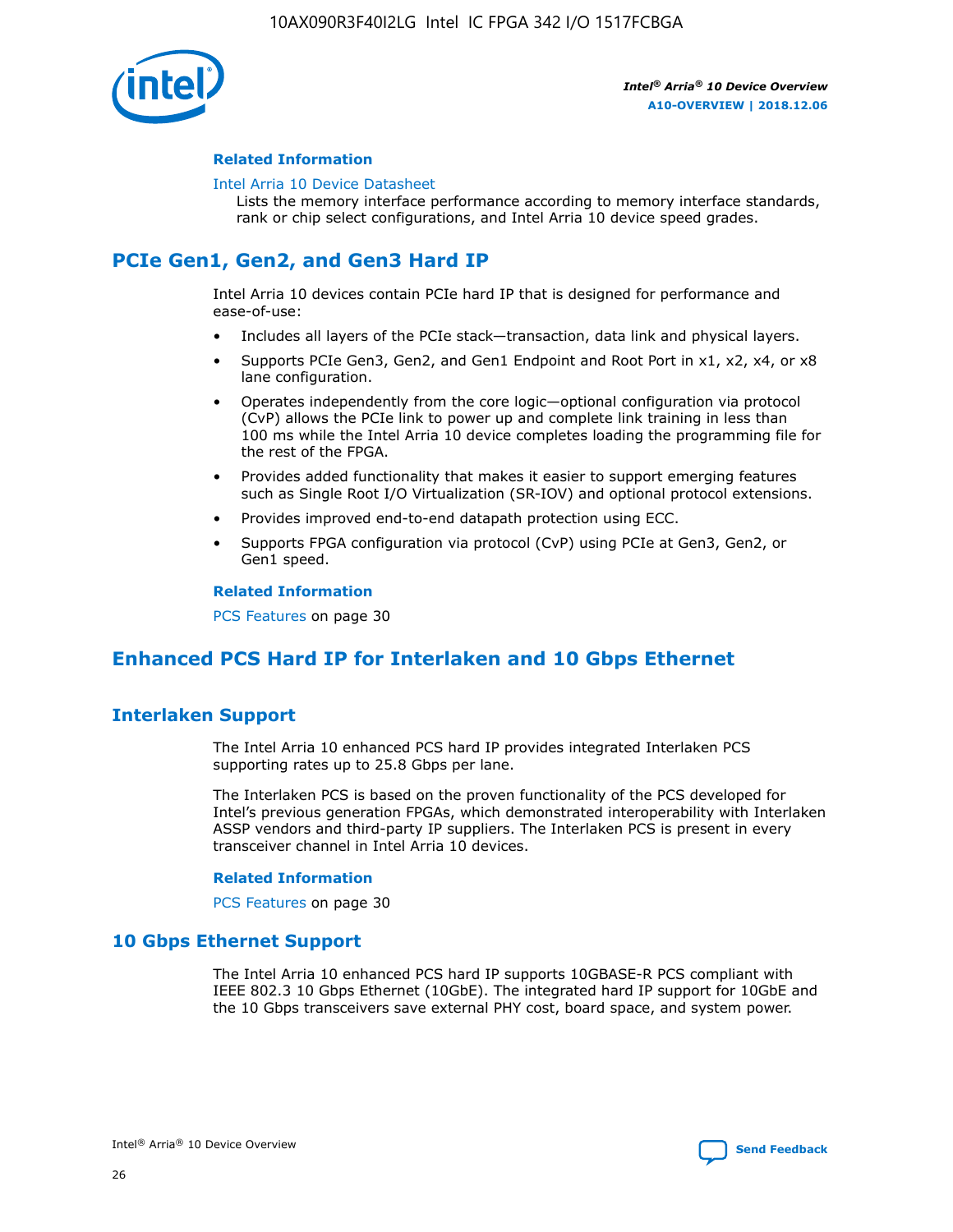

The scalable hard IP supports multiple independent 10GbE ports while using a single PLL for all the 10GBASE-R PCS instantiations, which saves on core logic resources and clock networks:

- Simplifies multiport 10GbE systems compared to XAUI interfaces that require an external XAUI-to-10G PHY.
- Incorporates Electronic Dispersion Compensation (EDC), which enables direct connection to standard 10 Gbps XFP and SFP+ pluggable optical modules.
- Supports backplane Ethernet applications and includes a hard 10GBASE-KR Forward Error Correction (FEC) circuit that you can use for 10 Gbps and 40 Gbps applications.

The 10 Gbps Ethernet PCS hard IP and 10GBASE-KR FEC are present in every transceiver channel.

#### **Related Information**

PCS Features on page 30

# **Low Power Serial Transceivers**

Intel Arria 10 FPGAs and SoCs include lowest power transceivers that deliver high bandwidth, throughput and low latency.

Intel Arria 10 devices deliver the industry's lowest power consumption per transceiver channel:

- 12.5 Gbps transceivers at as low as 242 mW
- 10 Gbps transceivers at as low as 168 mW
- 6 Gbps transceivers at as low as 117 mW

Intel Arria 10 transceivers support various data rates according to application:

- Chip-to-chip and chip-to-module applications—from 1 Gbps up to 25.8 Gbps
- Long reach and backplane applications—from 1 Gbps up to 12.5 with advanced adaptive equalization
- Critical power sensitive applications—from 1 Gbps up to 11.3 Gbps using lower power modes

The combination of 20 nm process technology and architectural advances provide the following benefits:

- Significant reduction in die area and power consumption
- Increase of up to two times in transceiver I/O density compared to previous generation devices while maintaining optimal signal integrity
- Up to 72 total transceiver channels—you can configure up to 6 of these channels to run as fast as 25.8 Gbps
- All channels feature continuous data rate support up to the maximum rated speed

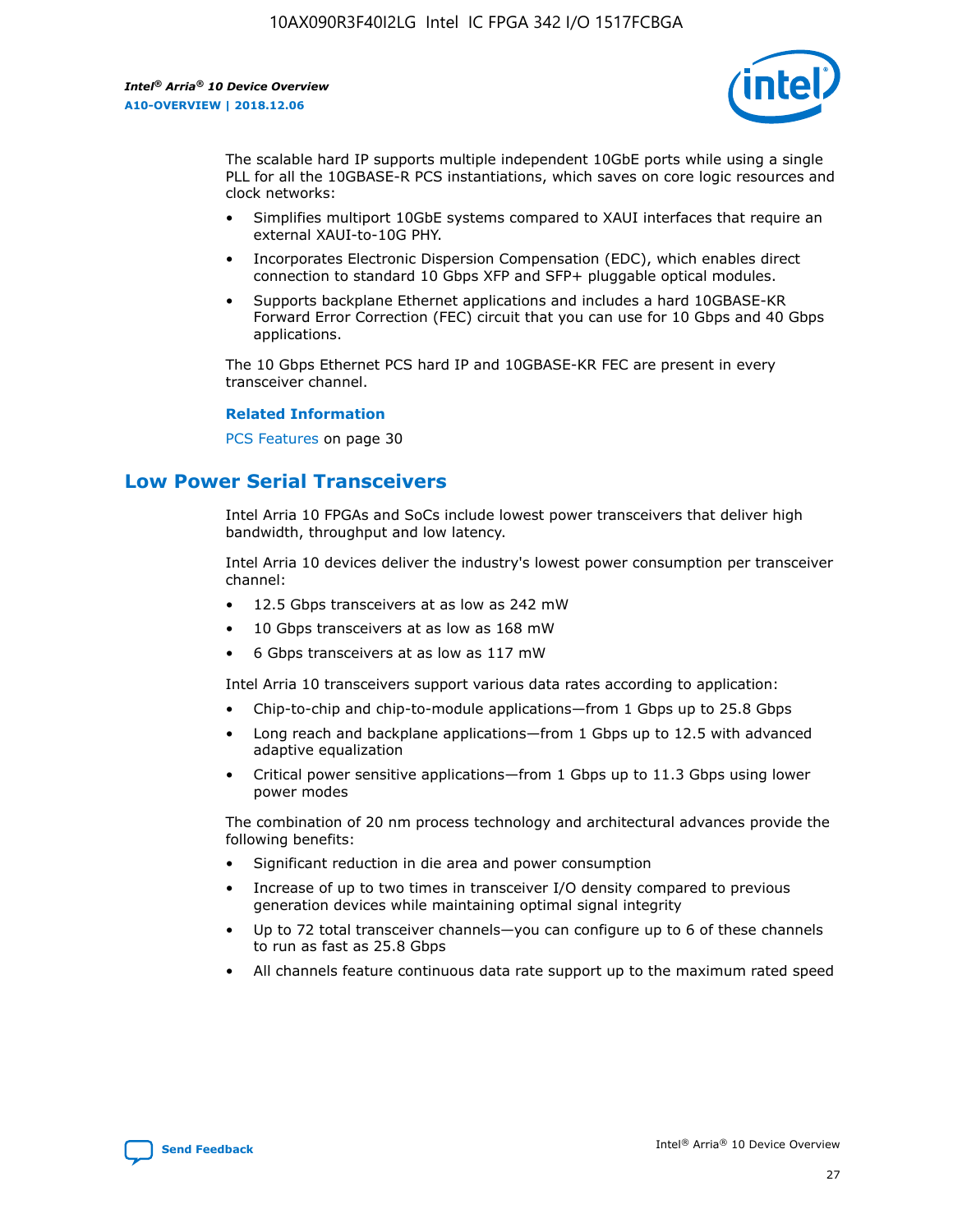

# Transceiver PMA TX/RX PCS ATX PLL Transceiver PMA TX/RX PCS fPLL Network Flexible Clock Distribution Network PCS Transceiver PMA TX/RX FPGA **Clock Distribution** Fabric PCS Transceiver PMA TX/RX ATX Flexible PLL PCS Transceiver PMA TX/RX ▲ fPLL Transceiver PMA TX/RX PCS 4

## **Figure 6. Intel Arria 10 Transceiver Block Architecture**

## **Transceiver Channels**

All transceiver channels feature a dedicated Physical Medium Attachment (PMA) and a hardened Physical Coding Sublayer (PCS).

- The PMA provides primary interfacing capabilities to physical channels.
- The PCS typically handles encoding/decoding, word alignment, and other preprocessing functions before transferring data to the FPGA core fabric.

A transceiver channel consists of a PMA and a PCS block. Most transceiver banks have 6 channels. There are some transceiver banks that contain only 3 channels.

A wide variety of bonded and non-bonded data rate configurations is possible using a highly configurable clock distribution network. Up to 80 independent transceiver data rates can be configured.

The following figures are graphical representations of top views of the silicon die, which correspond to reverse views for flip chip packages. Different Intel Arria 10 devices may have different floorplans than the ones shown in the figures.

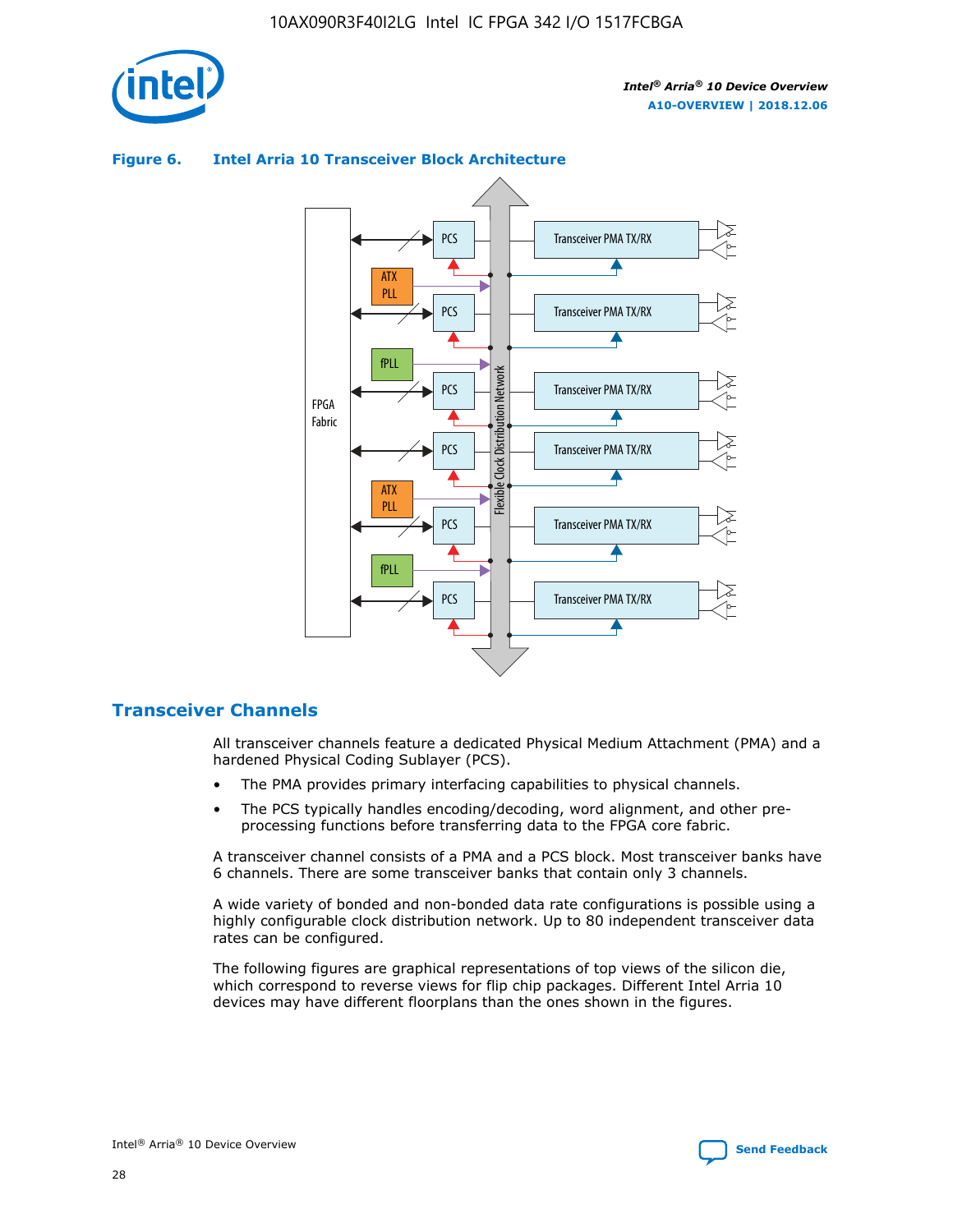

## **Figure 7. Device Chip Overview for Intel Arria 10 GX and GT Devices**



M20K Internal Memory Blocks Core Logic Fabric Transceiver Channels Hard IP Per Transceiver: Standard PCS and Enhanced PCS Hard IPs PCI Express Gen3 Hard IP Fractional PLLs M20K Internal Memory Blocks PCI Express Gen3 Hard IP Variable Precision DSP Blocks I/O PLLs Hard Memory Controllers, General-Purpose I/O Cells, LVDS Hard Processor Subsystem, Dual-Core ARM Cortex A9 M20K Internal Memory Blocks Variable Precision DSP Blocks M20K Internal Memory Blocks Core Logic Fabric I/O PLLs Hard Memory Controllers, General-Purpose I/O Cells, LVDS M20K Internal Memory Blocks Variable Precision DSP Blocks M20K Internal Memory Blocks Transceiver Channels Hard IP Per Transceiver: Standard PCS and Enhanced PCS Hard IPs PCI Express Gen3 Hard IP Fractional PLLs PCI Express Gen3 Hard IP  $\ddot{\cdot}$ Hard PCS Transceiver PMA fPLL ATX (LC) Hard PCS Transceiver PMA **Transmit** Hard PCS Transceiver PMA PLL fPLL Hard PCS Transceiver PMA Transceiver Clock Networks ATX (LC) Hard PCS Transceiver PMA Transmi Hard PCS Transceiver PMA PLL fPLL Hard PCS Transceiver PMA Transceiver PMA Hard PCS ATX (LC) **Transmit** Hard PCS Transceiver PMA PLL Unused transceiver chann can be used as additional transceiver transmit PLLs

## **PMA Features**

Intel Arria 10 transceivers provide exceptional signal integrity at data rates up to 25.8 Gbps. Clocking options include ultra-low jitter ATX PLLs (LC tank based), clock multiplier unit (CMU) PLLs, and fractional PLLs.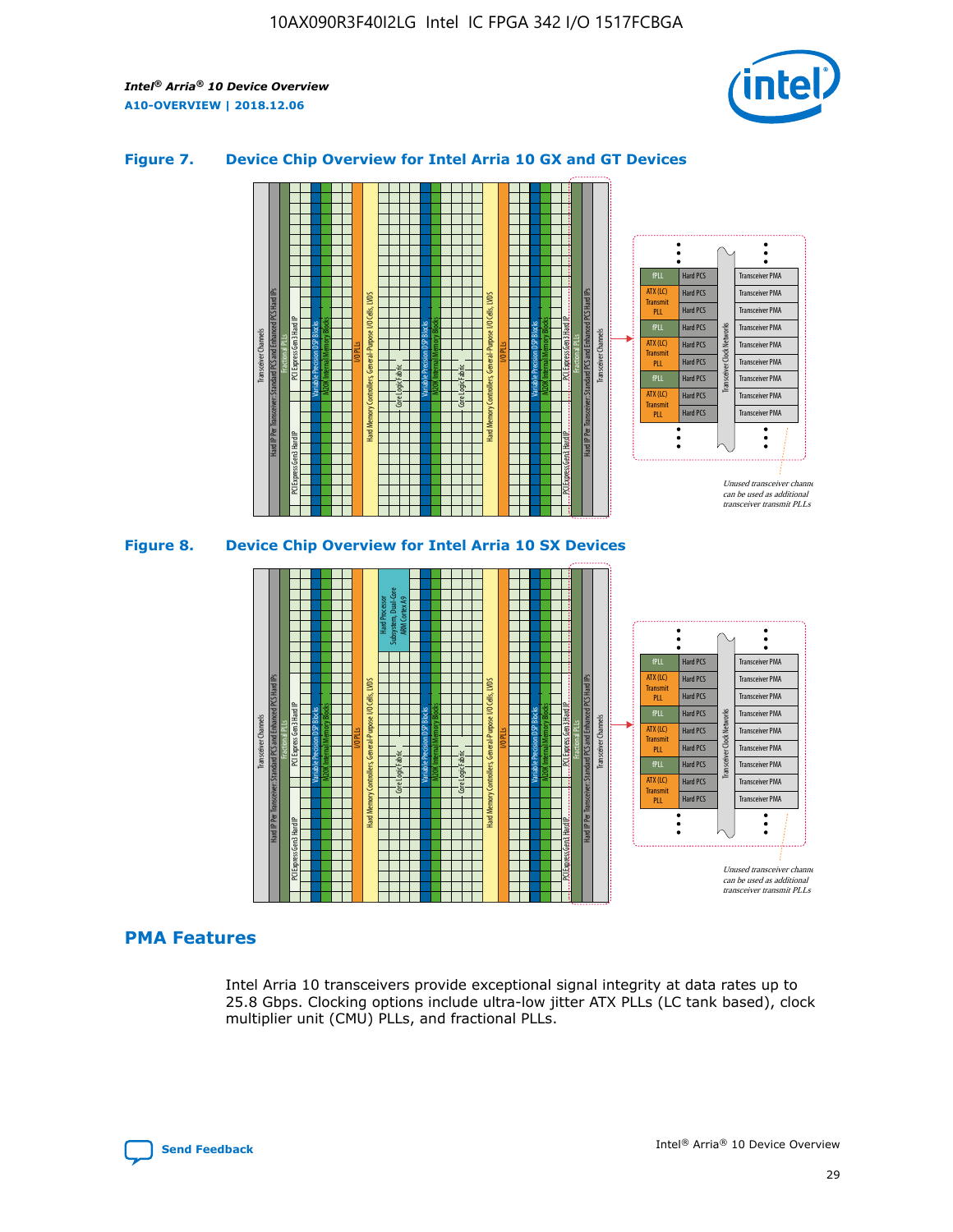

Each transceiver channel contains a channel PLL that can be used as the CMU PLL or clock data recovery (CDR) PLL. In CDR mode, the channel PLL recovers the receiver clock and data in the transceiver channel. Up to 80 independent data rates can be configured on a single Intel Arria 10 device.

# **Table 23. PMA Features of the Transceivers in Intel Arria 10 Devices**

| <b>Feature</b>                                             | <b>Capability</b>                                                                                                                                                                                                             |
|------------------------------------------------------------|-------------------------------------------------------------------------------------------------------------------------------------------------------------------------------------------------------------------------------|
| Chip-to-Chip Data Rates                                    | 1 Gbps to 17.4 Gbps (Intel Arria 10 GX devices)<br>1 Gbps to 25.8 Gbps (Intel Arria 10 GT devices)                                                                                                                            |
| <b>Backplane Support</b>                                   | Drive backplanes at data rates up to 12.5 Gbps                                                                                                                                                                                |
| <b>Optical Module Support</b>                              | SFP+/SFP, XFP, CXP, QSFP/QSFP28, CFP/CFP2/CFP4                                                                                                                                                                                |
| Cable Driving Support                                      | SFP+ Direct Attach, PCI Express over cable, eSATA                                                                                                                                                                             |
| Transmit Pre-Emphasis                                      | 4-tap transmit pre-emphasis and de-emphasis to compensate for system channel loss                                                                                                                                             |
| Continuous Time Linear<br>Equalizer (CTLE)                 | Dual mode, high-gain, and high-data rate, linear receive equalization to compensate for<br>system channel loss                                                                                                                |
| Decision Feedback Equalizer<br>(DFE)                       | 7-fixed and 4-floating tap DFE to equalize backplane channel loss in the presence of<br>crosstalk and noisy environments                                                                                                      |
| Variable Gain Amplifier                                    | Optimizes the signal amplitude prior to the CDR sampling and operates in fixed and<br>adaptive modes                                                                                                                          |
| Altera Digital Adaptive<br>Parametric Tuning (ADAPT)       | Fully digital adaptation engine to automatically adjust all link equalization parameters-<br>including CTLE, DFE, and variable gain amplifier blocks—that provide optimal link margin<br>without intervention from user logic |
| Precision Signal Integrity<br>Calibration Engine (PreSICE) | Hardened calibration controller to quickly calibrate all transceiver control parameters on<br>power-up, which provides the optimal signal integrity and jitter performance                                                    |
| Advanced Transmit (ATX)<br>PLL                             | Low jitter ATX (LC tank based) PLLs with continuous tuning range to cover a wide range of<br>standard and proprietary protocols                                                                                               |
| <b>Fractional PLLs</b>                                     | On-chip fractional frequency synthesizers to replace on-board crystal oscillators and reduce<br>system cost                                                                                                                   |
| Digitally Assisted Analog<br><b>CDR</b>                    | Superior jitter tolerance with fast lock time                                                                                                                                                                                 |
| Dynamic Partial<br>Reconfiguration                         | Allows independent control of the Avalon memory-mapped interface of each transceiver<br>channel for the highest transceiver flexibility                                                                                       |
| Multiple PCS-PMA and PCS-<br>PLD interface widths          | 8-, 10-, 16-, 20-, 32-, 40-, or 64-bit interface widths for flexibility of deserialization width,<br>encoding, and reduced latency                                                                                            |

# **PCS Features**

This table summarizes the Intel Arria 10 transceiver PCS features. You can use the transceiver PCS to support a wide range of protocols ranging from 1 Gbps to 25.8 Gbps.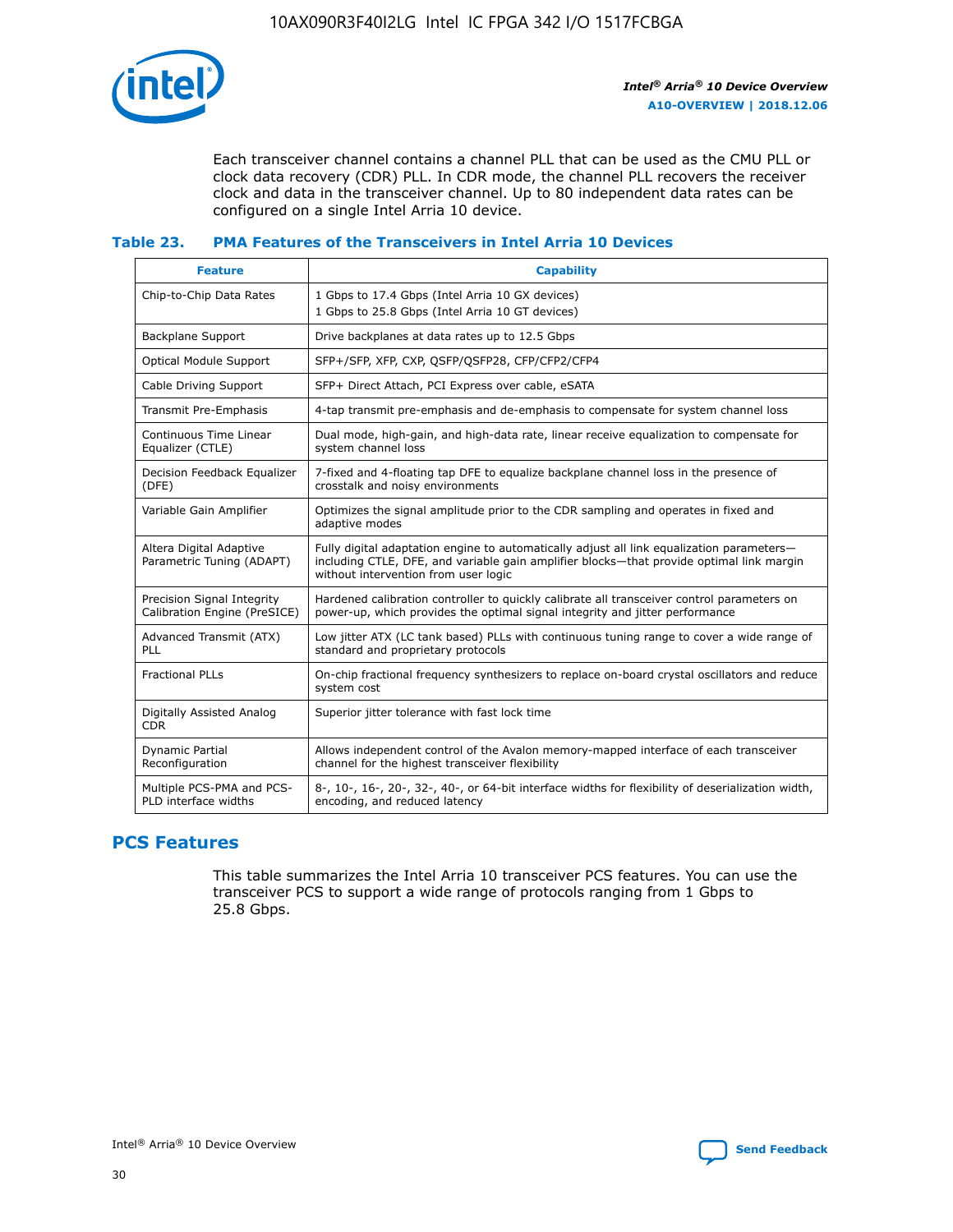

| <b>PCS</b>    | <b>Description</b>                                                                                                                                                                                                                                                                                                                                                                                             |
|---------------|----------------------------------------------------------------------------------------------------------------------------------------------------------------------------------------------------------------------------------------------------------------------------------------------------------------------------------------------------------------------------------------------------------------|
| Standard PCS  | Operates at a data rate up to 12 Gbps<br>Supports protocols such as PCI-Express, CPRI 4.2+, GigE, IEEE 1588 in Hard PCS<br>Implements other protocols using Basic/Custom (Standard PCS) transceiver<br>configuration rules.                                                                                                                                                                                    |
| Enhanced PCS  | Performs functions common to most serial data industry standards, such as word<br>alignment, encoding/decoding, and framing, before data is sent or received off-chip<br>through the PMA<br>• Handles data transfer to and from the FPGA fabric<br>Handles data transfer internally to and from the PMA<br>Provides frequency compensation<br>Performs channel bonding for multi-channel low skew applications |
| PCIe Gen3 PCS | Supports the seamless switching of Data and Clock between the Gen1, Gen2, and Gen3<br>data rates<br>Provides support for PIPE 3.0 features<br>Supports the PIPE interface with the Hard IP enabled, as well as with the Hard IP<br>bypassed                                                                                                                                                                    |

#### **Related Information**

- PCIe Gen1, Gen2, and Gen3 Hard IP on page 26
- Interlaken Support on page 26
- 10 Gbps Ethernet Support on page 26

# **PCS Protocol Support**

This table lists some of the protocols supported by the Intel Arria 10 transceiver PCS. For more information about the blocks in the transmitter and receiver data paths, refer to the related information.

| <b>Protocol</b>                                 | <b>Data Rate</b><br>(Gbps) | <b>Transceiver IP</b>       | <b>PCS Support</b>                      |
|-------------------------------------------------|----------------------------|-----------------------------|-----------------------------------------|
| PCIe Gen3 x1, x2, x4, x8                        | 8.0                        | Native PHY (PIPE)           | Standard PCS and PCIe<br>Gen3 PCS       |
| PCIe Gen2 x1, x2, x4, x8                        | 5.0                        | Native PHY (PIPE)           | <b>Standard PCS</b>                     |
| PCIe Gen1 x1, x2, x4, x8                        | 2.5                        | Native PHY (PIPE)           | Standard PCS                            |
| 1000BASE-X Gigabit Ethernet                     | 1.25                       | Native PHY                  | <b>Standard PCS</b>                     |
| 1000BASE-X Gigabit Ethernet with<br>IEEE 1588v2 | 1.25                       | Native PHY                  | Standard PCS                            |
| 10GBASE-R                                       | 10.3125                    | Native PHY                  | <b>Enhanced PCS</b>                     |
| 10GBASE-R with IEEE 1588v2                      | 10.3125                    | Native PHY                  | <b>Enhanced PCS</b>                     |
| 10GBASE-R with KR FEC                           | 10.3125                    | Native PHY                  | <b>Enhanced PCS</b>                     |
| 10GBASE-KR and 1000BASE-X                       | 10.3125                    | 1G/10GbE and 10GBASE-KR PHY | Standard PCS and<br><b>Enhanced PCS</b> |
| Interlaken (CEI-6G/11G)                         | 3.125 to 17.4              | Native PHY                  | <b>Enhanced PCS</b>                     |
| SFI-S/SFI-5.2                                   | 11.2                       | Native PHY                  | <b>Enhanced PCS</b>                     |
| $10G$ SDI                                       | 10.692                     | Native PHY                  | <b>Enhanced PCS</b>                     |
|                                                 |                            |                             | continued                               |

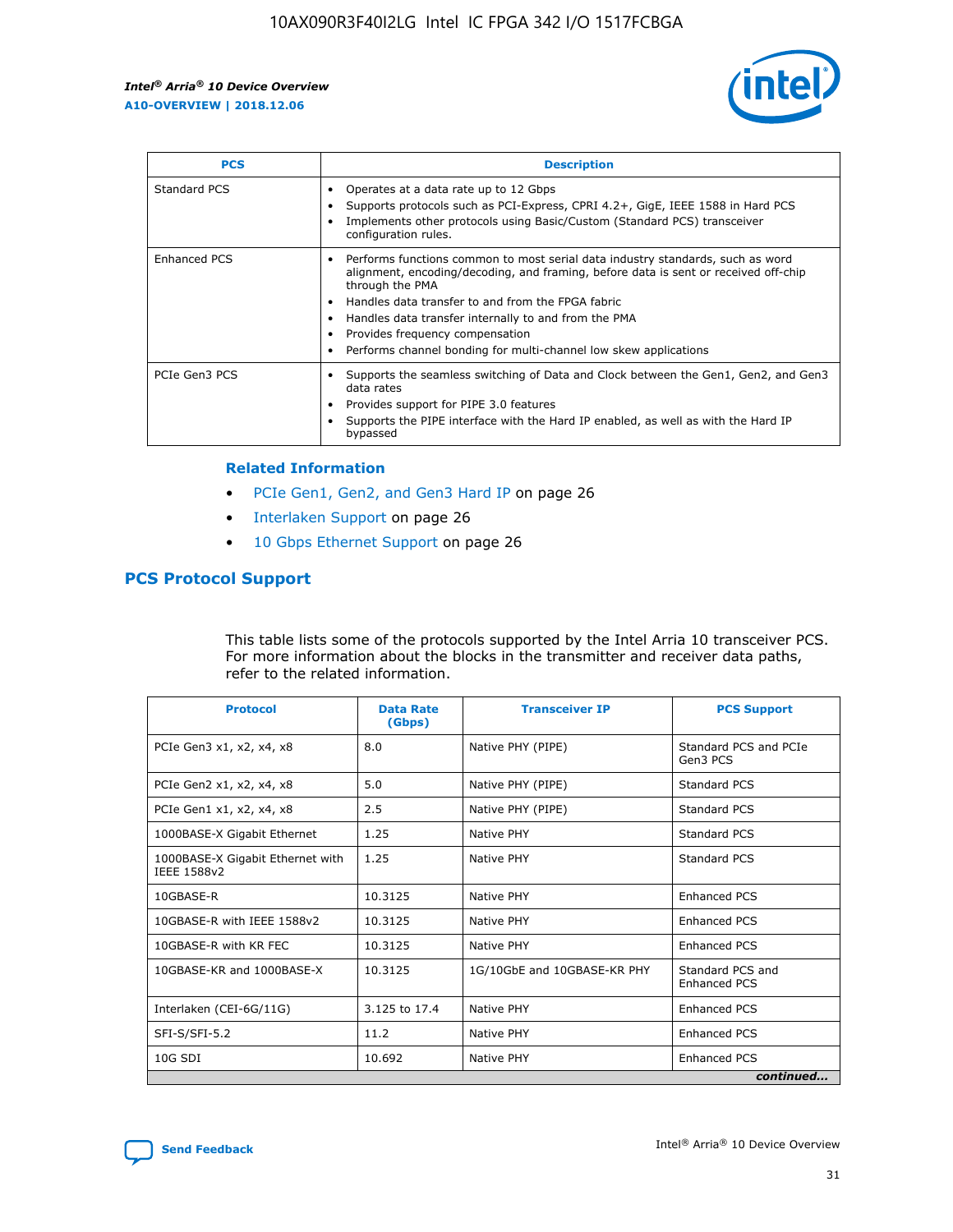

| <b>Protocol</b>      | <b>Data Rate</b><br>(Gbps) | <b>Transceiver IP</b> | <b>PCS Support</b> |
|----------------------|----------------------------|-----------------------|--------------------|
| CPRI 6.0 (64B/66B)   | 0.6144 to<br>10.1376       | Native PHY            | Enhanced PCS       |
| CPRI 4.2 (8B/10B)    | 0.6144 to<br>9.8304        | Native PHY            | Standard PCS       |
| OBSAI RP3 v4.2       | 0.6144 to 6.144            | Native PHY            | Standard PCS       |
| SD-SDI/HD-SDI/3G-SDI | $0.143(12)$ to<br>2.97     | Native PHY            | Standard PCS       |

## **Related Information**

#### [Intel Arria 10 Transceiver PHY User Guide](https://www.intel.com/content/www/us/en/programmable/documentation/nik1398707230472.html#nik1398707091164)

Provides more information about the supported transceiver protocols and PHY IP, the PMA architecture, and the standard, enhanced, and PCIe Gen3 PCS architecture.

# **SoC with Hard Processor System**

Each SoC device combines an FPGA fabric and a hard processor system (HPS) in a single device. This combination delivers the flexibility of programmable logic with the power and cost savings of hard IP in these ways:

- Reduces board space, system power, and bill of materials cost by eliminating a discrete embedded processor
- Allows you to differentiate the end product in both hardware and software, and to support virtually any interface standard
- Extends the product life and revenue through in-field hardware and software updates

<sup>(12)</sup> The 0.143 Gbps data rate is supported using oversampling of user logic that you must implement in the FPGA fabric.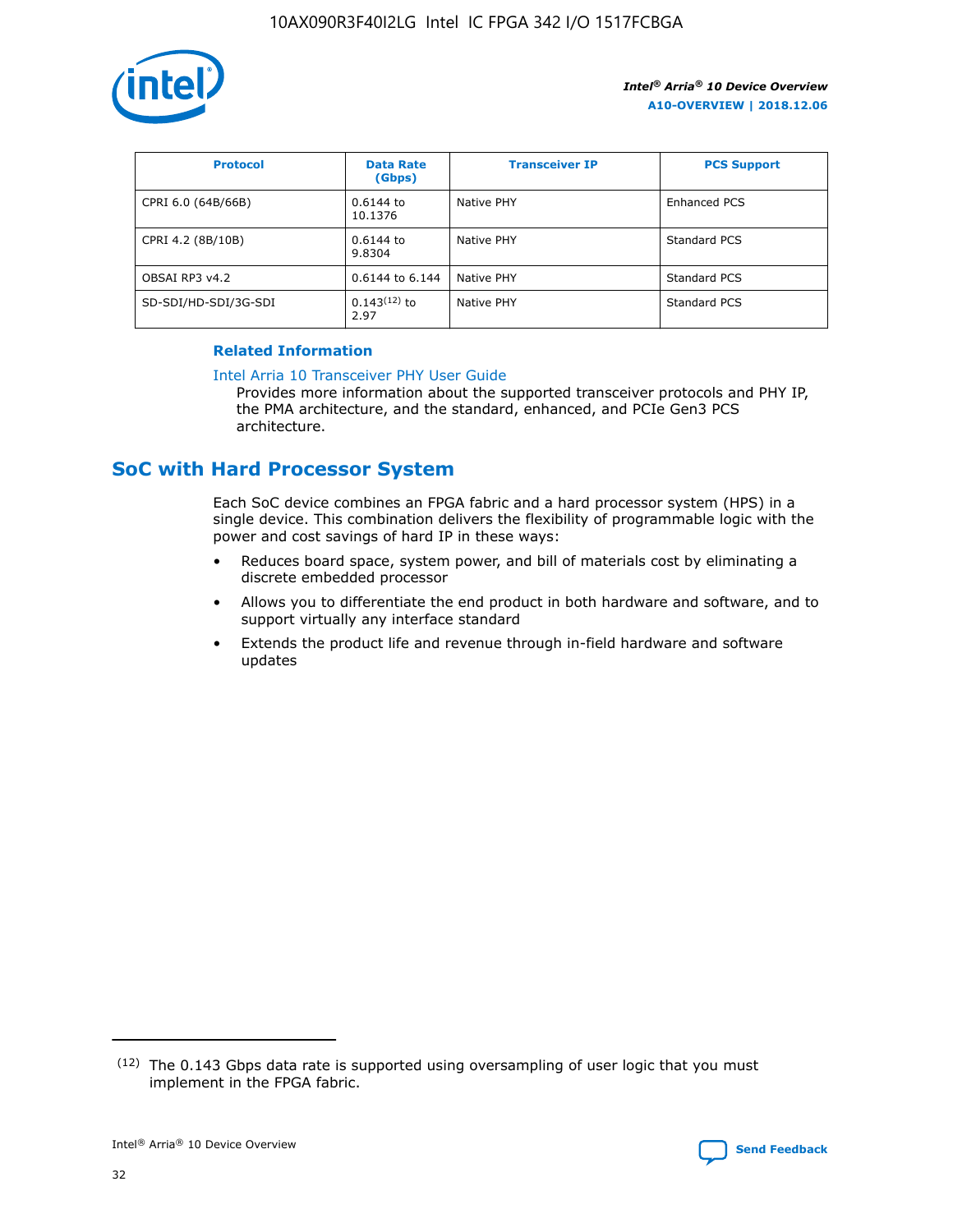

#### **Figure 9. HPS Block Diagram**

This figure shows a block diagram of the HPS with the dual ARM Cortex-A9 MPCore processor.



# **Key Advantages of 20-nm HPS**

The 20-nm HPS strikes a balance between enabling maximum software compatibility with 28-nm SoCs while still improving upon the 28-nm HPS architecture. These improvements address the requirements of the next generation target markets such as wireless and wireline communications, compute and storage equipment, broadcast and military in terms of performance, memory bandwidth, connectivity via backplane and security.

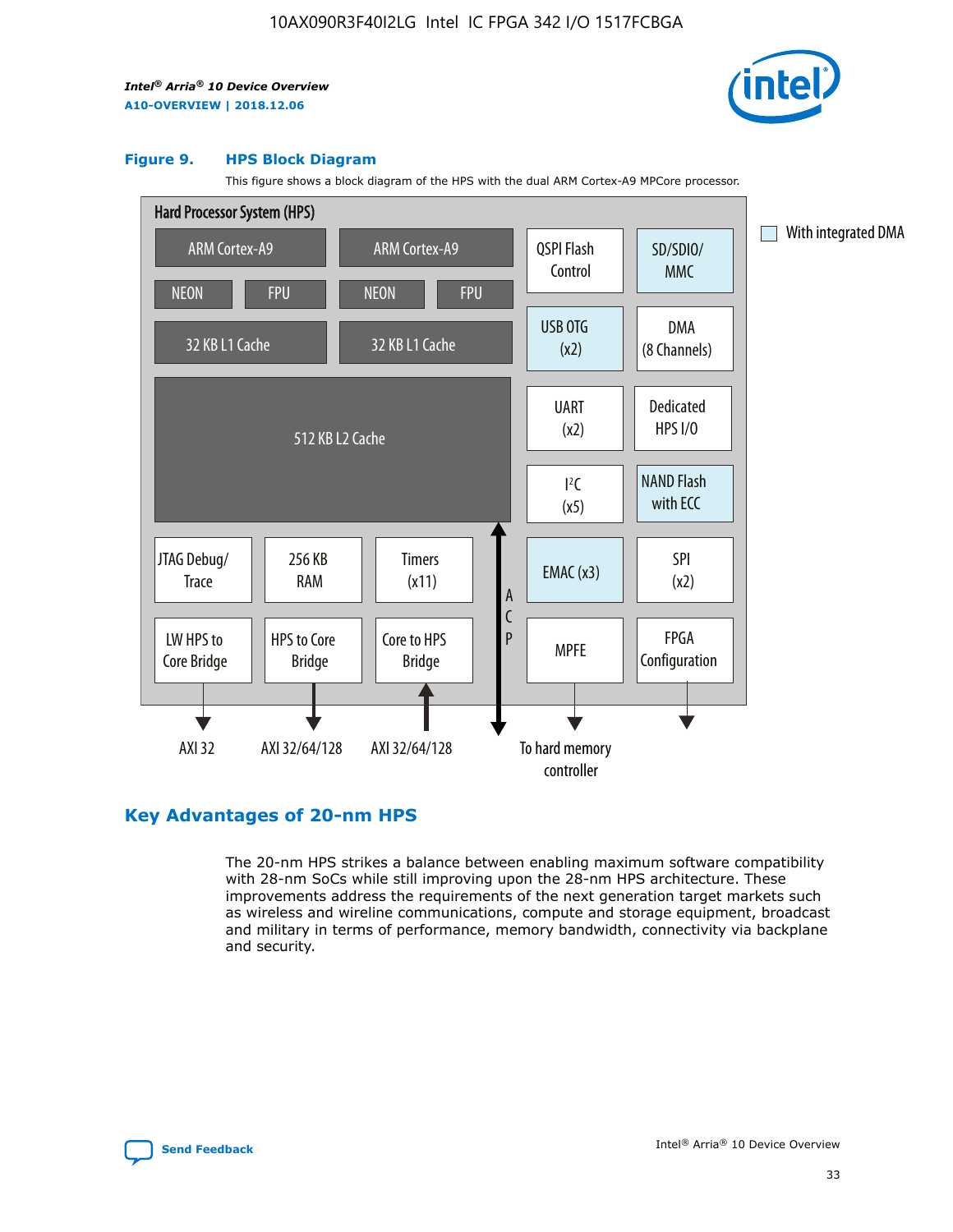

## **Table 24. Improvements in 20 nm HPS**

This table lists the key improvements of the 20 nm HPS compared to the 28 nm HPS.

| <b>Advantages/</b><br><b>Improvements</b>                   | <b>Description</b>                                                                                                                                                                                                                                                                                                                                                                                                                                                                                                                                                                                                                                                                                                                                                                                                                                                                                                      |
|-------------------------------------------------------------|-------------------------------------------------------------------------------------------------------------------------------------------------------------------------------------------------------------------------------------------------------------------------------------------------------------------------------------------------------------------------------------------------------------------------------------------------------------------------------------------------------------------------------------------------------------------------------------------------------------------------------------------------------------------------------------------------------------------------------------------------------------------------------------------------------------------------------------------------------------------------------------------------------------------------|
| Increased performance and<br>overdrive capability           | While the nominal processor frequency is 1.2 GHz, the 20 nm HPS offers an "overdrive"<br>feature which enables a higher processor operating frequency. This requires a higher supply<br>voltage value that is unique to the HPS and may require a separate regulator.                                                                                                                                                                                                                                                                                                                                                                                                                                                                                                                                                                                                                                                   |
| Increased processor memory<br>bandwidth and DDR4<br>support | Up to 64-bit DDR4 memory at 2,400 Mbps support is available for the processor. The hard<br>memory controller for the HPS comprises a multi-port front end that manages connections<br>to a single port memory controller. The multi-port front end allows logic core and the HPS<br>to share ports and thereby the available bandwidth of the memory controller.                                                                                                                                                                                                                                                                                                                                                                                                                                                                                                                                                        |
| Flexible I/O sharing                                        | An advanced I/O pin muxing scheme allows improved sharing of I/O between the HPS and<br>the core logic. The following types of I/O are available for SoC:<br>17 dedicated I/Os-physically located inside the HPS block and are not accessible to<br>logic within the core. The 17 dedicated I/Os are used for HPS clock, resets, and<br>interfacing with boot devices, QSPI, and SD/MMC.<br>48 direct shared I/O-located closest to the HPS block and are ideal for high speed HPS<br>peripherals such as EMAC, USB, and others. There is one bank of 48 I/Os that supports<br>direct sharing where the 48 I/Os can be shared 12 I/Os at a time.<br>Standard (shared) I/O-all standard I/Os can be shared by the HPS peripherals and any<br>logic within the core. For designs where more than 48 I/Os are required to fully use all<br>the peripherals in the HPS, these I/Os can be connected through the core logic. |
| <b>EMAC</b> core                                            | Three EMAC cores are available in the HPS. The EMAC cores enable an application to<br>support two redundant Ethernet connections; for example, backplane, or two EMAC cores<br>for managing IEEE 1588 time stamp information while allowing a third EMAC core for debug<br>and configuration. All three EMACs can potentially share the same time stamps, simplifying<br>the 1588 time stamping implementation. A new serial time stamp interface allows core<br>logic to access and read the time stamp values. The integrated EMAC controllers can be<br>connected to external Ethernet PHY through the provided MDIO or I <sup>2</sup> C interface.                                                                                                                                                                                                                                                                  |
| On-chip memory                                              | The on-chip memory is updated to 256 KB support and can support larger data sets and<br>real time algorithms.                                                                                                                                                                                                                                                                                                                                                                                                                                                                                                                                                                                                                                                                                                                                                                                                           |
| <b>ECC</b> enhancements                                     | Improvements in L2 Cache ECC management allow identification of errors down to the<br>address level. ECC enhancements also enable improved error injection and status reporting<br>via the introduction of new memory mapped access to syndrome and data signals.                                                                                                                                                                                                                                                                                                                                                                                                                                                                                                                                                                                                                                                       |
| HPS to FPGA Interconnect<br><b>Backbone</b>                 | Although the HPS and the Logic Core can operate independently, they are tightly coupled<br>via a high-bandwidth system interconnect built from high-performance ARM AMBA AXI bus<br>bridges. IP bus masters in the FPGA fabric have access to HPS bus slaves via the FPGA-to-<br>HPS interconnect. Similarly, HPS bus masters have access to bus slaves in the core fabric<br>via the HPS-to-FPGA bridge. Both bridges are AMBA AXI-3 compliant and support<br>simultaneous read and write transactions. Up to three masters within the core fabric can<br>share the HPS SDRAM controller with the processor. Additionally, the processor can be used<br>to configure the core fabric under program control via a dedicated 32-bit configuration port.                                                                                                                                                                  |
| FPGA configuration and HPS<br>booting                       | The FPGA fabric and HPS in the SoCs are powered independently. You can reduce the clock<br>frequencies or gate the clocks to reduce dynamic power.<br>You can configure the FPGA fabric and boot the HPS independently, in any order, providing<br>you with more design flexibility.                                                                                                                                                                                                                                                                                                                                                                                                                                                                                                                                                                                                                                    |
| Security                                                    | New security features have been introduced for anti-tamper management, secure boot,<br>encryption (AES), and authentication (SHA).                                                                                                                                                                                                                                                                                                                                                                                                                                                                                                                                                                                                                                                                                                                                                                                      |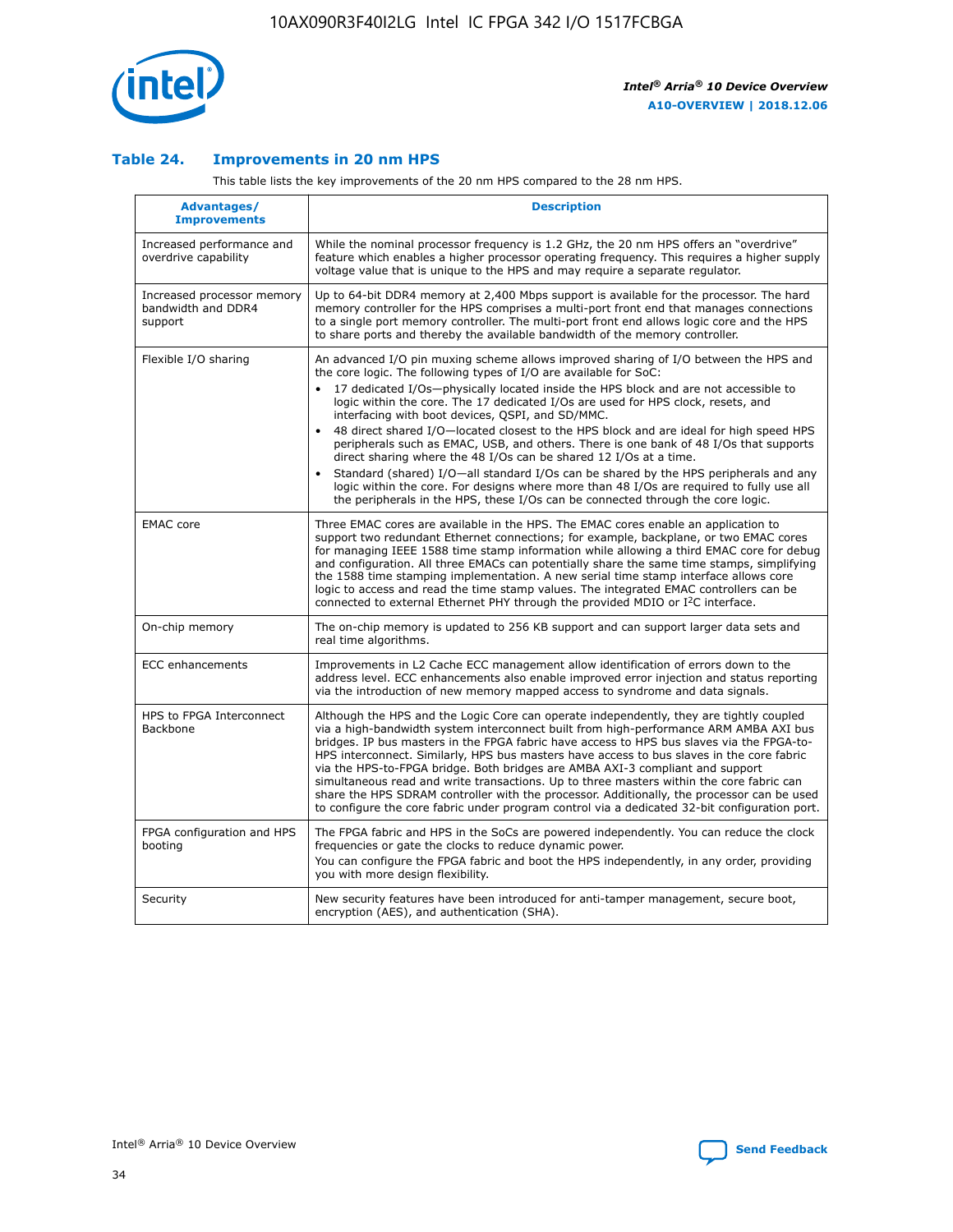

# **Features of the HPS**

The HPS has the following features:

- 1.2-GHz, dual-core ARM Cortex-A9 MPCore processor with up to 1.5-GHz via overdrive
	- ARMv7-A architecture that runs 32-bit ARM instructions, 16-bit and 32-bit Thumb instructions, and 8-bit Java byte codes in Jazelle style
	- Superscalar, variable length, out-of-order pipeline with dynamic branch prediction
	- Instruction Efficiency 2.5 MIPS/MHz, which provides total performance of 7500 MIPS at 1.5 GHz
- Each processor core includes:
	- 32 KB of L1 instruction cache, 32 KB of L1 data cache
	- Single- and double-precision floating-point unit and NEON media engine
	- CoreSight debug and trace technology
	- Snoop Control Unit (SCU) and Acceleration Coherency Port (ACP)
- 512 KB of shared L2 cache
- 256 KB of scratch RAM
- Hard memory controller with support for DDR3, DDR4 and optional error correction code (ECC) support
- Multiport Front End (MPFE) Scheduler interface to the hard memory controller
- 8-channel direct memory access (DMA) controller
- QSPI flash controller with SIO, DIO, QIO SPI Flash support
- NAND flash controller (ONFI 1.0 or later) with DMA and ECC support, updated to support 8 and 16-bit Flash devices and new command DMA to offload CPU for fast power down recovery
- Updated SD/SDIO/MMC controller to eMMC 4.5 with DMA with CE-ATA digital command support
- 3 10/100/1000 Ethernet media access control (MAC) with DMA
- 2 USB On-the-Go (OTG) controllers with DMA
- $\bullet$  5 I<sup>2</sup>C controllers (3 can be used by EMAC for MIO to external PHY)
- 2 UART 16550 Compatible controllers
- 4 serial peripheral interfaces (SPI) (2 Master, 2 Slaves)
- 62 programmable general-purpose I/Os, which includes 48 direct share I/Os that allows the HPS peripherals to connect directly to the FPGA I/Os
- 7 general-purpose timers
- 4 watchdog timers
- Anti-tamper, Secure Boot, Encryption (AES) and Authentication (SHA)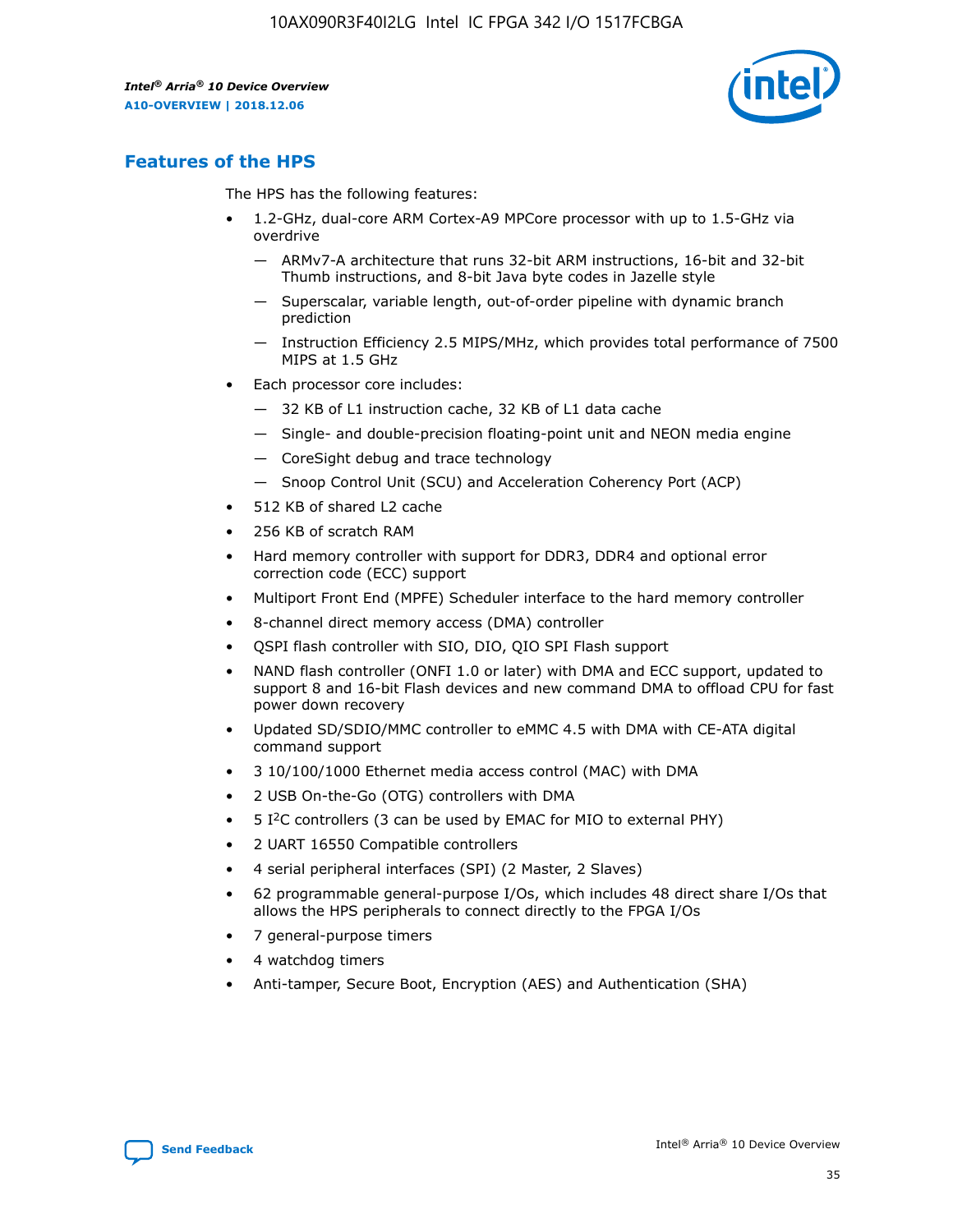

## **System Peripherals and Debug Access Port**

Each Ethernet MAC, USB OTG, NAND flash controller, and SD/MMC controller module has an integrated DMA controller. For modules without an integrated DMA controller, an additional DMA controller module provides up to eight channels of high-bandwidth data transfers. Peripherals that communicate off-chip are multiplexed with other peripherals at the HPS pin level. This allows you to choose which peripherals interface with other devices on your PCB.

The debug access port provides interfaces to industry standard JTAG debug probes and supports ARM CoreSight debug and core traces to facilitate software development.

## **HPS–FPGA AXI Bridges**

The HPS–FPGA bridges, which support the Advanced Microcontroller Bus Architecture (AMBA) Advanced eXtensible Interface (AXI™) specifications, consist of the following bridges:

- FPGA-to-HPS AMBA AXI bridge—a high-performance bus supporting 32, 64, and 128 bit data widths that allows the FPGA fabric to issue transactions to slaves in the HPS.
- HPS-to-FPGA Avalon/AMBA AXI bridge—a high-performance bus supporting 32, 64, and 128 bit data widths that allows the HPS to issue transactions to slaves in the FPGA fabric.
- Lightweight HPS-to-FPGA AXI bridge—a lower latency 32 bit width bus that allows the HPS to issue transactions to soft peripherals in the FPGA fabric. This bridge is primarily used for control and status register (CSR) accesses to peripherals in the FPGA fabric.

The HPS–FPGA AXI bridges allow masters in the FPGA fabric to communicate with slaves in the HPS logic, and vice versa. For example, the HPS-to-FPGA AXI bridge allows you to share memories instantiated in the FPGA fabric with one or both microprocessors in the HPS, while the FPGA-to-HPS AXI bridge allows logic in the FPGA fabric to access the memory and peripherals in the HPS.

Each HPS–FPGA bridge also provides asynchronous clock crossing for data transferred between the FPGA fabric and the HPS.

#### **HPS SDRAM Controller Subsystem**

The HPS SDRAM controller subsystem contains a multiport SDRAM controller and DDR PHY that are shared between the FPGA fabric (through the FPGA-to-HPS SDRAM interface), the level 2 (L2) cache, and the level 3 (L3) system interconnect. The FPGA-to-HPS SDRAM interface supports AMBA AXI and Avalon® Memory-Mapped (Avalon-MM) interface standards, and provides up to six individual ports for access by masters implemented in the FPGA fabric.

The HPS SDRAM controller supports up to 3 masters (command ports), 3x 64-bit read data ports and 3x 64-bit write data ports.

To maximize memory performance, the SDRAM controller subsystem supports command and data reordering, deficit round-robin arbitration with aging, and high-priority bypass features.

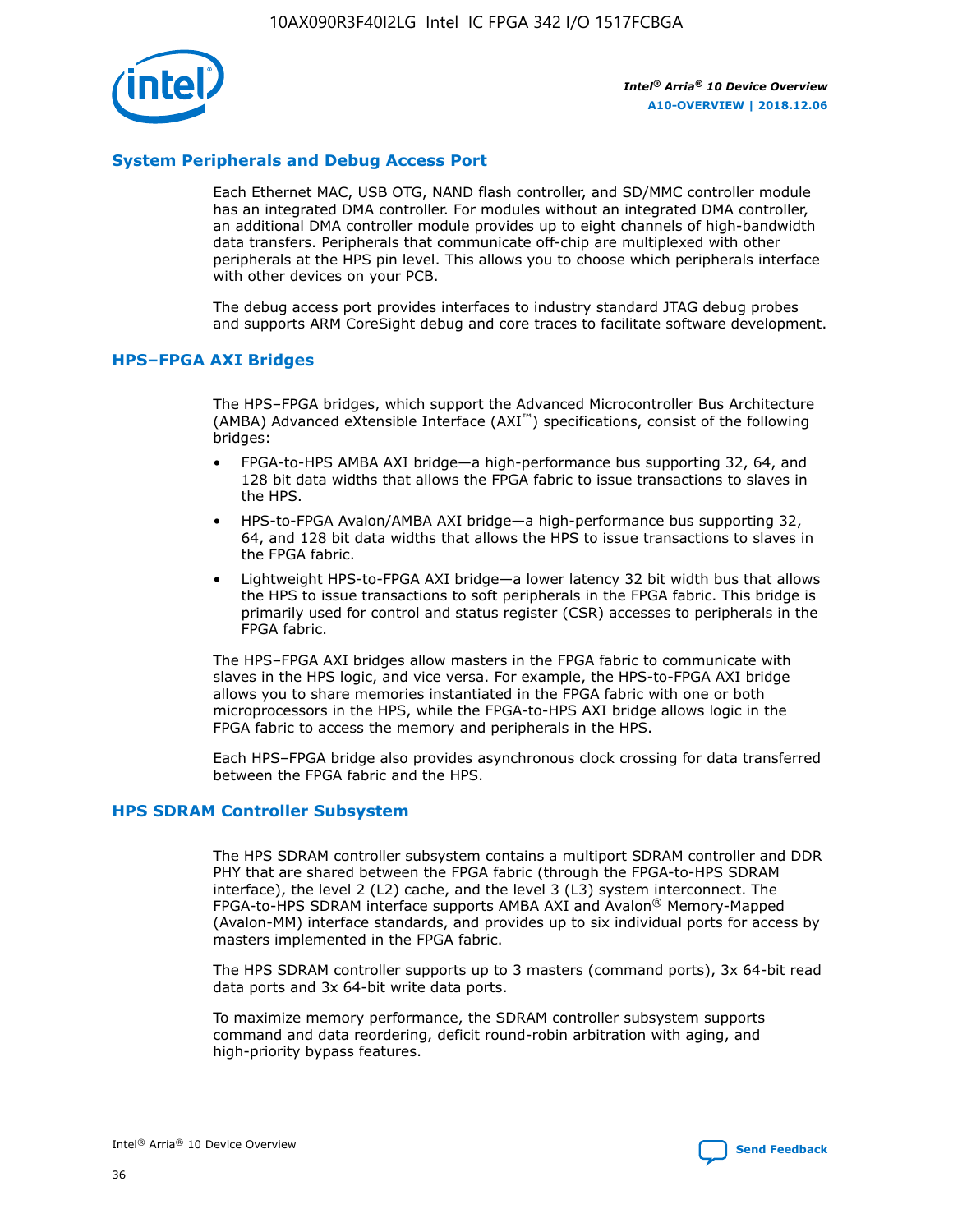

# **FPGA Configuration and HPS Booting**

The FPGA fabric and HPS in the SoC FPGA must be powered at the same time. You can reduce the clock frequencies or gate the clocks to reduce dynamic power.

Once powered, the FPGA fabric and HPS can be configured independently thus providing you with more design flexibility:

- You can boot the HPS independently. After the HPS is running, the HPS can fully or partially reconfigure the FPGA fabric at any time under software control. The HPS can also configure other FPGAs on the board through the FPGA configuration controller.
- Configure the FPGA fabric first, and then boot the HPS from memory accessible to the FPGA fabric.

## **Hardware and Software Development**

For hardware development, you can configure the HPS and connect your soft logic in the FPGA fabric to the HPS interfaces using the Platform Designer system integration tool in the Intel Quartus Prime software.

For software development, the ARM-based SoC FPGA devices inherit the rich software development ecosystem available for the ARM Cortex-A9 MPCore processor. The software development process for Intel SoC FPGAs follows the same steps as those for other SoC devices from other manufacturers. Support for Linux\*, VxWorks\*, and other operating systems are available for the SoC FPGAs. For more information on the operating systems support availability, contact the Intel FPGA sales team.

You can begin device-specific firmware and software development on the Intel SoC FPGA Virtual Target. The Virtual Target is a fast PC-based functional simulation of a target development system—a model of a complete development board. The Virtual Target enables the development of device-specific production software that can run unmodified on actual hardware.

# **Dynamic and Partial Reconfiguration**

The Intel Arria 10 devices support dynamic and partial reconfiguration. You can use dynamic and partial reconfiguration simultaneously to enable seamless reconfiguration of both the device core and transceivers.

# **Dynamic Reconfiguration**

You can reconfigure the PMA and PCS blocks while the device continues to operate. This feature allows you to change the data rates, protocol, and analog settings of a channel in a transceiver bank without affecting on-going data transfer in other transceiver banks. This feature is ideal for applications that require dynamic multiprotocol or multirate support.

# **Partial Reconfiguration**

Using partial reconfiguration, you can reconfigure some parts of the device while keeping the device in operation.

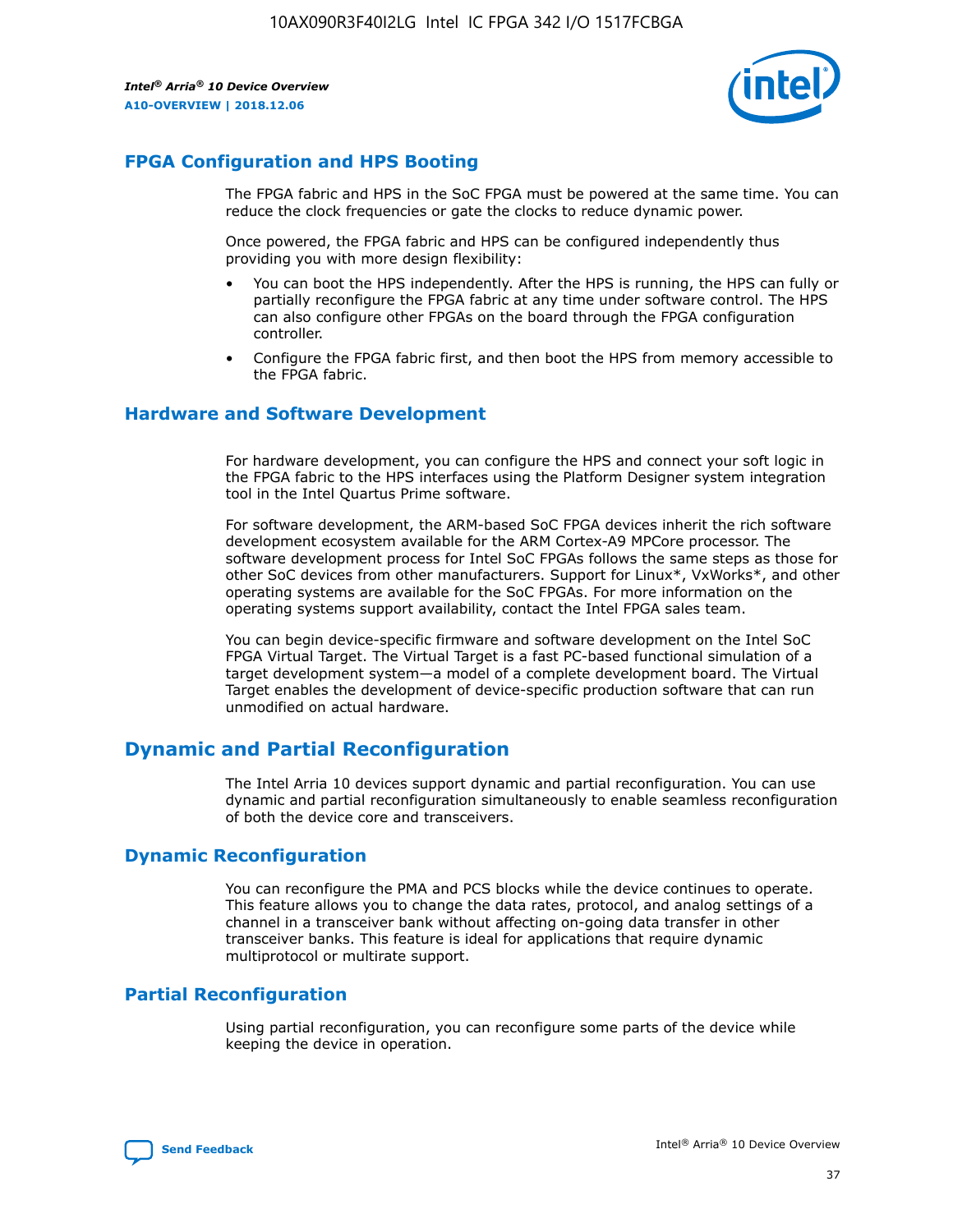

Instead of placing all device functions in the FPGA fabric, you can store some functions that do not run simultaneously in external memory and load them only when required. This capability increases the effective logic density of the device, and lowers cost and power consumption.

In the Intel solution, you do not have to worry about intricate device architecture to perform a partial reconfiguration. The partial reconfiguration capability is built into the Intel Quartus Prime design software, making such time-intensive task simple.

Intel Arria 10 devices support partial reconfiguration in the following configuration options:

- Using an internal host:
	- All supported configuration modes where the FPGA has access to external memory devices such as serial and parallel flash memory.
	- Configuration via Protocol [CvP (PCIe)]
- Using an external host—passive serial (PS), fast passive parallel (FPP) x8, FPP x16, and FPP x32 I/O interface.

# **Enhanced Configuration and Configuration via Protocol**

## **Table 25. Configuration Schemes and Features of Intel Arria 10 Devices**

Intel Arria 10 devices support 1.8 V programming voltage and several configuration schemes.

| <b>Scheme</b>                                                          | <b>Data</b><br><b>Width</b> | <b>Max Clock</b><br>Rate<br>(MHz) | <b>Max Data</b><br>Rate<br>(Mbps)<br>(13) | <b>Decompression</b> | <b>Design</b><br>Security <sup>(1</sup><br>4) | <b>Partial</b><br><b>Reconfiguration</b><br>(15) | <b>Remote</b><br><b>System</b><br><b>Update</b> |
|------------------------------------------------------------------------|-----------------------------|-----------------------------------|-------------------------------------------|----------------------|-----------------------------------------------|--------------------------------------------------|-------------------------------------------------|
| <b>JTAG</b>                                                            | 1 bit                       | 33                                | 33                                        |                      |                                               | Yes(16)                                          |                                                 |
| Active Serial (AS)<br>through the<br>EPCO-L<br>configuration<br>device | 1 bit,<br>4 bits            | 100                               | 400                                       | Yes                  | Yes                                           | $Y_{PS}(16)$                                     | Yes                                             |
| Passive serial (PS)<br>through CPLD or<br>external<br>microcontroller  | 1 bit                       | 100                               | 100                                       | Yes                  | Yes                                           | Yes(16)                                          | Parallel<br>Flash<br>Loader<br>(PFL) IP<br>core |
|                                                                        |                             |                                   |                                           |                      |                                               |                                                  | continued                                       |

<sup>(13)</sup> Enabling either compression or design security features affects the maximum data rate. Refer to the Intel Arria 10 Device Datasheet for more information.

<sup>(14)</sup> Encryption and compression cannot be used simultaneously.

 $(15)$  Partial reconfiguration is an advanced feature of the device family. If you are interested in using partial reconfiguration, contact Intel for support.

 $(16)$  Partial configuration can be performed only when it is configured as internal host.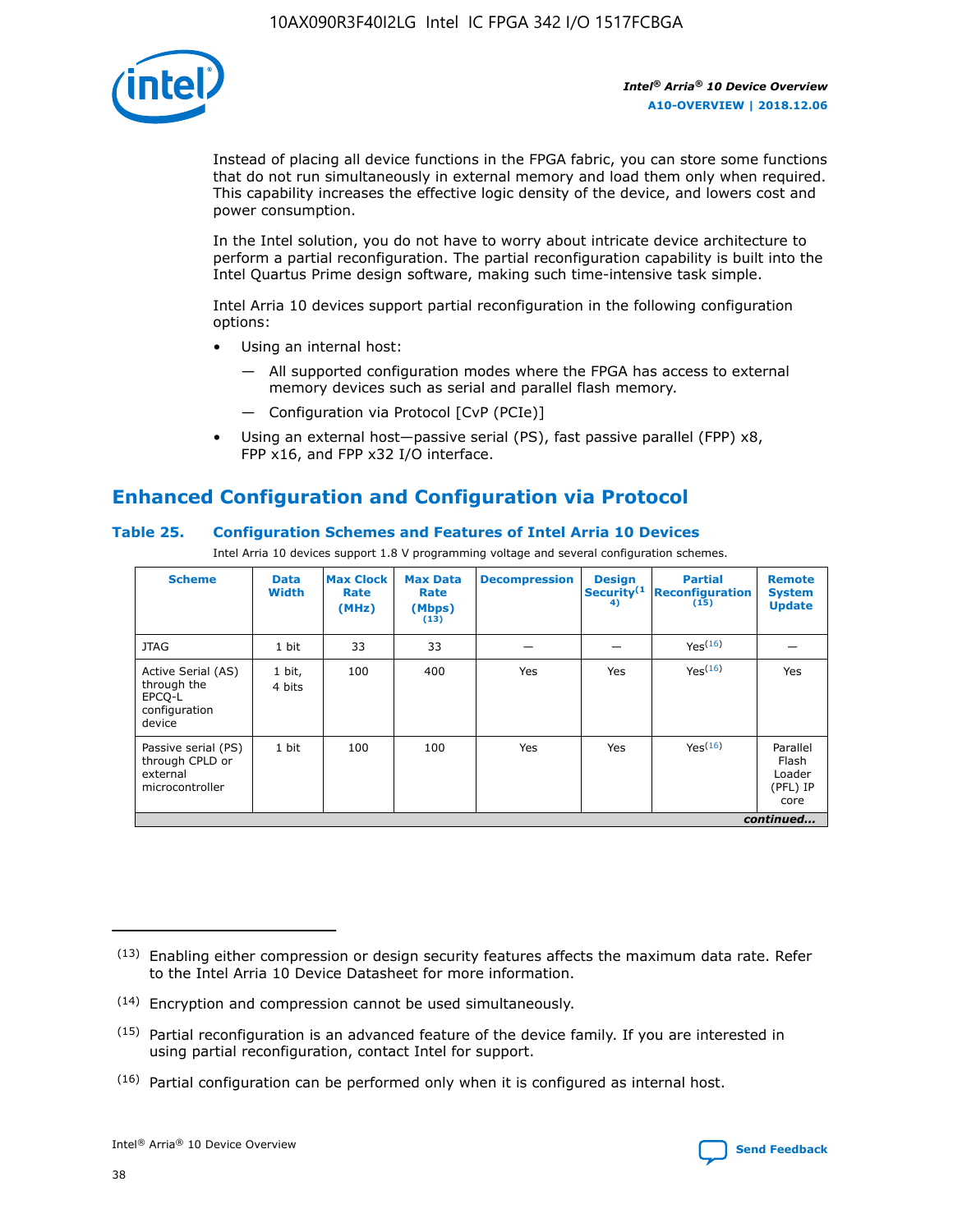

| <b>Scheme</b>                                   | <b>Data</b><br><b>Width</b> | <b>Max Clock</b><br>Rate<br>(MHz) | <b>Max Data</b><br>Rate<br>(Mbps)<br>(13) | <b>Decompression</b> | <b>Design</b><br>Security <sup>(1</sup><br>4) | <b>Partial</b><br><b>Reconfiguration</b><br>(15) | <b>Remote</b><br><b>System</b><br><b>Update</b> |
|-------------------------------------------------|-----------------------------|-----------------------------------|-------------------------------------------|----------------------|-----------------------------------------------|--------------------------------------------------|-------------------------------------------------|
| Fast passive                                    | 8 bits                      | 100                               | 3200                                      | Yes                  | Yes                                           | Yes(17)                                          | PFL IP                                          |
| parallel (FPP)<br>through CPLD or               | 16 bits                     |                                   |                                           | Yes                  | Yes                                           |                                                  | core                                            |
| external<br>microcontroller                     | 32 bits                     |                                   |                                           | Yes                  | Yes                                           |                                                  |                                                 |
| Configuration via                               | 16 bits                     | 100                               | 3200                                      | Yes                  | Yes                                           | Yes <sup>(17)</sup>                              |                                                 |
| <b>HPS</b>                                      | 32 bits                     |                                   |                                           | Yes                  | Yes                                           |                                                  |                                                 |
| Configuration via<br>Protocol [CvP<br>$(PCIe*)$ | x1, x2,<br>x4, x8<br>lanes  |                                   | 8000                                      | Yes                  | Yes                                           | Yes(16)                                          |                                                 |

You can configure Intel Arria 10 devices through PCIe using Configuration via Protocol (CvP). The Intel Arria 10 CvP implementation conforms to the PCIe 100 ms power-up-to-active time requirement.

#### **Related Information**

[Configuration via Protocol \(CvP\) Implementation in Intel FPGAs User Guide](https://www.intel.com/content/www/us/en/programmable/documentation/dsu1441819344145.html#dsu1442269728522) Provides more information about the CvP configuration scheme.

# **SEU Error Detection and Correction**

Intel Arria 10 devices offer robust and easy-to-use single-event upset (SEU) error detection and correction circuitry.

The detection and correction circuitry includes protection for Configuration RAM (CRAM) programming bits and user memories. The CRAM is protected by a continuously running CRC error detection circuit with integrated ECC that automatically corrects one or two errors and detects higher order multi-bit errors. When more than two errors occur, correction is available through reloading of the core programming file, providing a complete design refresh while the FPGA continues to operate.

The physical layout of the Intel Arria 10 CRAM array is optimized to make the majority of multi-bit upsets appear as independent single-bit or double-bit errors which are automatically corrected by the integrated CRAM ECC circuitry. In addition to the CRAM protection, the M20K memory blocks also include integrated ECC circuitry and are layout-optimized for error detection and correction. The MLAB does not have ECC.

<sup>(17)</sup> Supported at a maximum clock rate of 100 MHz.



 $(13)$  Enabling either compression or design security features affects the maximum data rate. Refer to the Intel Arria 10 Device Datasheet for more information.

<sup>(14)</sup> Encryption and compression cannot be used simultaneously.

 $(15)$  Partial reconfiguration is an advanced feature of the device family. If you are interested in using partial reconfiguration, contact Intel for support.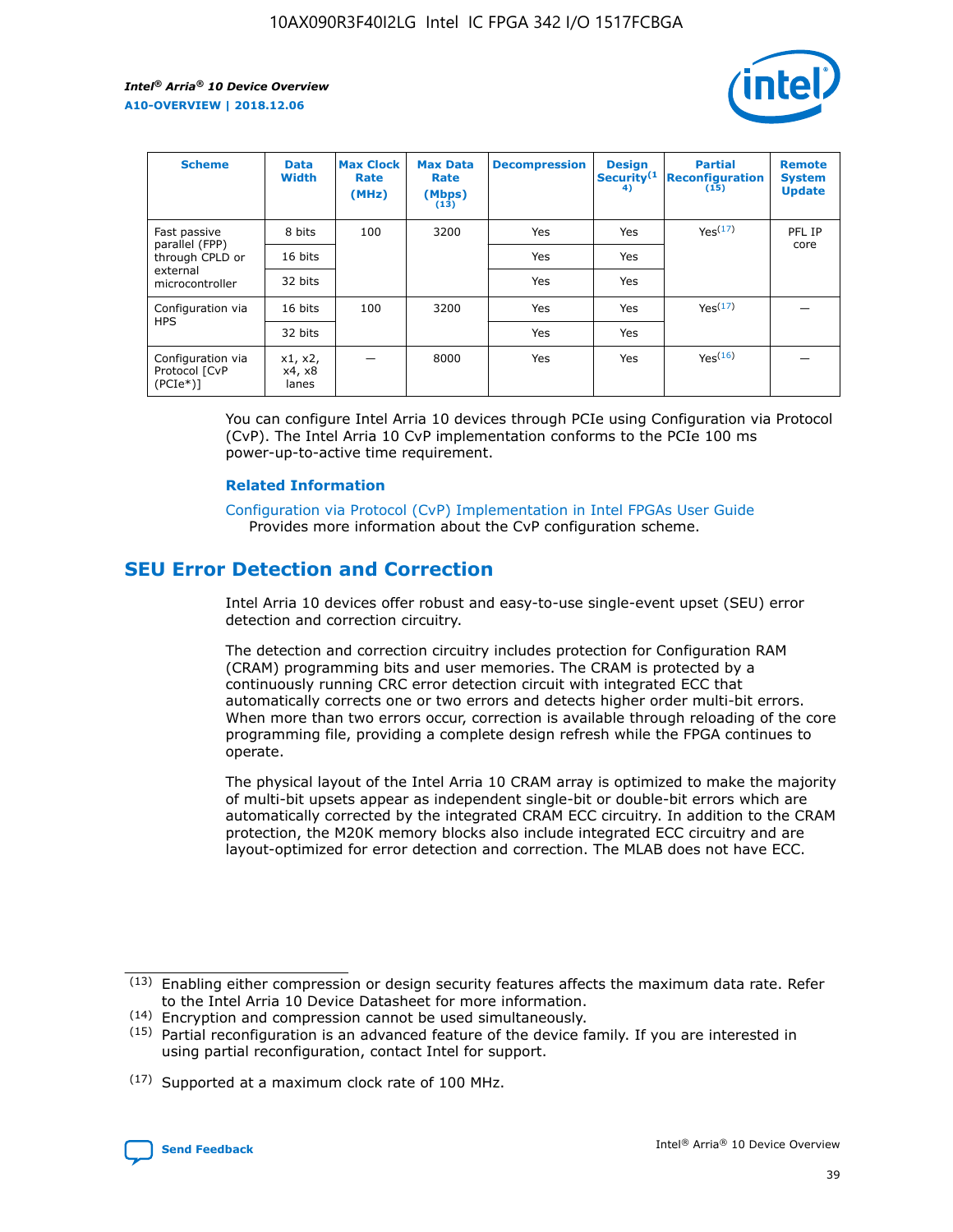

# **Power Management**

Intel Arria 10 devices leverage the advanced 20 nm process technology, a low 0.9 V core power supply, an enhanced core architecture, and several optional power reduction techniques to reduce total power consumption by as much as 40% compared to Arria V devices and as much as 60% compared to Stratix V devices.

The optional power reduction techniques in Intel Arria 10 devices include:

- **SmartVID**—a code is programmed into each device during manufacturing that allows a smart regulator to operate the device at lower core  $V_{CC}$  while maintaining performance
- **Programmable Power Technology**—non-critical timing paths are identified by the Intel Quartus Prime software and the logic in these paths is biased for low power instead of high performance
- **Low Static Power Options**—devices are available with either standard static power or low static power while maintaining performance

Furthermore, Intel Arria 10 devices feature Intel's industry-leading low power transceivers and include a number of hard IP blocks that not only reduce logic resources but also deliver substantial power savings compared to soft implementations. In general, hard IP blocks consume up to 90% less power than the equivalent soft logic implementations.

# **Incremental Compilation**

The Intel Quartus Prime software incremental compilation feature reduces compilation time and helps preserve performance to ease timing closure. The incremental compilation feature enables the partial reconfiguration flow for Intel Arria 10 devices.

Incremental compilation supports top-down, bottom-up, and team-based design flows. This feature facilitates modular, hierarchical, and team-based design flows where different designers compile their respective design sections in parallel. Furthermore, different designers or IP providers can develop and optimize different blocks of the design independently. These blocks can then be imported into the top level project.

# **Document Revision History for Intel Arria 10 Device Overview**

| <b>Document</b><br><b>Version</b> | <b>Changes</b>                                                                                                                                                                                                                                                              |
|-----------------------------------|-----------------------------------------------------------------------------------------------------------------------------------------------------------------------------------------------------------------------------------------------------------------------------|
| 2018.12.06                        | Added links to Intel Arria 10 device errata documents.<br>Removed automotive temperature option from the Intel Arria 10 GX devices.<br>Removed -3 fabric speed grade from the Intel Arria 10 GT devices.<br>Updated power options for the Intel Arria 10 GX and GT devices. |
| 2018.04.09                        | Updated the lowest $V_{CC}$ from 0.83 V to 0.82 V in the topic listing a summary of the device features.                                                                                                                                                                    |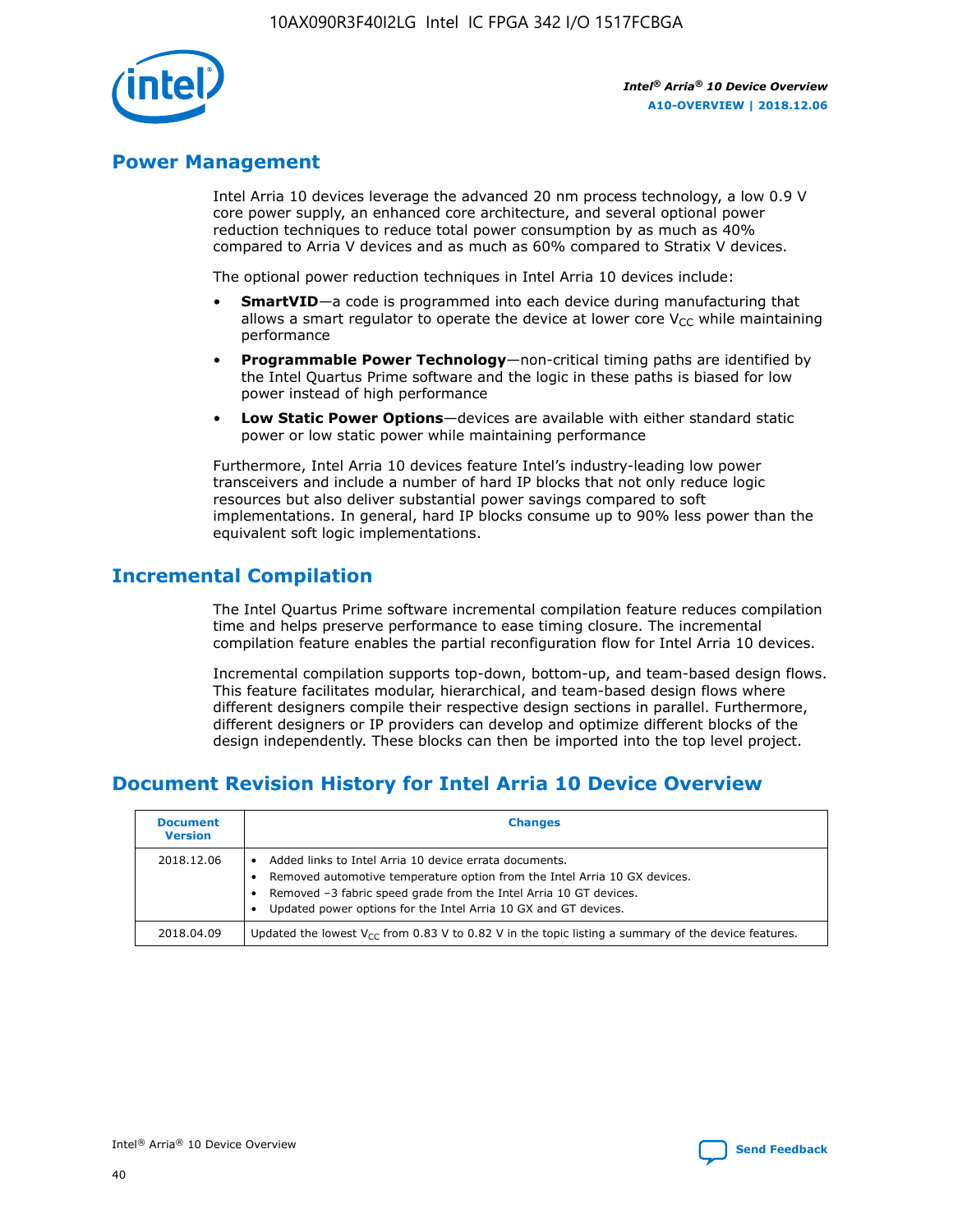*Intel® Arria® 10 Device Overview* **A10-OVERVIEW | 2018.12.06**



| <b>Date</b>    | <b>Version</b> | <b>Changes</b>                                                                                                                                                                                                                                                                                                                                                                                                                                                                                                                                                                                                                                                                                                                                                                                                                                                                                                                                                            |
|----------------|----------------|---------------------------------------------------------------------------------------------------------------------------------------------------------------------------------------------------------------------------------------------------------------------------------------------------------------------------------------------------------------------------------------------------------------------------------------------------------------------------------------------------------------------------------------------------------------------------------------------------------------------------------------------------------------------------------------------------------------------------------------------------------------------------------------------------------------------------------------------------------------------------------------------------------------------------------------------------------------------------|
| January 2018   | 2018.01.17     | Updated the maximum data rate for HPS (Intel Arria 10 SX devices<br>external memory interface DDR3 controller from 2,166 Mbps to 2,133<br>Mbps.<br>Updated maximum frequency supported for half rate QDRII and QDRII<br>+ SRAM to 633 MHz in Memory Standards Supported by the Soft<br>Memory Controller table.<br>Updated transceiver backplane capability to 12.5 Gbps.<br>$\bullet$<br>Removed transceiver speed grade 5 in Sample Ordering Core and<br>Available Options for Intel Arria 10 GX Devices figure.<br>Removed package code 40, low static power, SmartVID, industrial, and<br>military operating temperature support from Sample Ordering Core and<br>Available Options for Intel Arria 10 GT Devices figure.<br>Updated short reach transceiver rate for Intel Arria 10 GT devices to<br>25.8 Gbps.<br>Removed On-Die Instrumentation - EyeQ and Jitter Margin Tool<br>support from PMA Features of the Transceivers in Intel Arria 10 Devices<br>table. |
| September 2017 | 2017.09.20     | Updated the maximum speed of the DDR4 external memory interface from<br>1,333 MHz/2,666 Mbps to 1,200 MHz/2,400 Mbps.                                                                                                                                                                                                                                                                                                                                                                                                                                                                                                                                                                                                                                                                                                                                                                                                                                                     |
| July 2017      | 2017.07.13     | Corrected the automotive temperature range in the figure showing the<br>available options for the Intel Arria 10 GX devices from "-40°C to 100°C"<br>to "-40°C to 125°C".                                                                                                                                                                                                                                                                                                                                                                                                                                                                                                                                                                                                                                                                                                                                                                                                 |
| July 2017      | 2017.07.06     | Added automotive temperature option to Intel Arria 10 GX device family.                                                                                                                                                                                                                                                                                                                                                                                                                                                                                                                                                                                                                                                                                                                                                                                                                                                                                                   |
| May 2017       | 2017.05.08     | Corrected protocol names with "1588" to "IEEE 1588v2".<br>$\bullet$<br>Updated the vertical migration table to remove vertical migration<br>$\bullet$<br>between Intel Arria 10 GX and Intel Arria 10 SX device variants.<br>Removed all "Preliminary" marks.<br>$\bullet$                                                                                                                                                                                                                                                                                                                                                                                                                                                                                                                                                                                                                                                                                                |
| March 2017     | 2017.03.15     | Removed the topic about migration from Intel Arria 10 to Intel Stratix<br>10 devices.<br>Rebranded as Intel.<br>$\bullet$                                                                                                                                                                                                                                                                                                                                                                                                                                                                                                                                                                                                                                                                                                                                                                                                                                                 |
| October 2016   | 2016.10.31     | Removed package F36 from Intel Arria 10 GX devices.<br>Updated Intel Arria 10 GT sample ordering code and maximum GX<br>$\bullet$<br>transceiver count. Intel Arria 10 GT devices are available only in the<br>SF45 package option with a maximum of 72 transceivers.                                                                                                                                                                                                                                                                                                                                                                                                                                                                                                                                                                                                                                                                                                     |
| May 2016       | 2016.05.02     | Updated the FPGA Configuration and HPS Booting topic.<br>$\bullet$<br>Remove V <sub>CC</sub> PowerManager from the Summary of Features, Power<br>Management and Arria 10 Device Variants and packages topics. This<br>feature is no longer supported in Arria 10 devices.<br>Removed LPDDR3 from the Memory Standards Supported by the HPS<br>Hard Memory Controller table in the Memory Standards Supported by<br>Intel Arria 10 Devices topic. This standard is only supported by the<br>FPGA.<br>Removed transceiver speed grade 5 from the Device Variants and<br>Packages topic for Arria 10 GX and SX devices.                                                                                                                                                                                                                                                                                                                                                      |
| February 2016  | 2016.02.11     | Changed the maximum Arria 10 GT datarate to 25.8 Gbps and the<br>minimum datarate to 1 Gbps globally.<br>Revised the state for Core clock networks in the Summary of Features<br>$\bullet$<br>topic.<br>Changed the transceiver parameters in the "Summary of Features for<br>$\bullet$<br>Arria 10 Devices" table.<br>• Changed the transceiver parameters in the "Maximum Resource Counts<br>for Arria 10 GT Devices" table.<br>Changed the package availability for GT devices in the "Package Plan<br>for Arria 10 GT Devices" table.<br>Changed the package configurations for GT devices in the "Migration"<br>Capability Across Arria 10 Product Lines" figure.<br>continued                                                                                                                                                                                                                                                                                       |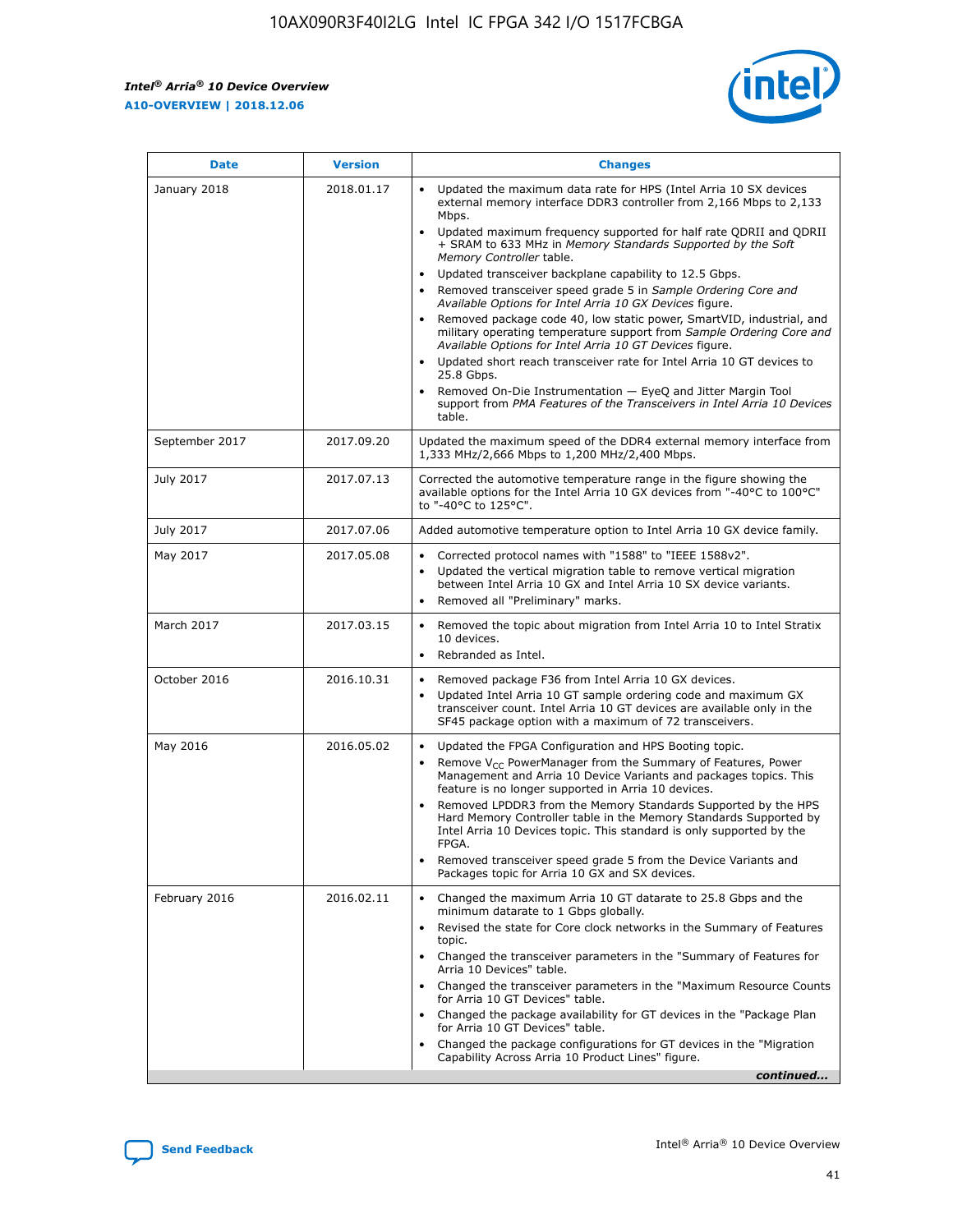

| <b>Date</b>   | <b>Version</b> | <b>Changes</b>                                                                                                                                                               |
|---------------|----------------|------------------------------------------------------------------------------------------------------------------------------------------------------------------------------|
|               |                | • Changed transceiver parameters in the "Low Power Serial Transceivers"<br>section.                                                                                          |
|               |                | • Changed the transceiver descriptions in the "Device Variants for the<br>Arria 10 Device Family" table.                                                                     |
|               |                | Changed the "Sample Ordering Code and Available Options for Arria 10<br>$\bullet$<br>GT Devices" figure.                                                                     |
|               |                | Changed the datarates for GT devices in the "PMA Features" section.                                                                                                          |
|               |                | Changed the datarates for GT devices in the "PCS Features" section.<br>$\bullet$                                                                                             |
| December 2015 | 2015.12.14     | Updated the number of M20K memory blocks for Arria 10 GX 660 from<br>2133 to 2131 and corrected the total RAM bit from 48,448 Kb to<br>48,408 Kb.                            |
|               |                | Corrected the number of DSP blocks for Arria 10 GX 660 from 1688 to<br>1687 in the table listing floating-point arithmetic resources.                                        |
| November 2015 | 2015.11.02     | Updated the maximum resources for Arria 10 GX 220, GX 320, GX 480,<br>$\bullet$<br>GX 660, SX 220, SX 320, SX 480, and SX 660.                                               |
|               |                | • Updated resource count for Arria 10 GX 320, GX 480, GX 660, SX 320,<br>SX 480, a SX 660 devices in Number of Multipliers in Intel Arria 10<br><b>Devices</b> table.        |
|               |                | Updated the available options for Arria 10 GX, GT, and SX.                                                                                                                   |
|               |                | Changed instances of Quartus II to Quartus Prime.<br>$\bullet$                                                                                                               |
| June 2015     | 2015.06.15     | Corrected label for Intel Arria 10 GT product lines in the vertical migration<br>figure.                                                                                     |
| May 2015      | 2015.05.15     | Corrected the DDR3 half rate and quarter rate maximum frequencies in the<br>table that lists the memory standards supported by the Intel Arria 10 hard<br>memory controller. |
| May 2015      | 2015.05.04     | • Added support for 13.5G JESD204b in the Summary of Features table.                                                                                                         |
|               |                | • Added a link to Arria 10 GT Channel Usage in the Arria 10 GT Package<br>Plan topic.                                                                                        |
|               |                | • Added a note to the table, Maximum Resource Counts for Arria 10 GT<br>devices.                                                                                             |
|               |                | • Updated the power requirements of the transceivers in the Low Power<br>Serial Transceivers topic.                                                                          |
| January 2015  | 2015.01.23     | • Added floating point arithmetic features in the Summary of Features<br>table.                                                                                              |
|               |                | • Updated the total embedded memory from 38.38 megabits (Mb) to<br>65.6 Mb.                                                                                                  |
|               |                | • Updated the table that lists the memory standards supported by Intel<br>Arria 10 devices.                                                                                  |
|               |                | Removed support for DDR3U, LPDDR3 SDRAM, RLDRAM 2, and DDR2.                                                                                                                 |
|               |                | Moved RLDRAM 3 support from hard memory controller to soft memory<br>controller. RLDRAM 3 support uses hard PHY with soft memory<br>controller.                              |
|               |                | Added soft memory controller support for QDR IV.<br>٠                                                                                                                        |
|               |                | Updated the maximum resource count table to include the number of<br>hard memory controllers available in each device variant.                                               |
|               |                | Updated the transceiver PCS data rate from 12.5 Gbps to 12 Gbps.<br>$\bullet$                                                                                                |
|               |                | Updated the max clock rate of PS, FPP x8, FPP x16, and Configuration<br>via HPS from 125 MHz to 100 MHz.                                                                     |
|               |                | Added a feature for fractional synthesis PLLs: PLL cascading.                                                                                                                |
|               |                | Updated the HPS programmable general-purpose I/Os from 54 to 62.<br>$\bullet$                                                                                                |
|               |                | continued                                                                                                                                                                    |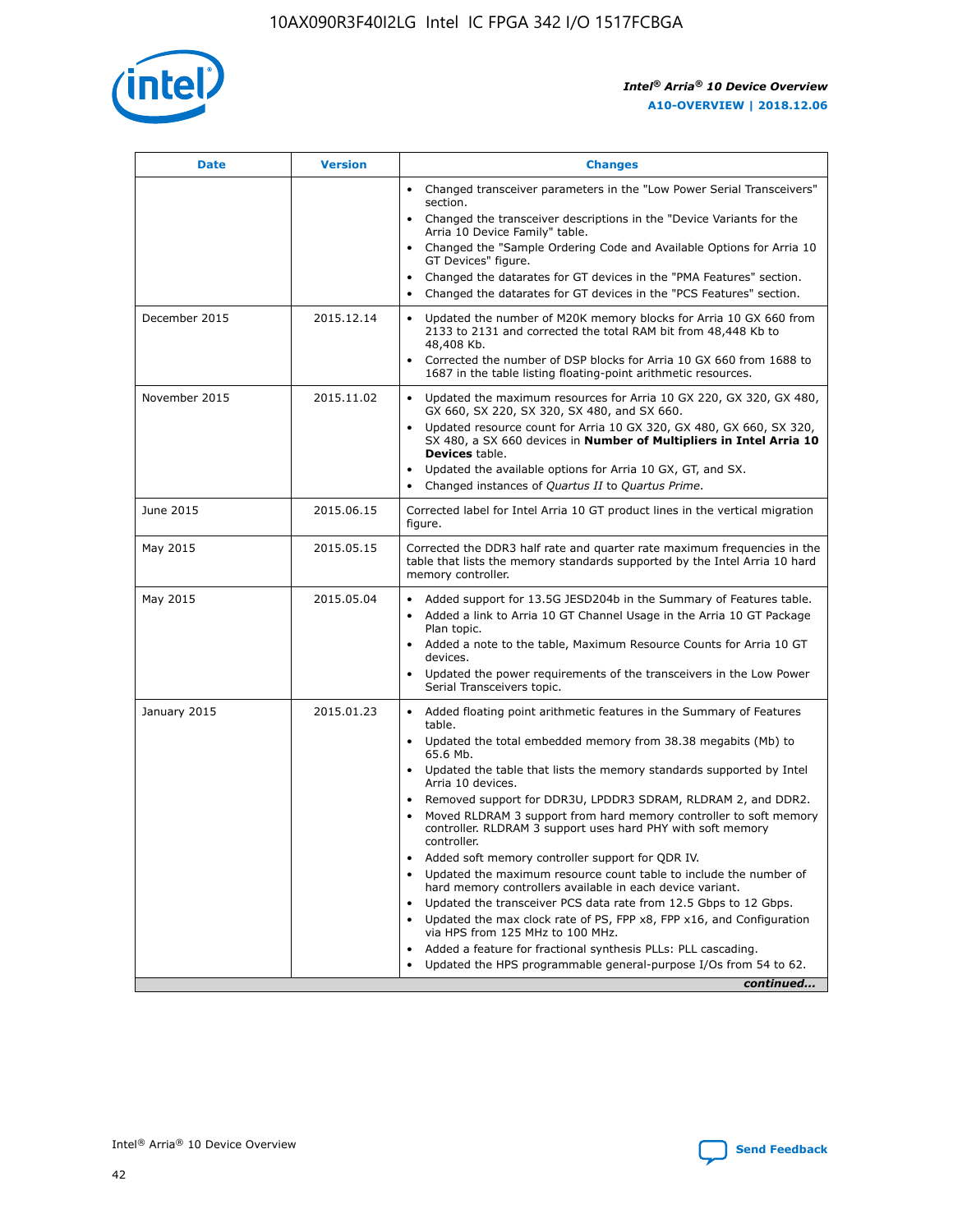r



| <b>Date</b>    | <b>Version</b> | <b>Changes</b>                                                                                                                                                                                                                                                                                                                                                                                                                                                                                                                                      |
|----------------|----------------|-----------------------------------------------------------------------------------------------------------------------------------------------------------------------------------------------------------------------------------------------------------------------------------------------------------------------------------------------------------------------------------------------------------------------------------------------------------------------------------------------------------------------------------------------------|
| September 2014 | 2014.09.30     | Corrected the 3 V I/O and LVDS I/O counts for F35 and F36 packages<br>$\bullet$<br>of Arria 10 GX.<br>Corrected the 3 V I/O, LVDS I/O, and transceiver counts for the NF40<br>$\bullet$<br>package of the Arria GX 570 and 660.<br>Removed 3 V I/O, LVDS I/O, and transceiver counts for the NF40<br>$\bullet$<br>package of the Arria GX 900 and 1150. The NF40 package is not<br>available for Arria 10 GX 900 and 1150.                                                                                                                          |
| August 2014    | 2014.08.18     | Updated Memory (Kb) M20K maximum resources for Arria 10 GX 660<br>devices from 42,660 to 42,620.<br>Added GPIO columns consisting of LVDS I/O Bank and 3V I/O Bank in<br>$\bullet$<br>the Package Plan table.<br>Added how to use memory interface clock frequency higher than 533<br>$\bullet$<br>MHz in the I/O vertical migration.<br>Added information to clarify that RLDRAM3 support uses hard PHY with<br>$\bullet$<br>soft memory controller.<br>Added variable precision DSP blocks support for floating-point<br>$\bullet$<br>arithmetic. |
| June 2014      | 2014.06.19     | Updated number of dedicated I/Os in the HPS block to 17.                                                                                                                                                                                                                                                                                                                                                                                                                                                                                            |
| February 2014  | 2014.02.21     | Updated transceiver speed grade options for GT devices in Figure 2.                                                                                                                                                                                                                                                                                                                                                                                                                                                                                 |
| February 2014  | 2014.02.06     | Updated data rate for Arria 10 GT devices from 28.1 Gbps to 28.3 Gbps.                                                                                                                                                                                                                                                                                                                                                                                                                                                                              |
| December 2013  | 2013.12.10     | Updated the HPS memory standards support from LPDDR2 to LPDDR3.<br>Updated HPS block diagram to include dedicated HPS I/O and FPGA<br>$\bullet$<br>Configuration blocks as well as repositioned SD/SDIO/MMC, DMA, SPI<br>and NAND Flash with ECC blocks.                                                                                                                                                                                                                                                                                            |
| December 2013  | 2013.12.02     | Initial release.                                                                                                                                                                                                                                                                                                                                                                                                                                                                                                                                    |